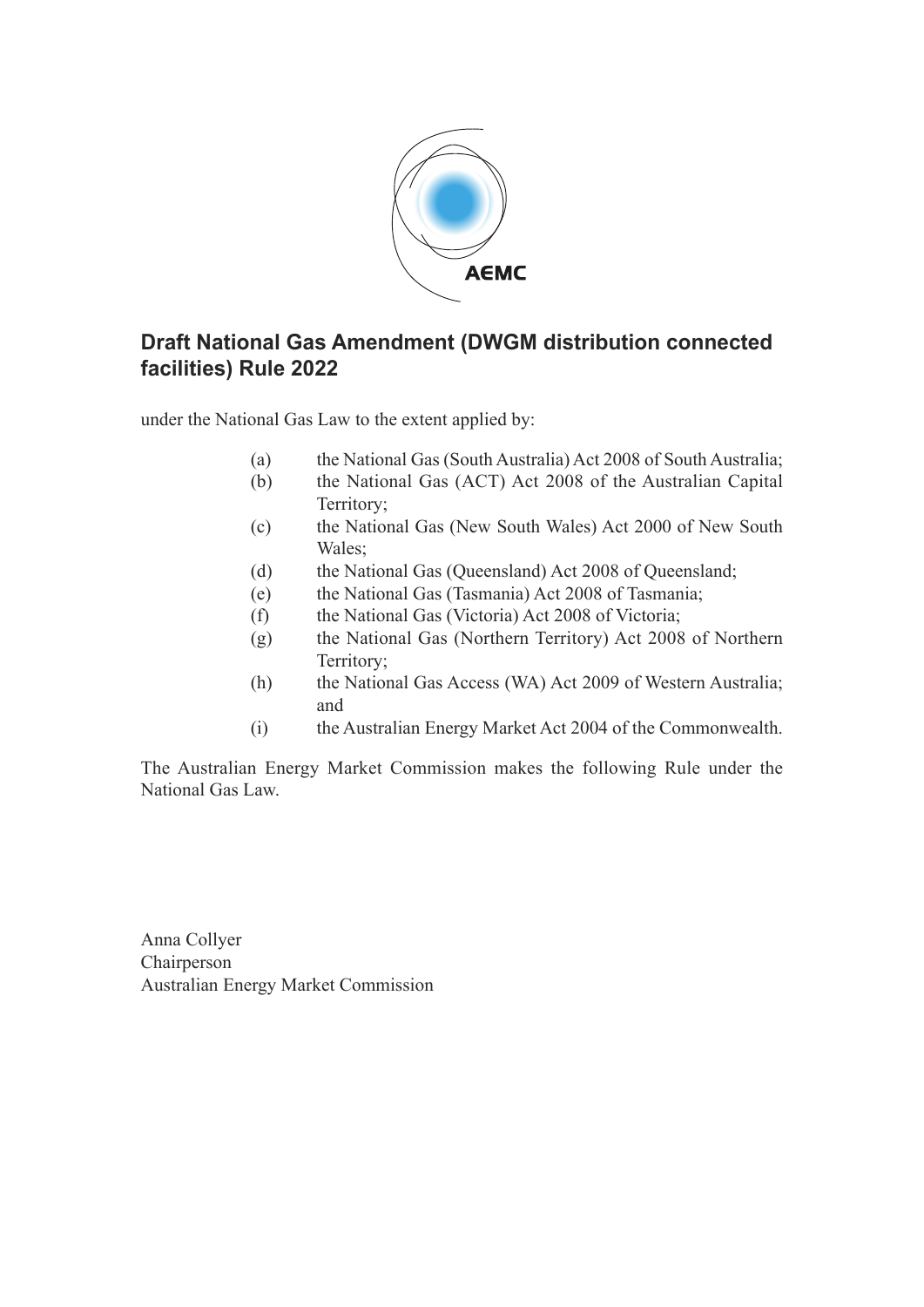### **Draft National Gas Amendment (DWGM distribution connected facilities) Rule 2022**

### **1 Title of Rule**

This Rule is the *Draft National Gas Amendment (DWGM distribution connected facilities) Rule 2022.* 

# **2 Commencement**

Schedules 1, 2 and 3 of this Rule commence operation on 1 October 2023.

Schedule 4 of this Rule commences operation on 1 January 2023, immediately after the commencement of Schedule 2 of the National Gas Amendment (DWGM simpler wholesale price) Rule 2020.

Schedule 5 of this Rule commences operation on 1 October 2023.

# **3 Amendment to the National Gas Rules**

<span id="page-1-0"></span>The National Gas Rules are amended as set out in [Schedule 1.](#page-2-0) 

# **4 Amendment to the National Gas Rules**

<span id="page-1-1"></span>The National Gas Rules are amended as set out in [Schedule 2.](#page-4-0) 

### **5 Amendment to the National Gas Rules**

<span id="page-1-2"></span>The National Gas Rules are amended as set out in [Schedule 3.](#page-5-0) 

# **6 Amendment to the National Gas Rules**

<span id="page-1-3"></span>The National Gas Rules are amended as set out in [Schedule 4.](#page-40-0) 

### **7 Savings and Transitional Amendment to the National Gas Rules**

<span id="page-1-4"></span>The National Gas Rules are amended as set out in [Schedule 5.](#page-41-0)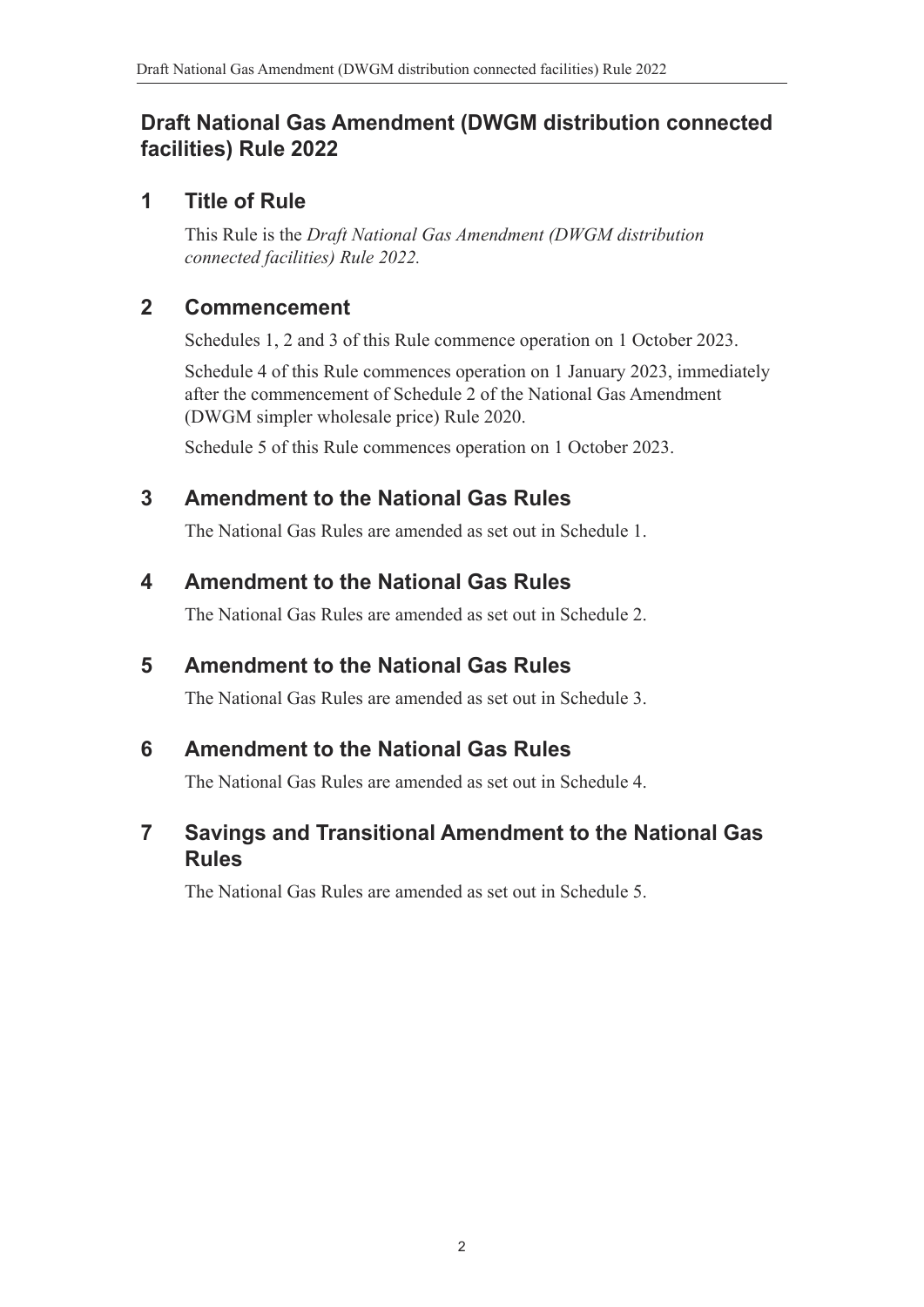### **Schedule 1 Amendment to the National Gas Rules**

<span id="page-2-0"></span>[\(Clause 3\)](#page-1-0) 

### **[1] Rule 135A Participation in declared wholesale gas market of adoptive jurisdiction**

In rule 135A, omit the opening paragraph and substitute:

(1) A person participates, in a registrable capacity, in the declared wholesale gas market of an adoptive jurisdiction as follows:

### **[2] Rule 135A Participation in declared wholesale gas market of adoptive jurisdiction**

In subrule 135A(1)(c), omit "natural gas" and substitute "gas".

### **[3] Rule 135A Participation in declared wholesale gas market of adoptive jurisdiction**

After subrule 135A(1)(c), insert:

(c1) Registrable capacity: distribution connected facility operator

A person who injects gas into a declared distribution system at a DDS injection point from a storage facility, production facility or blend processing facility.

### **[4] Rule 135A Participation in declared wholesale gas market of adoptive jurisdiction**

In subrule 135A(1)(d), omit "natural gas" and substitute "gas".

### **[5] Rule 135A Participation in declared wholesale gas market of adoptive jurisdiction**

After subrule 135A(1)(d), insert:

(d1) Registrable capacity: Market Participant – distribution connected facility operator

A distribution connected facility operator that buys or sells gas in the declared wholesale gas market.

### **[6] Rule 135A Participation in declared wholesale gas market of adoptive jurisdiction**

In subrules 135A(1)(f) and (h), omit "natural gas" and substitute "gas".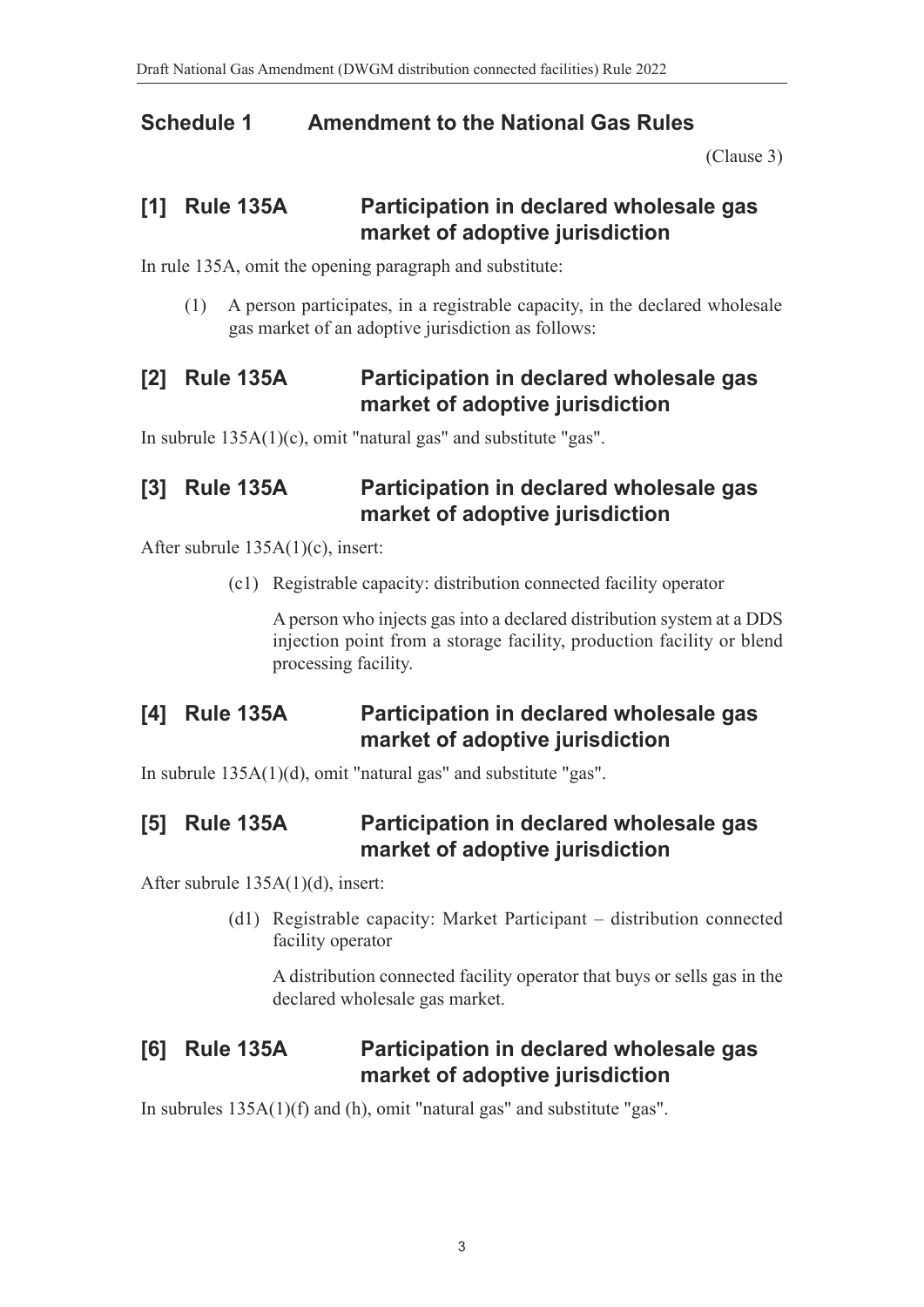### **[7] Rule 135A Participation in declared wholesale gas market of adoptive jurisdiction**

In subrules  $135A(1)(i)(i)$  and  $(i)(ii)$ , omit "natural gas" and substitute "gas".

### **[8] Rule 135A Participation in declared wholesale gas market of adoptive jurisdiction**

In subrules  $135A(1)(j)(i)$  and  $(j)(ii)$ , omit "natural gas" and substitute "gas".

### **[9] Rule 135A Participation in declared wholesale gas market of adoptive jurisdiction**

In subrules 135A(1)(k) and (l), omit "natural gas" and substitute "gas".

### **[10] Rule 135A Participation in declared wholesale gas market of adoptive jurisdiction**

After subrule 135A(1)(l), insert:

(2) In subrule (1), **blend processing facility**, **gas**, **declared distribution system** and **DDS injection point** have the meaning given in Part 19.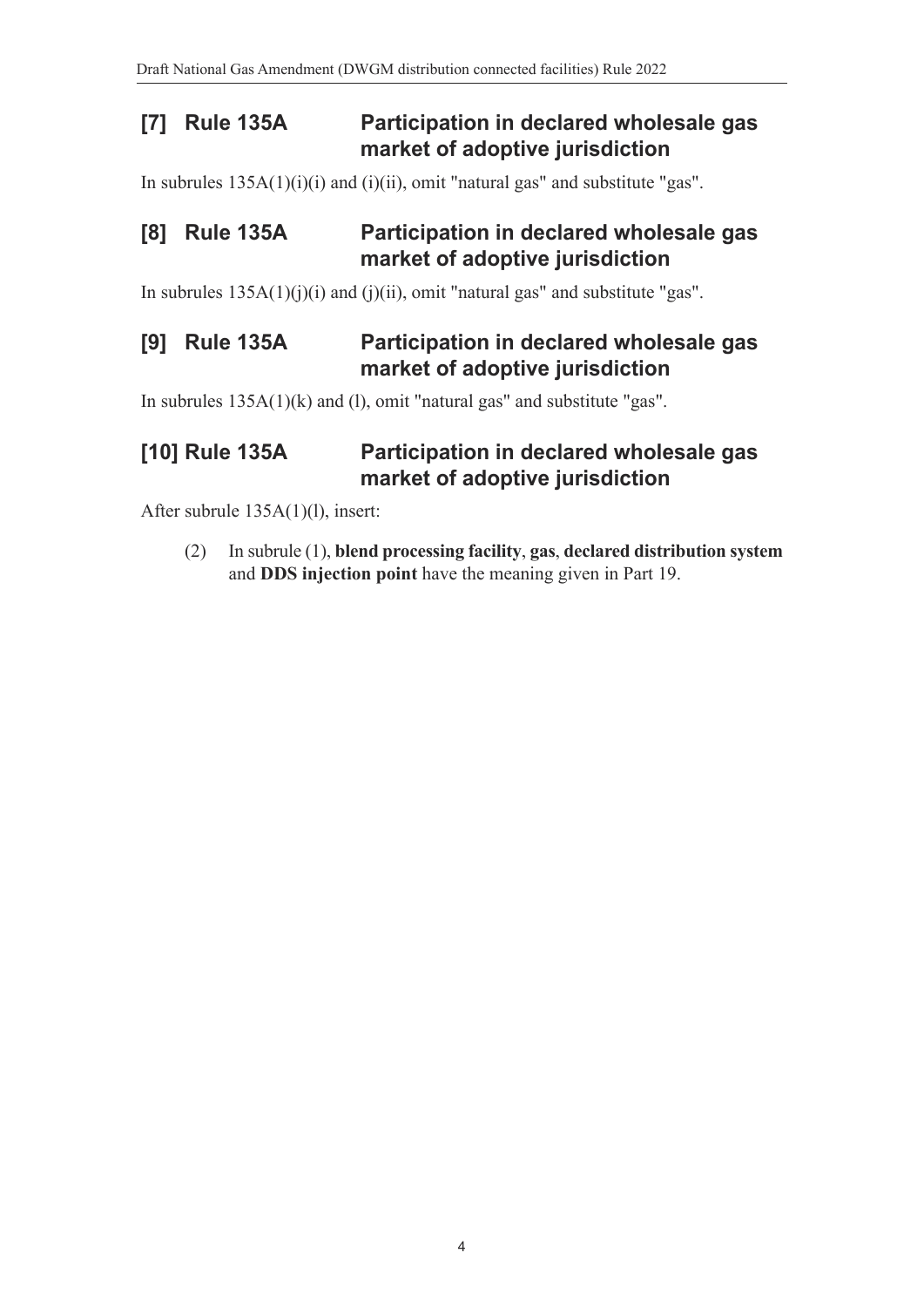### **Schedule 2 Amendment to the National Gas Rules**

<span id="page-4-0"></span>[\(Clause 4\)](#page-1-1) 

### **[1] Rule 135EA Matters about which Procedures may be made**

After subrule 135EA(2)(b), insert:

(b1) coordination between AEMO and the service providers for declared distribution systems;

### **[2] Rule 135EA Matters about which Procedures may be made**

After subrule 135EA(2)(j), insert:

(j1) gas quality and gas quality monitoring;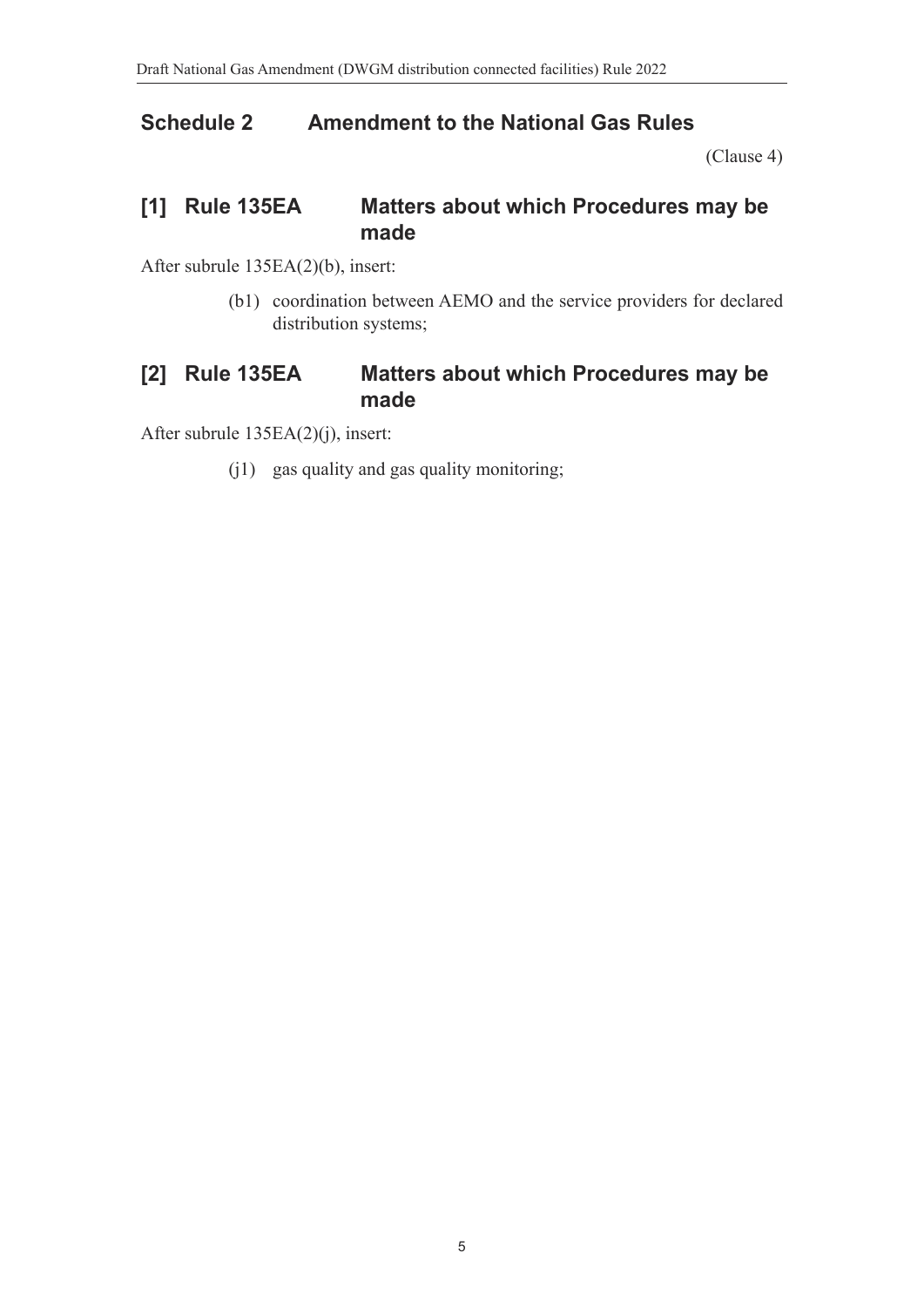# **Schedule 3 Amendment to the National Gas Rules**

<span id="page-5-0"></span>[\(Clause 5\)](#page-1-2) 

### **[1] Rule 200 Definitions**

In rule 200, in the definition of "**actual injections**", omit "system injection points" and substitute "market injection points".

### **[2] Rule 200 Definitions**

In rule 200, in the definition of "**adjusted withdrawals**", omit "rule 235" and substitute "rule 235(11)".

# **[3] Rule 200 Definitions**

In rule 200, in the definition of "**capacity certificates zone**", omit "system injection points or system withdrawal points (as the case may be) in the declared transmission system" and substitute "market injection points or system withdrawal points (as the case may be)".

# **[4] Rule 200 Definitions**

In rule 200, insert the following definitions in alphabetical order:

**blend processing facility** means facility in which gas of different types is blended for injection into a pipeline.

**DDS injection point** means a receipt point on a declared distribution system.

**declared distribution system** means a declared distribution system within the meaning of the *NGL* but does not include a distribution system, or part of a distribution system, that is:

- (a) not connected directly or indirectly to the declared transmission system; or
- (b) indirectly connected to a declared transmission system but by means of a pipeline that does not form part of the declared transmission system.

**distribution connected facility** means a storage facility, production facility or blend processing facility connected to a declared distribution system.

**distribution connected facility operator** means a person who owns, operates or controls a distribution connected facility.

**distribution constraint** means equations or constraints relating to the flow of gas in a declared distribution system at any time, notified to AEMO by the relevant Distributor, including by reason of maintenance or plant failure.

**distribution injection or flow constraint** means a constraint relating to: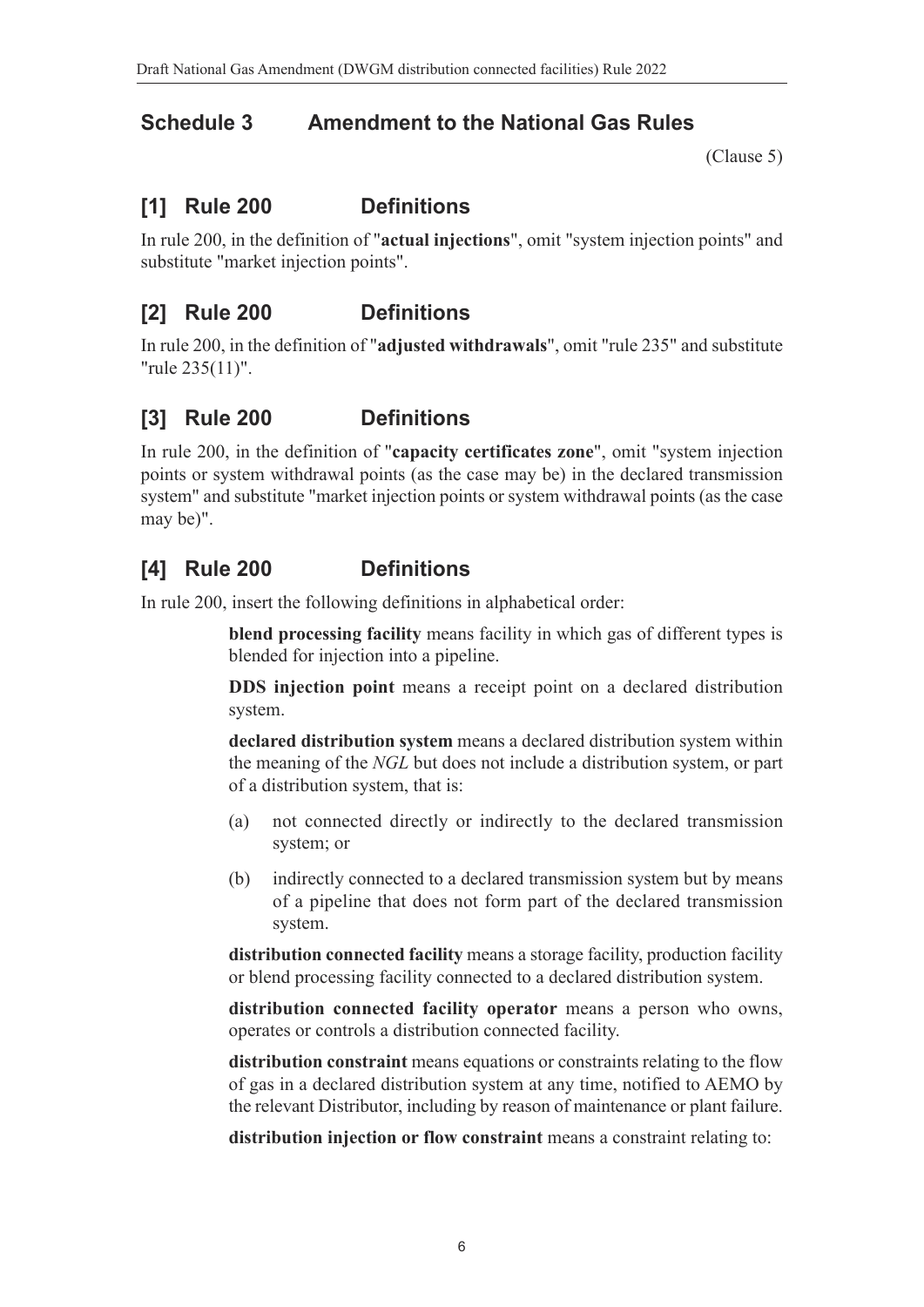- (a) injections at a DDS injection point provided by a Distributor or the distribution connected facility operator; or
- (b) injections into, or the flow of gas in, a declared distribution system provided by a Distributor and accepted by AEMO in accordance with the distribution operations coordination procedures.

**distribution operations coordination procedures** means the Procedures made under rule 317A.

**gas quality monitoring procedures** means the Procedures made under rule 289B.

**market injection point** means a system injection point or a DDS injection point or both.

**metering installation coordination procedures** means the Procedures made under rule 292A.

**responsible gas quality monitoring provider** – See rule 289C.

**settlement metering point** means a system point or a point where gas is transferred between declared distribution systems.

# **[5] Rule 200 Definitions**

In rule 200, omit and substitute the following definitions in alphabetical order:

**delivery point** means a transmission delivery point or a distribution delivery point.

**DWGM facility operator** means:

- (a) a declared transmission system service provider;
- (b) an interconnected transmission pipeline service provider;
- (c) a Producer; and
- (d) a Storage Provider.

**gas quality specifications** means in respect of a market injection point:

- (a) the standard gas quality specifications; or
- (b) in the case of a system injection point, a gas quality standard approved by AEMO in respect of that system injection point pursuant to rule  $287(1)$ ; or
- (c) in the case of a DDS injection point, a gas quality standard approved by the Distributor in respect of that DDS injection point pursuant to rule 287A.

### **[6] Rule 200 Definitions**

In rule 200, in the definition of "**distribution delivery point**", omit "storage facility" and substitute "distribution connected facility".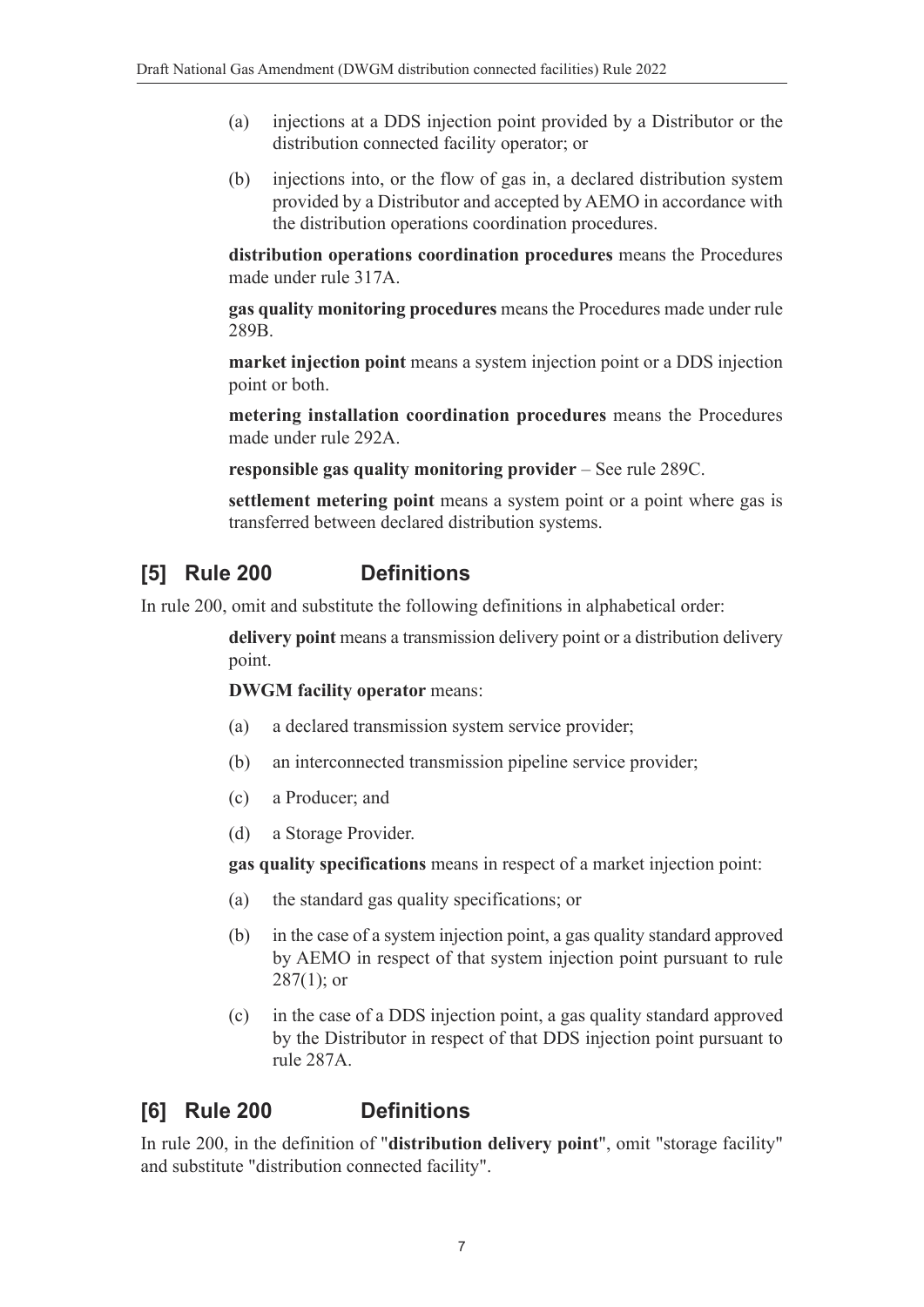# **[7] Rule 200 Definitions**

In rule 200, in the definition of "**gas quality monitoring system**" omit "system injection point" and substitute "market injection point".

### **[8] Rule 200 Definitions**

In rule 200, in the definition of "**injection bid**" omit "system injection point" and substitute "market injection point".

# **[9] Rule 200 Definitions**

In rule 200, in the definition of "**Market**", after "declared transmission system", insert "and injections into declared distribution systems".

# **[10] Rule 200 Definitions**

In rule 200, in the definition of "**off-specification gas**", omit "system injection point" and substitute "market injection point".

# **[11] Rule 200 Definitions**

In rule 200, in the definition of "**Producer**", omit "natural".

# **[12] Rule 200 Definitions**

In rule 200, in the definition of "**system point**", omit "system injection point" and substitute "market injection point".

# **[13] New Rule 204A Multiple facility operators for a distribution connected facility**

After rule 204, insert new rule:

### **204A Multiple facility operators for a distribution connected facility**

- (1) This rule applies in relation to this Part if:
	- (a) more than one distribution connected facility operator (an **operator group**) owns, controls or operates a distribution connected facility; and
	- (b) a distribution connected facility operator is required or allowed to do a thing under this Part.
- (2) A distribution connected facility operator of the operator group which is authorised by the other distribution connected facility operators of the operator group to do a thing on behalf of the operator group (the **complying operator**) may do that thing on behalf of all the distribution connected facility operators of the operator group.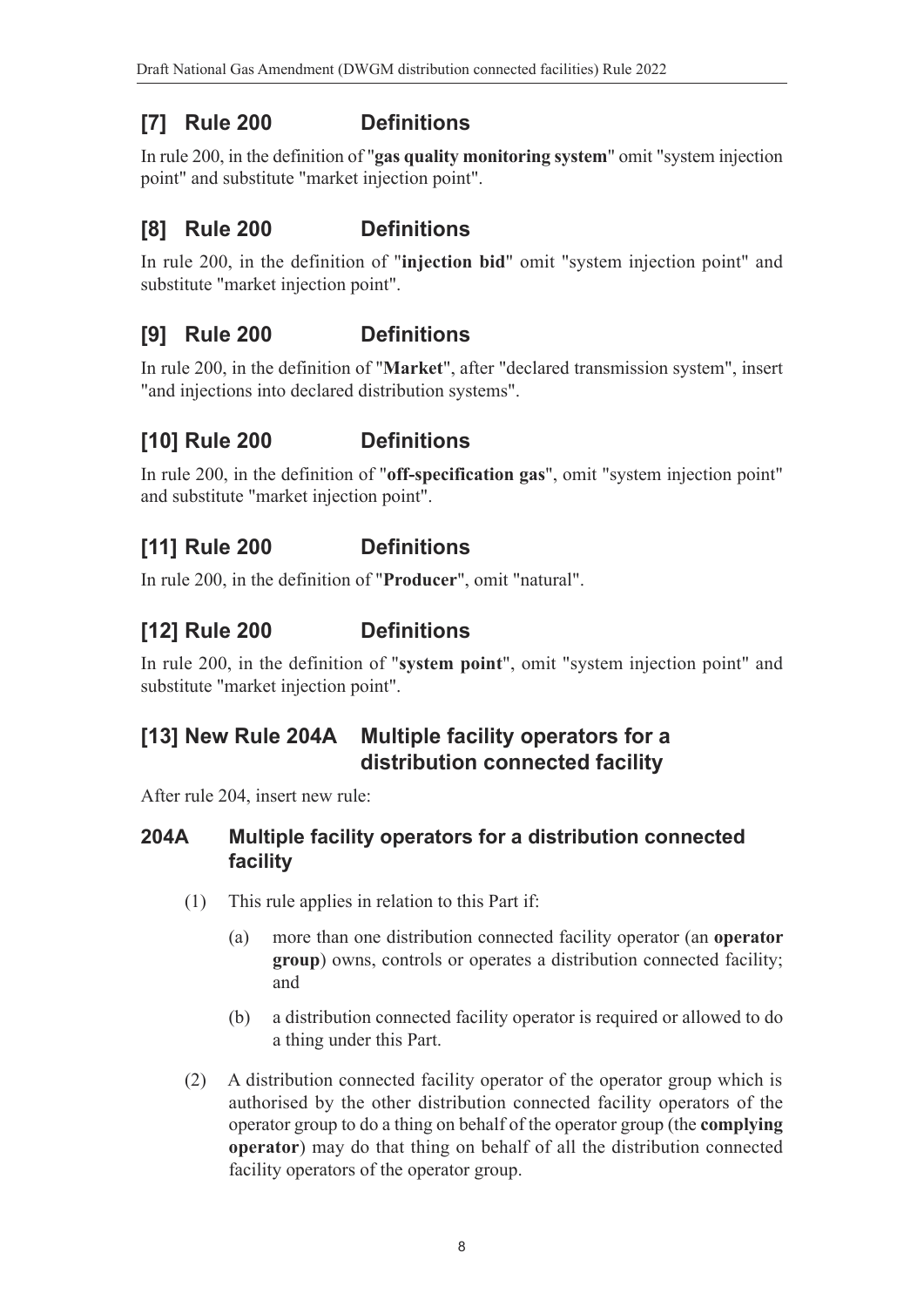(3) Unless these rules otherwise provide, on the doing of a thing referred to in subrule (2) by a complying operator, the distribution connected facility operators of the operator group must, for the purposes of this Part, each be taken to have done the thing done by that complying operator.

### **[14] Rule 206 Gas scheduling**

Omit subrule 206(1) and substitute:

- (1) AEMO must schedule:
	- (a) injections of gas into the declared transmission system;
	- (b) injections of gas into a declared distribution system at a DDS injection point; and
	- (c) withdrawals of gas from the declared transmission system for which bids are submitted,

in accordance with bids.

# **[15] Rule 206 Gas scheduling**

In subrule 206(2), omit the opening paragraph and substitute "When scheduling injections and withdrawals of gas, AEMO must:".

# **[16] Rule 206 Gas scheduling**

In subrule 206(3), omit paragraph (a) and substitute:

(a) AEMO's obligations under this Part to schedule injections and withdrawals of gas in accordance with the gas scheduling procedures;

### **[17] Rule 207 Requirement to submit bids and demand forecasts**

In subrules 207(1) and (2), after each occasion of "declared transmission system", insert "or a declared distribution system".

### **[18] Rule 208 Requirement to submit bids and demand forecasts**

In subrule  $208(1)(a)$ , omit "and".

### **[19] Rule 208 Requirement to submit bids and demand forecasts**

In subrule  $208(1)(b)$ , omit "." and substitute ";".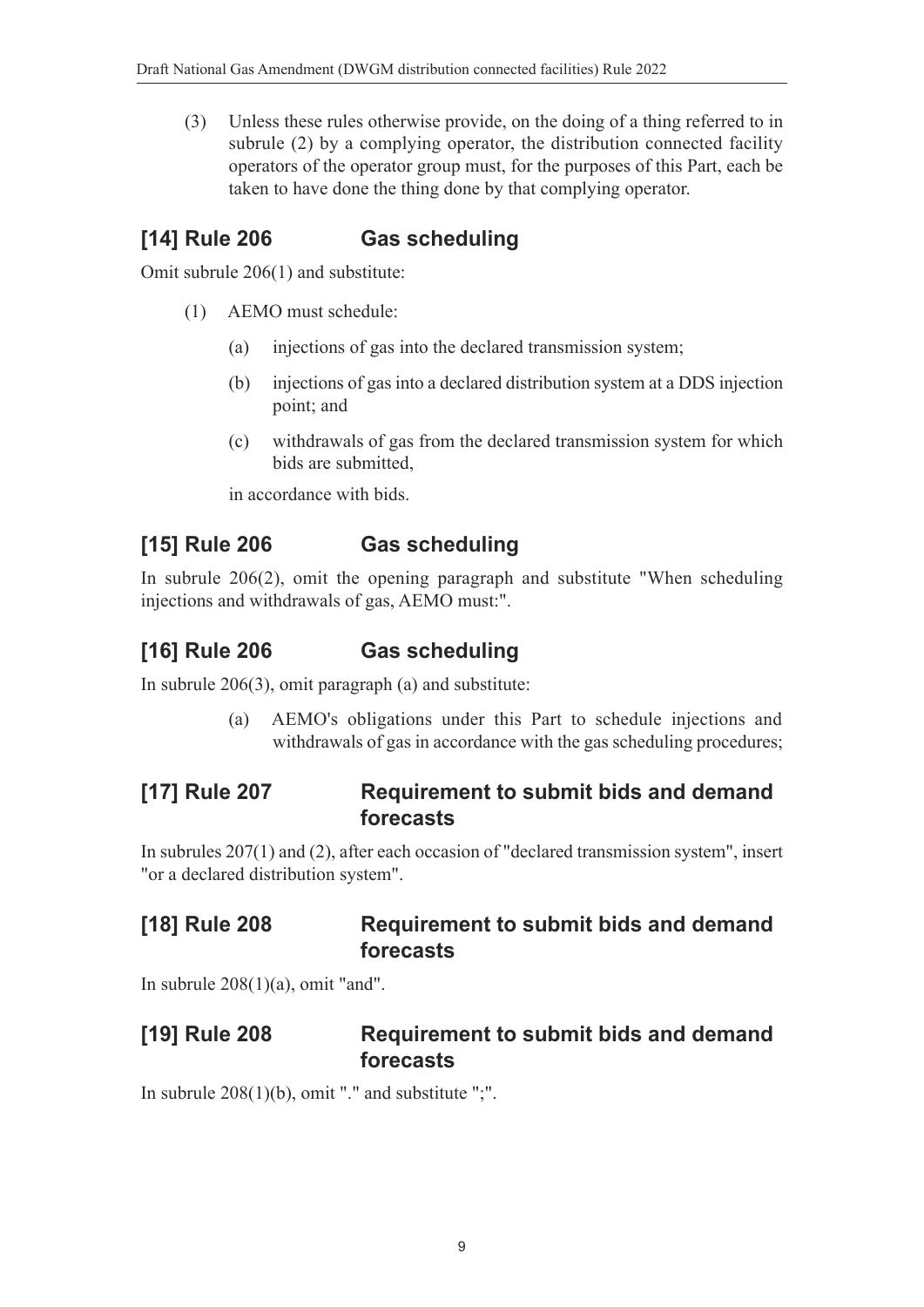### **[20] Rule 208 Requirement to submit bids and demand forecasts**

In subrule 208(1), after paragraph (b), insert:

- (c) from declared distribution systems (excluding amounts covered by paragraph  $(a)$ ,  $(b)$  or  $(d)$ ; and
- (d) if AEMO so requires from one or more specified DDS withdrawal points.

### **[21] Rule 208 Requirement to submit bids and demand forecasts**

In subrule 208(2), in the opening paragraph, after "system withdrawal point", insert "or specified DDS withdrawal point".

### **[22] Rule 208 Requirement to submit bids and demand forecasts**

In subrule 208(3), after "system withdrawal point", insert "or DDS withdrawal point".

### **[23] Rule 208 Requirement to submit bids and demand forecasts**

In subrule 208(5)(a), after "one or more system withdrawal points", insert "or DDS withdrawal points".

# **[24] Rule 209 Bids**

In subrule 209(1), omit "system injection point" and substitute "market injection point".

# **[25] Rule 209 Bids**

In subrule 209(4)(c), omit "system injection point" and substitute "market injection point".

### **[26] Rule 209 Bids**

In subrule 209(5)(b), omit "to inject gas into, or withdraw gas from, the declared transmission system" and substitute "to inject or withdraw gas".

# **[27] Rule 210 Accreditation**

In subrule 210(1)(b), omit "system injection point" and substitute "market injection point".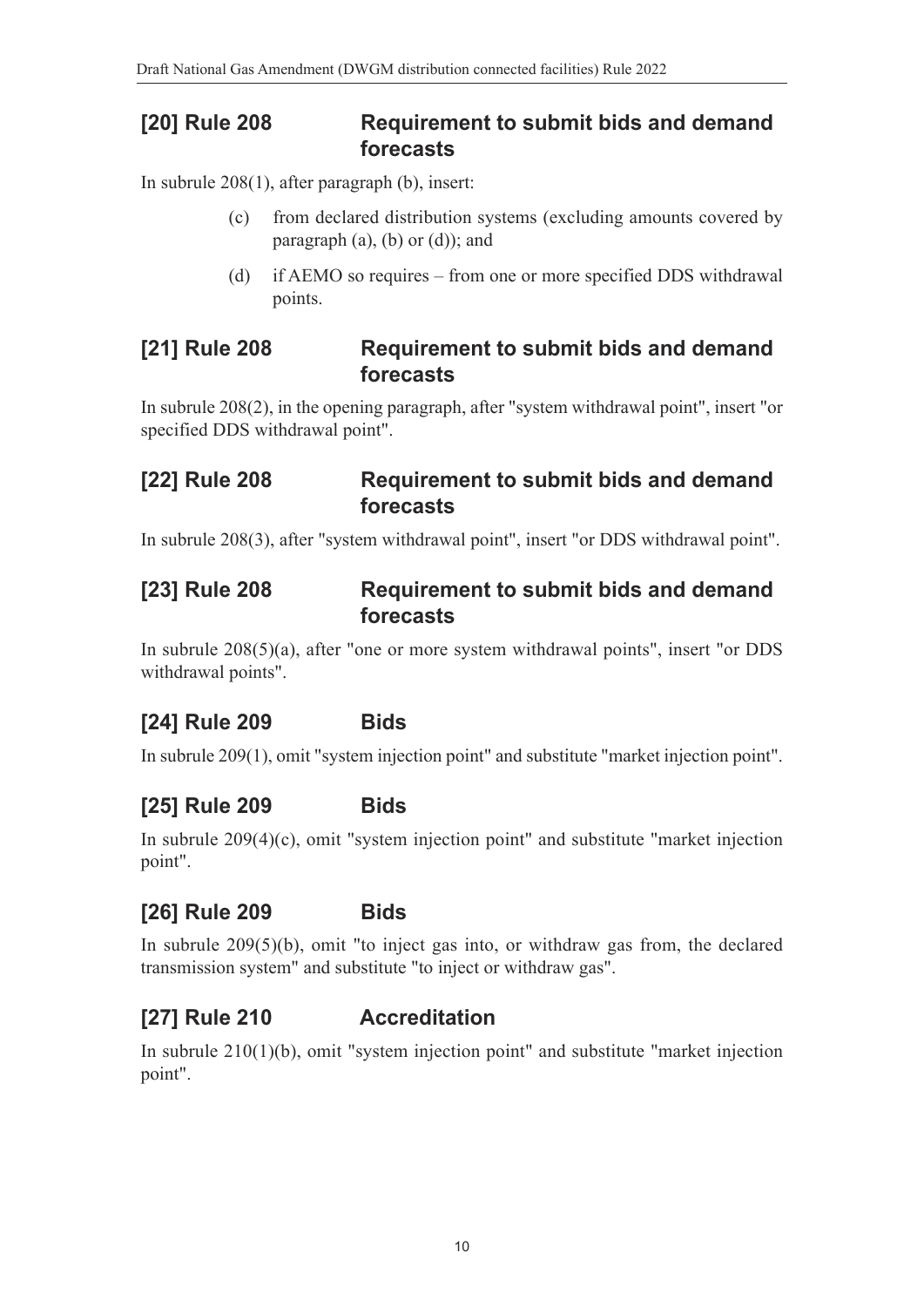# **[28] Rule 210 Accreditation**

In subrule 210(3), omit "system injection point" and substitute "market injection point", wherever occurring.

### **[29] Rule 213 Other requirements for submissions by Market Participants**

In subrule 213(2)(a), omit "declared transmission system" and substitute "Market".

### **[30] Rule 213 Other requirements for submissions by Market Participants**

In subrule 213(2)(b), omit "into the declared transmission system at the relevant system injection point" and substitute "at the relevant market injection point".

### **[31] Rule 213 Other requirements for submissions by Market Participants**

In subrule 213(2)(d), after "declared transmission system", insert "or injects into a declared distribution system".

### **[32] Rule 213 Other requirements for submissions by Market Participants**

Omit subrule 213(3) and substitute "**[Deleted]**".

# **[33] Rule 214A Reporting on tie-breaking events**

In subrule 214A(2)(a), omit "system injection point" and substitute "market injection point".

# **[34] Rule 215 Operating schedules**

In subrule 215(1)(c), after "applied by AEMO", insert "in respect of the declared transmission system".

# **[35] Rule 215 Operating schedules**

In subrule  $215(1)(c)$ , omit "." and substitute ";".

# **[36] Rule 215 Operating schedules**

In subrule 215(1), after paragraph (f), insert:

(f1) any distribution injection or flow constraints;

# **[37] Rule 215 Operating schedules**

Omit subrule 215(2) and substitute: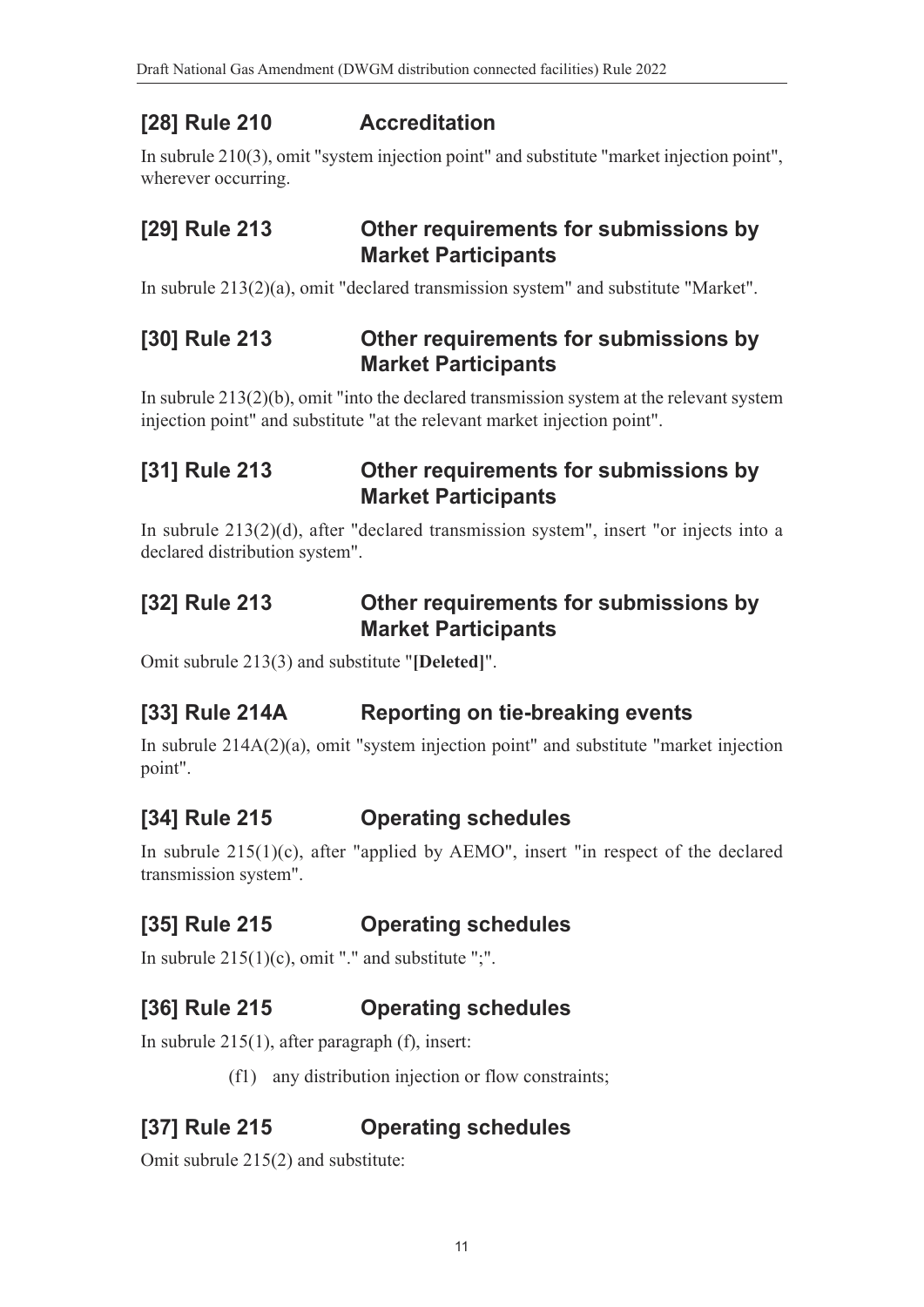- (2) The inputs and assumptions set out in subrule (1) must be applied by AEMO to produce operating schedules which specify injections and withdrawals for each hour of the gas day in a way that minimises the cost of satisfying expected demand for gas over that gas day using valid demand forecasts and bids submitted by Market Participants and taking into account:
	- (a) any transmission constraints affecting the transportation of gas in the declared transmission system during that gas day; and
	- (b) in relation to injections into declared distribution systems, any distribution constraints affecting a declared distribution system during that gas day.

# **[38] Rule 215 Operating schedules**

In subrule 215(11), omit "injection point and system withdrawal zone or system withdrawal point as relevant" and substitute "system point".

### **[39] Rule 216 Failure to conform to scheduling instructions**

In subrule 216(4), after each occasion of "a Producer" insert ", distribution connected facility operator".

# **[40] Rule 217 Unintended scheduling results**

In subrule 217(2)(a)(ix), after "supply-demand point constraints", insert "in respect of the declared transmission system".

# **[41] Rule 217 Unintended scheduling results**

In subrule  $217(2)(a)(x)$ , after "directional flow point constraints", insert "in respect of the declared transmission system".

# **[42] Rule 217 Unintended scheduling results**

In subrule  $217(2)(a)(xi)$ , omit second instance of "or".

# **[43] Rule 217 Unintended scheduling results**

After subrule 217(2)(a)(xi), insert:

(xii) any distribution injection or flow constraints; or

### **[44] Rule 219 Injection and withdrawal confirmations**

Omit subrule 219(1) and substitute:

(1) Each Registered participant who is registered as a Producer, a distribution connected facility operator, a Storage Provider, or an interconnected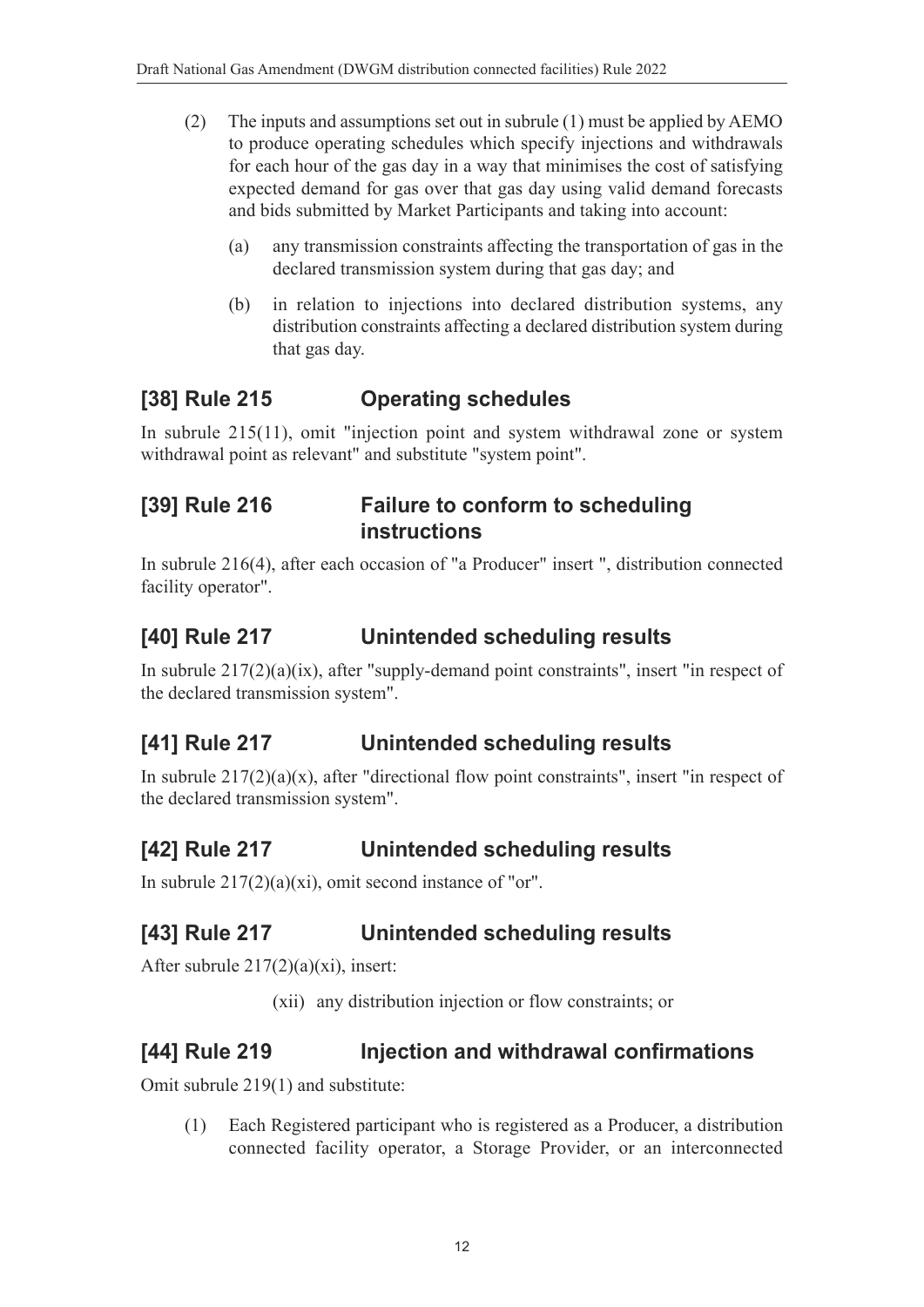transmission pipeline service provider must as soon as possible on each day notify AEMO of the total quantity of gas that it intends to:

- (a) inject into, and withdraw from, the declared transmission system; or
- (b) inject into a declared distribution system,

on its own account (if any) and on behalf of Market Participants during the gas day commencing on the following day.

### **[45] Rule 220 Title, custody and risk**

Omit the heading of rule 220 and substitute:

### **220 Title, custody and risk in relation to gas in the declared transmission system**

### **[46] New Rule 220A Title, custody and risk in relation to gas in the declared distribution system**

After rule 220, insert new rule:

#### **220A Title, custody and risk in relation to gas in the declared distribution system**

- (1) Each Market Participant unconditionally and irrevocably agrees that transfer of title to gas injected by it into a declared distribution system, the time and place of transfer and the quantities of gas transferred are determined in accordance with this rule.
- (2) Title to gas withdrawn on a gas day from a declared distribution system is taken to have passed immediately prior to withdrawal:
	- (a) from the Market Participants that injected gas into any of the declared distribution systems (whether at a DDS injection point or from the declared transmission system through a transfer point) on that gas day;
	- (b) to the Market Participants that withdrew gas at one or more distribution delivery points on that gas day,

in the quantities that each such Market Participant is treated to have injected or withdrawn (in aggregate) under subrule (3).

- (3) For subrule (2):
	- (a) the aggregate quantity of gas that a Market Participant is treating as having injected into declared distribution systems on a gas day is the sum, for that gas day of:
		- (i) the quantities of gas that are treated as having been injected by that Market Participant on the gas day at DDS injection points; and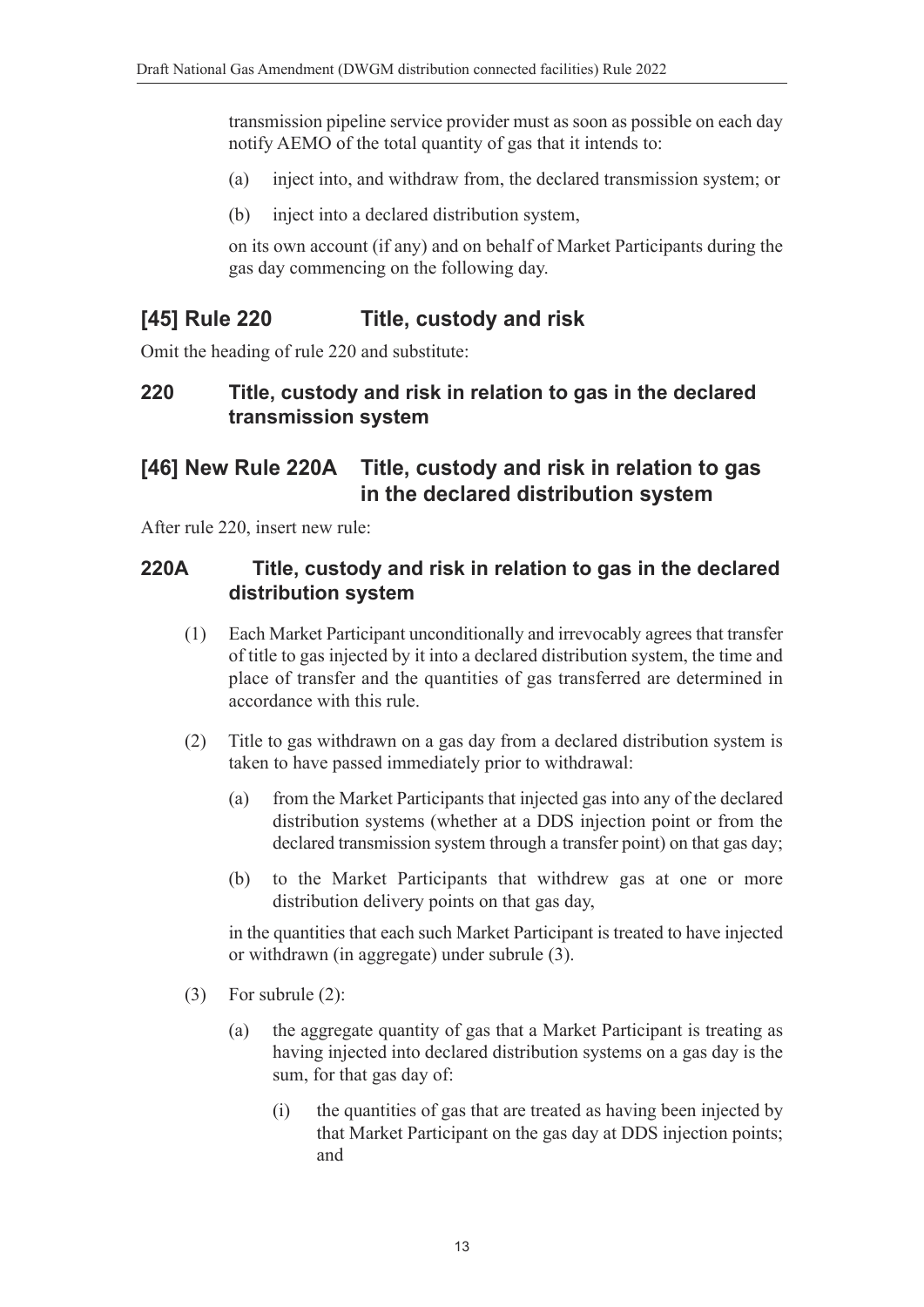- (ii) the quantities of gas that are treated as having been withdrawn by that Market Participant on the gas day from the declared transmission system under rule 235(9) at transfer points between the declared transmission system and a declared distribution system; and
- (b) the aggregate quantity of gas that a Market Participant is treating as having withdrawn at distribution delivery points on a gas day is the sum, for that gas day, of the quantities of gas that are treated as having been withdrawn by that Market Participant on the gas day from distribution delivery points under rule 235(10).

# **[47] Rule 221 Determination of market price**

In subrule 221(3)(f), after "demand point constraints", insert "in respect of the declared transmission system".

# **[48] Rule 221 Determination of market price**

After subrule 221(3)(f), insert:

(f1) any distribution injection or flow constraints;

# **[49] Rule 221 Determination of market price**

In subrule 221(4), in the opening paragraph, omit the second reference to "must".

# **[50] Rule 221 Determination of market price**

In subrule 221(4)(a), at the beginning of the paragraph, insert "must".

# **[51] Rule 221 Determination of market price**

In subrule 221(4)(a), at the end of the paragraph, omit "and".

# **[52] Rule 221 Determination of market price**

In subrule 221(4)(b), at the beginning of the paragraph, insert "must".

# **[53] Rule 221 Determination of market price**

In subrule  $221(4)(b)$ , omit "." and substitute "; and".

# **[54] Rule 221 Determination of market price**

After subrule 221(4)(b), insert:

(c) may take into account distribution constraints affecting injections of gas in a declared distribution system during that gas day.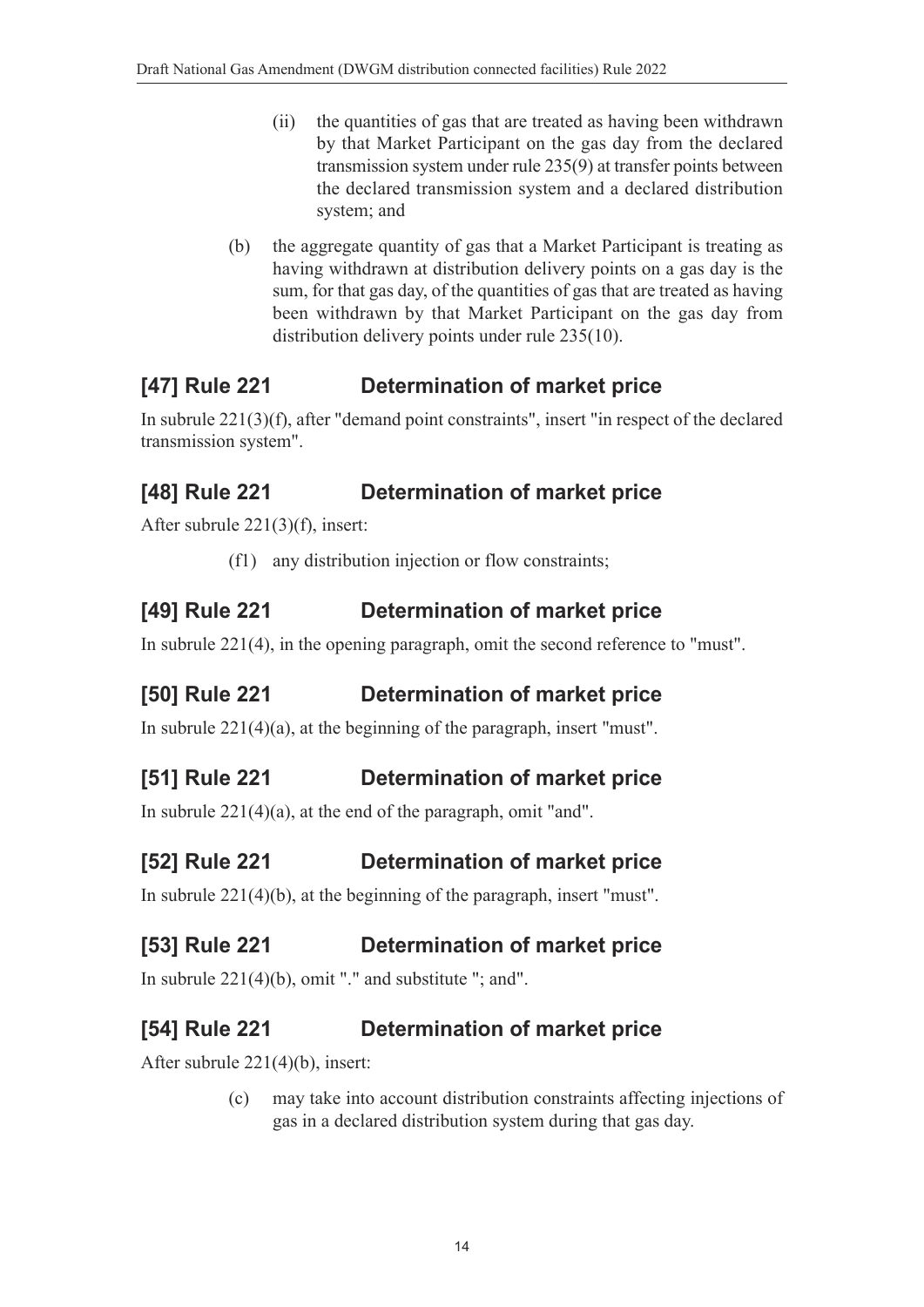# **[55] Rule 225 Participant compensation fund**

In subrule 225(4), after "aggregate quantity of", insert "net adjusted withdrawals of".

# **[56] Rule 225 Participant compensation fund**

In subrule 225(4), omit "declared transmission system" and substitute "Market".

# **[57] Rule 225 Participant compensation fund**

In subrule 225(5), omit "declared transmission system" and substitute "Market".

# **[58] Rule 225 Participant compensation fund**

In subrule 225(5), omit "Division 3, Subdivision 4" and substitute "rule 235(11) as its aggregate net adjusted withdrawals".

### **[59] Rule 228 Quantities**

In rule 228, omit the last paragraph and substitute:

the quantities of gas treated as injected into and withdrawn from the declared transmission system by each Market Participant and the quantities of gas treated as injected into and withdrawn from a declared distribution system by each Market Participant are determined in accordance with this Subdivision.

### **[60] Rule 229 Injection allocations**

Omit subrule 229(1) and substitute:

(1) Subject to subrule (16), where gas is injected, or tendered for injection, at a market injection point by more than one Market Participant, the Market Participants who inject gas, or tender gas for injection, at that market injection point must appoint either a single Allocation Agent or a Sub-Allocation Agent who is included in the injection allocation statement from the single Allocation Agent to determine the quantity of gas which is to be treated as injected into the declared transmission system or a declared distribution system by each of those Market Participants from time to time at that market injection point.

### **[61] Rule 229 Injection allocations**

In subrule 229(2), omit all instances of "system injection point" and substitute "market injection point".

### **[62] Rule 229 Injection allocations**

In subrule 229(3), omit "system injection point" and substitute "market injection point".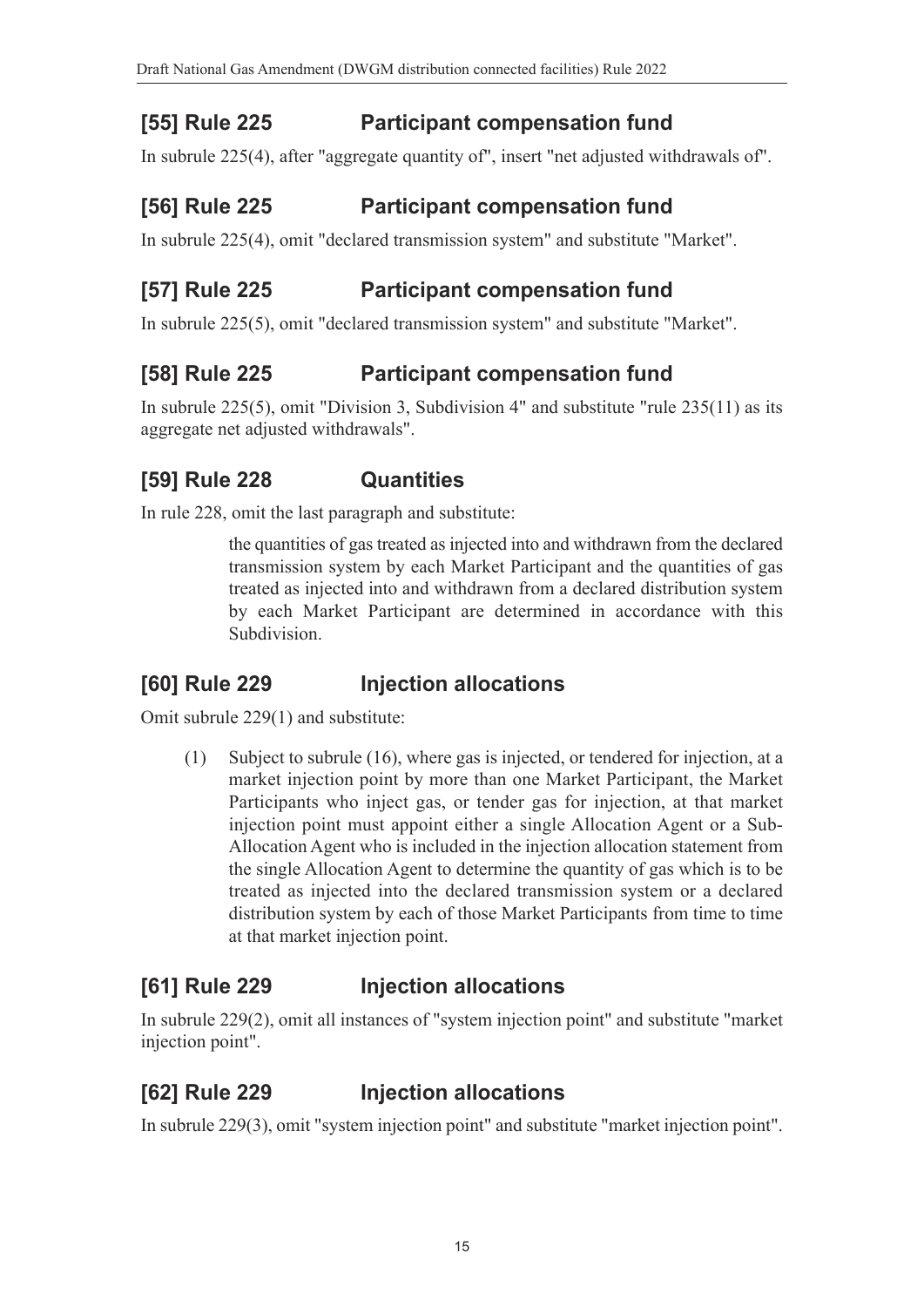# **[63] Rule 229 Injection allocations**

In subrule 229(4), omit "system injection point" and substitute "market injection point".

# **[64] Rule 229 Injection allocations**

In subrule 229(7), omit "system injection point" and substitute "market injection point", wherever occurring.

### **[65] Rule 229 Injection allocations**

In subrule 229(7), after each occasion of "into the declared transmission system", insert "or declared distribution system".

# **[66] Rule 229 Injection allocations**

In subrule 229(8), omit all instances of "system injection point" and substitute "market injection point".

# **[67] Rule 229 Injection allocations**

In subrule 229(8), after "into the declared transmission system", insert "or declared distribution system".

# **[68] Rule 229 Injection allocations**

Omit the opening paragraph of subrule 229(9) and substitute:

(9) Where an injection allocation statement has been submitted by an Allocation Agent that specifies the quantity of gas injected into the declared transmission system or a declared distribution system at a market injection point on a gas day, any Sub-Allocation Agent appointed at that market injection point must give to AEMO a sub-allocation statement in accordance with AEMO's requirements, specifying:

### **[69] Rule 229 Injection allocations**

In subrule 229(9)(a), omit "at that system injection point" and substitute "or declared distribution system at that market injection point".

### **[70] Rule 229 Injection allocations**

In subrule 229(11), after "into the declared transmission system", insert "or declared distribution system".

### **[71] Rule 229 Injection allocations**

In subrule 229(12), omit all instances of "system injection point" and substitute "market injection point".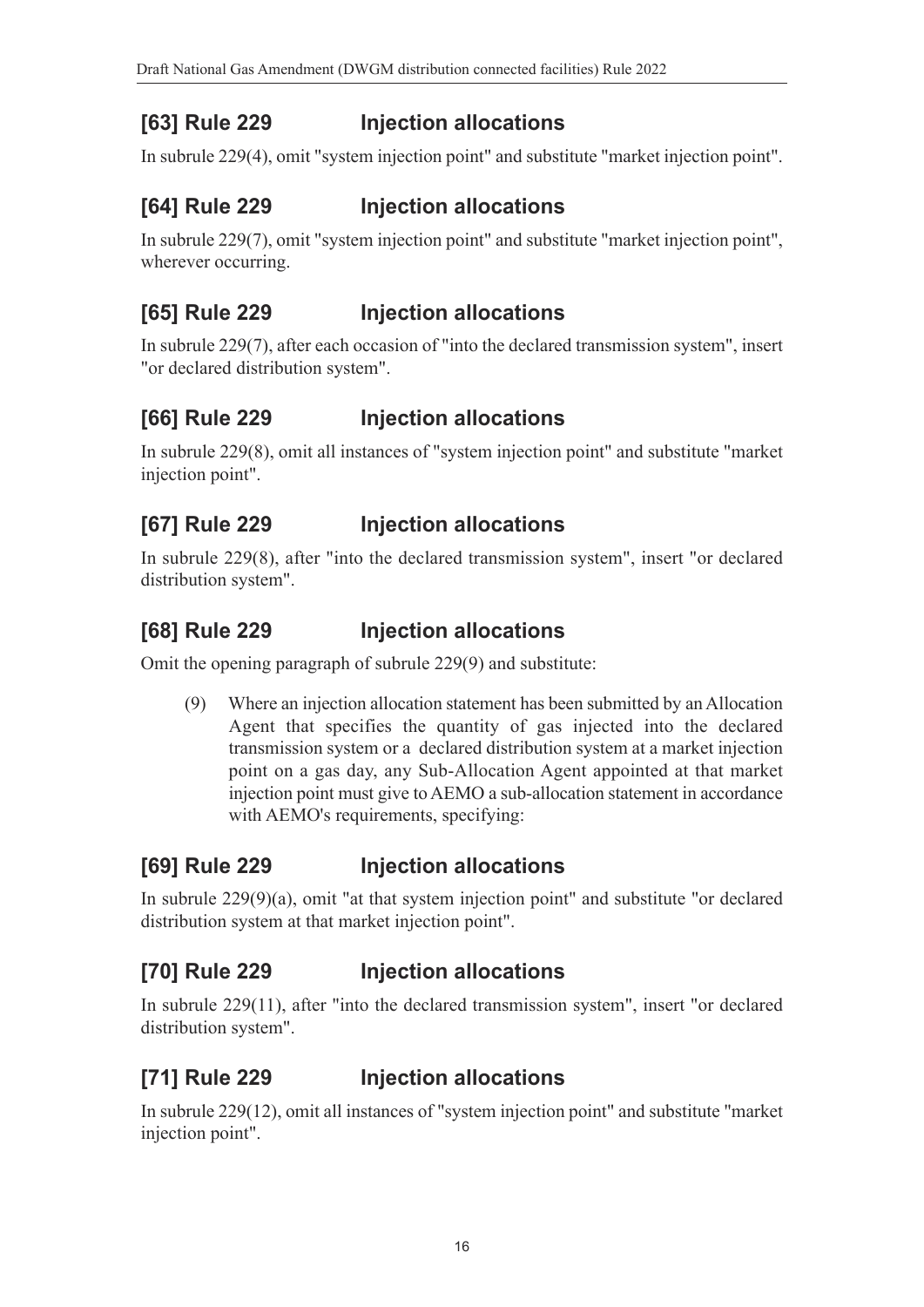# **[72] Rule 229 Injection allocations**

In subrule 229(13), omit all instances of "system injection point" and substitute "market injection point".

# **[73] Rule 229 Injection allocations**

In subrule 229(13), in the definition of "MQ", after "into the declared transmission system", insert "or declared distribution system".

# **[74] Rule 229 Injection allocations**

In subrule 229(15), omit "system injection point" and substitute "market injection point".

# **[75] Rule 229 Injection allocations**

In subrule 229(16) paragraphs (a) and (b), omit "system injection point" and substitute "market injection point".

# **[76] Rule 229 Injection allocations**

In subrule 229(18), in the last paragraph, omit "system injection point" and substitute "market injection point".

# **[77] Rule 229 Injection allocations**

In subrule 229(20), omit "system injection point" and substitute "market injection point".

# **[78] Rule 229 Injection allocations**

In subrule 229(21), omit "system injection point" and substitute "market injection point".

# **[79] Rule 230 Withdrawal allocations**

In subrule 230(6), after each occasion of "declared transmission system", insert "or declared distribution system".

# **[80] Rule 230 Withdrawal allocations**

In subrule 230(8), after each occasion of "declared transmission system", insert "or declared distribution system".

# **[81] Rule 230 Withdrawal allocations**

In subrule 230(10), after "declared transmission system", insert "or declared distribution system".

# **[82] Rule 239 Ancillary payments**

In subrule  $239(5)(c)$ , omit ";" and substitute ",".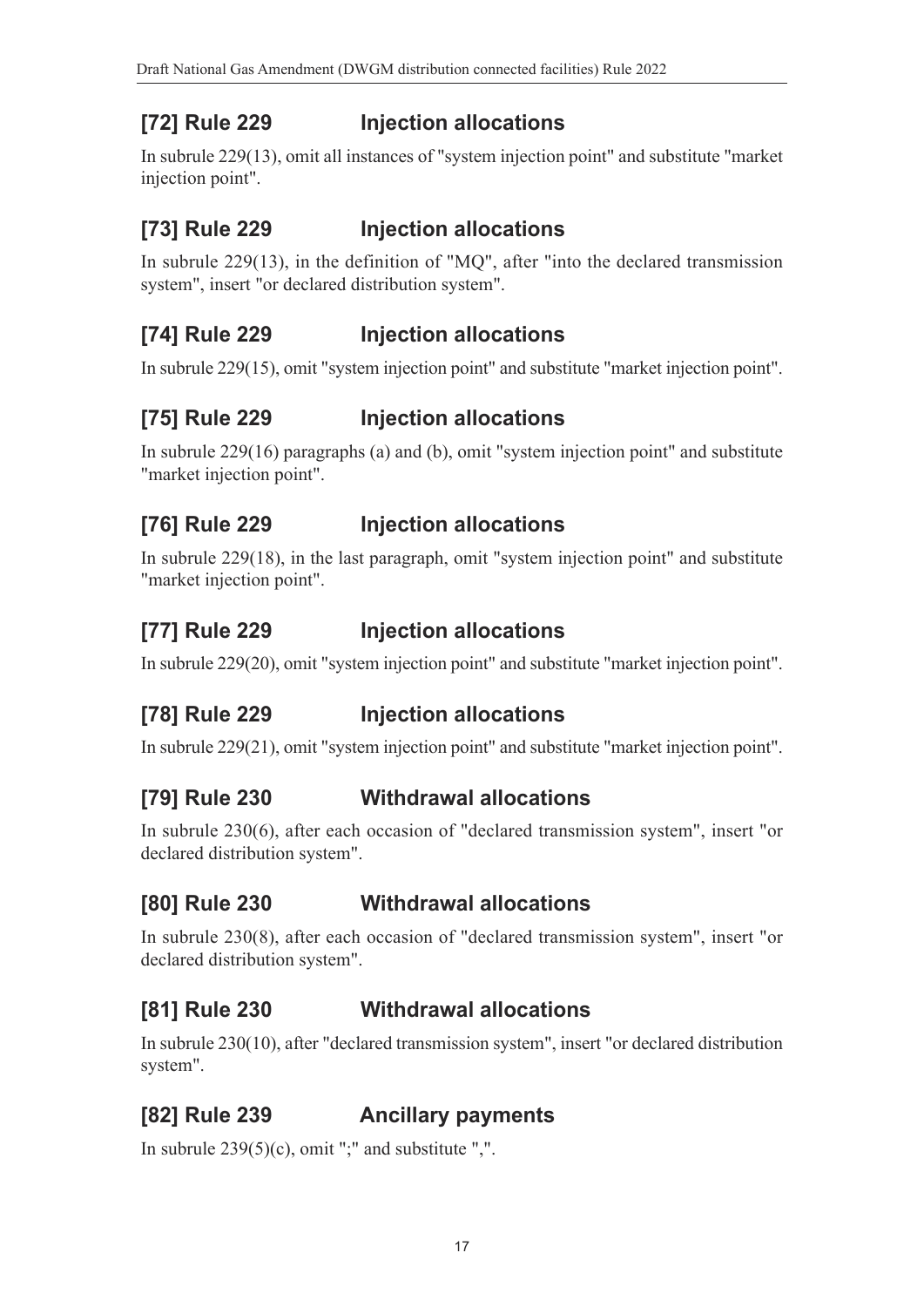# **[83] Rule 240 Uplift Payments**

In subrule 240(8)(b), omit "volume of gas" and substitute "quantity of gas".

# **[84] Rule 259 Default notice**

In subrule 259(1)(c), after each occasion of "declared transmission system", insert "or a declared distribution system".

### **[85] Rule 260 Suspension of a Market Participant**

In subrule 260(2)(c), after each occasion of "declared transmission system", insert "or a declared distribution system".

### **[86] Rule 260 Suspension of a Market Participant**

In subrule  $260(2)(c)(ii)$ , omit "; or;" and substitute "; or".

# **[87] Rule 267 Application of this Subdivision**

Omit rule 267 and substitute "**[Deleted]**".

### **[88] Subdivision 3 Gas Quality**

In subdivision 3, above rule 287, omit the heading and substitute:

### **Subdivision 3 Gas quality specifications**

### **[89] Rule 287 Gas quality standards**

In rule 287, omit the heading and substitute:

#### **287 Gas quality standards for system injection points**

### **[90] New Rule 287A Gas quality standards for DDS injection points**

After rule 287, insert new rule:

#### **287A Gas quality standards for DDS injection points**

- (1) The Distributor for a DDS injection point may at the request of a distribution connected facility operator enter into a written agreement that:
	- (a) provides for the injection of gas at a DDS injection point that does not comply with the standard gas quality specifications;
	- (b) sets out the quality standard with which that gas must comply; and
	- (c) provides for the Distributor to terminate the agreement in accordance with subrule  $(4)$ .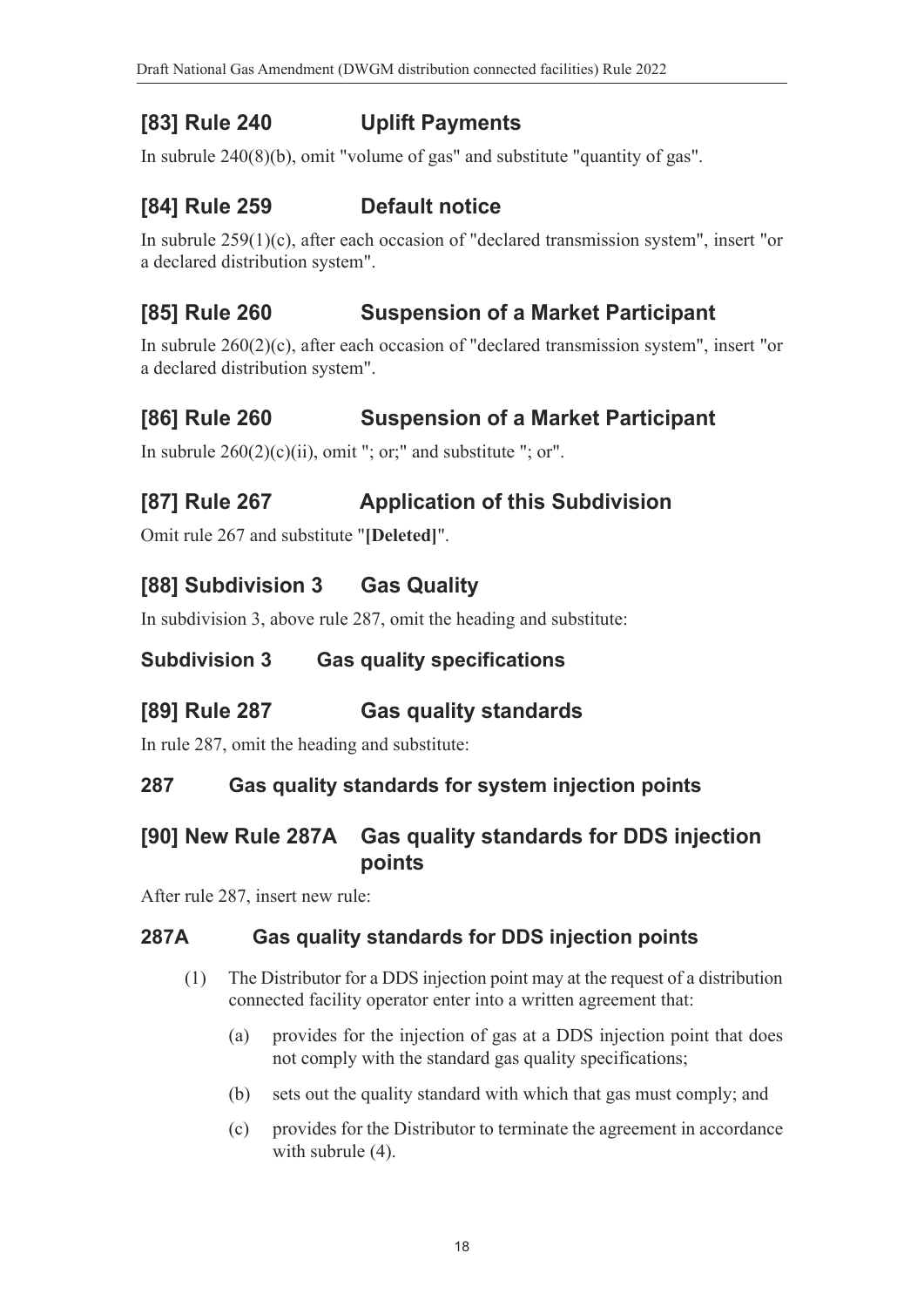- (2) The parties to an agreement under subrule (1) must consist of or include:
	- (a) the Distributor;
	- (b) the Registered participant or Registered participants proposing to inject gas that does not comply with the standard gas quality specifications;
	- (c) Registered participants also proposing to inject gas at the same DDS injection point;
	- (d) where any part of the gas may be reinjected into the declared transmission system, AEMO; and
	- (e) where any part of the gas may be injected from the declared distribution system into another declared distribution system, the Distributor for the other declared distribution system.
- (3) A Distributor must not enter into an agreement under subrule (1) unless the Distributor is satisfied that the injection of gas in accordance with the agreement is consistent with any applicable pipeline safety duty or pipeline service standard (each as defined in the *NGL*).
- (4) A Distributor may, by notice to the parties to an agreement under subrule (1), terminate the agreement if:
	- (a) a breach of the agreement occurs; or
	- (b) the Distributor is satisfied that the injection of the gas in accordance with the agreement is no longer consistent with an applicable pipeline safety duty or pipeline service standard (each as defined in the *NGL*).

### **[91] Rule 288 Gas quality monitoring**

Omit rule 288 and substitute "**[Deleted]**".

### **[92] Rule 289 Off-specification gas**

In rule 289, omit the heading and substitute:

#### **289 Off-specification gas in the declared transmission system**

### **[93] New Rule 289A Off-specification gas in a declared distribution system**

After rule 289, insert new rule:

#### **289A Off-specification gas in a declared distribution system**

(1) Each Registered participant must use its reasonable endeavours to ensure that any gas it injects or tenders for injection into a declared distribution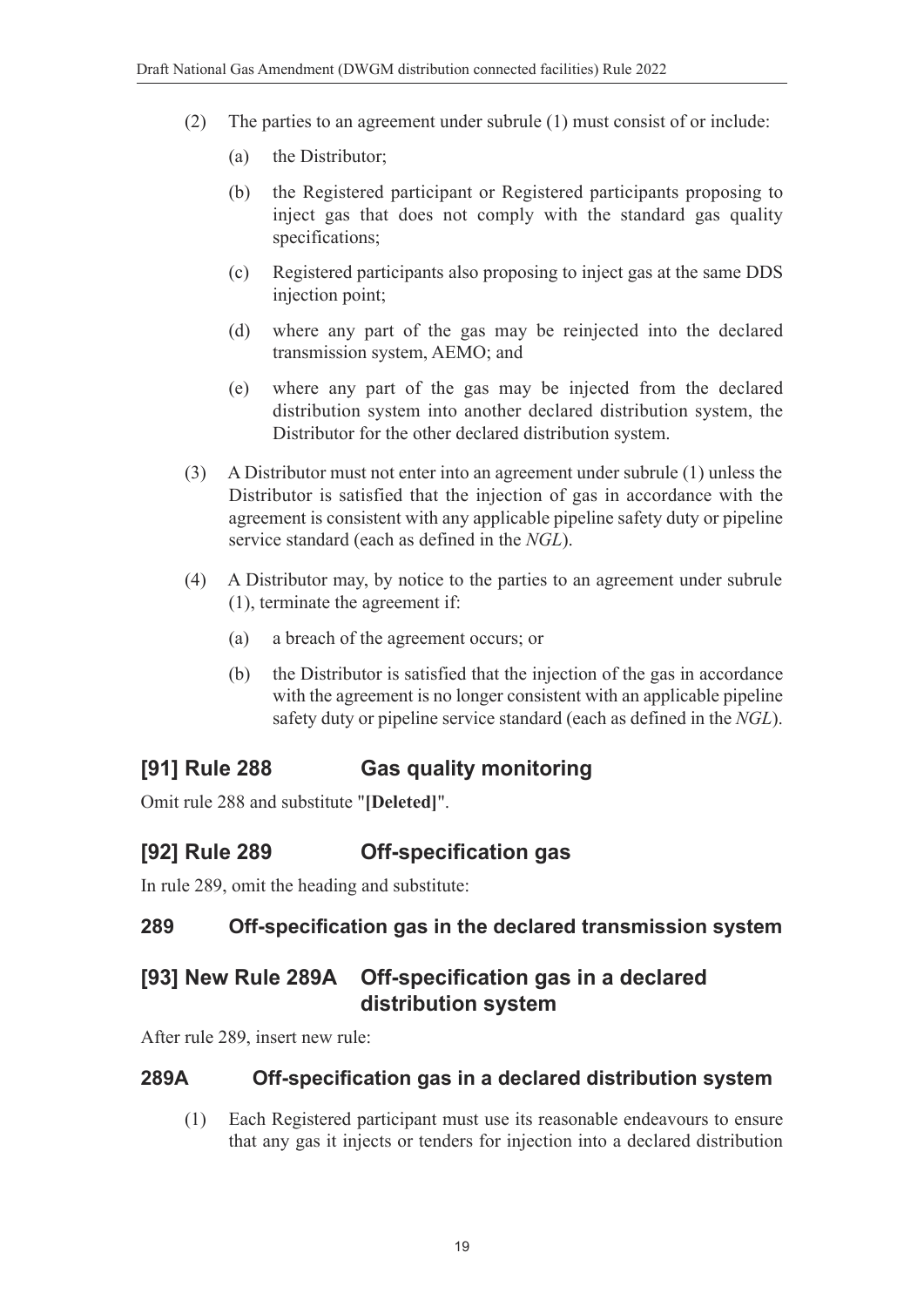system at a DDS injection point complies with the gas quality specifications for that DDS injection point.

#### **Note:**

The AEMC proposes to recommend that this subrule be classified as a conduct provision.

(2) Each Registered participant must notify the relevant Distributor as soon as it becomes aware that gas which does not comply with the gas quality specifications is being, or is likely to be, or has been delivered at a DDS injection point. Any such notification must include all information available to the Registered participant in respect of the off-specification gas, including each aspect of each specification with which it fails to comply, the degree of its failure to comply and the likely time the Registered participant will be able to resume delivery of gas in accordance with the gas quality specifications.

#### **Note:**

The AEMC proposes to recommend that this subrule be classified as a conduct provision.

- (3) A Distributor may accept delivery of off-specification gas if the Registered participant who has injected, is injecting, or is likely to inject the offspecification gas has accurately notified the Distributor of all information referred to in subrule (2) that is available to the Registered participant and:
	- (a) the gas complies with requirements for exemption from compliance with the standard gas quality specifications under an applicable legislative or regulatory instrument; or
	- (b) in the reasonable opinion of the Distributor:
		- (i) acceptance is necessary to ensure the safety of the public or the safety, security or reliability of its declared distribution system; or
		- (ii) off-specification gas can be co-mingled with other gas in its declared distribution system or processed so that gas delivered to Customers at a distribution delivery point will, notwithstanding acceptance of that off-specification gas, comply with the standard gas quality specifications.
- (4) If a Distributor accepts or intends to accept any off-specification gas in accordance with subrule (3):
	- (a) it must promptly provide notice accepting that off-specification gas to the Registered participant who has injected, is injecting or is likely to inject off-specification gas at the DDS injection point; and
	- (b) it must promptly give notice of that fact to each Registered participant who the Distributor reasonably believes is likely to be affected by gas that does not comply with the relevant gas quality specifications and, so far as known, the extent to which gas is likely to fail to comply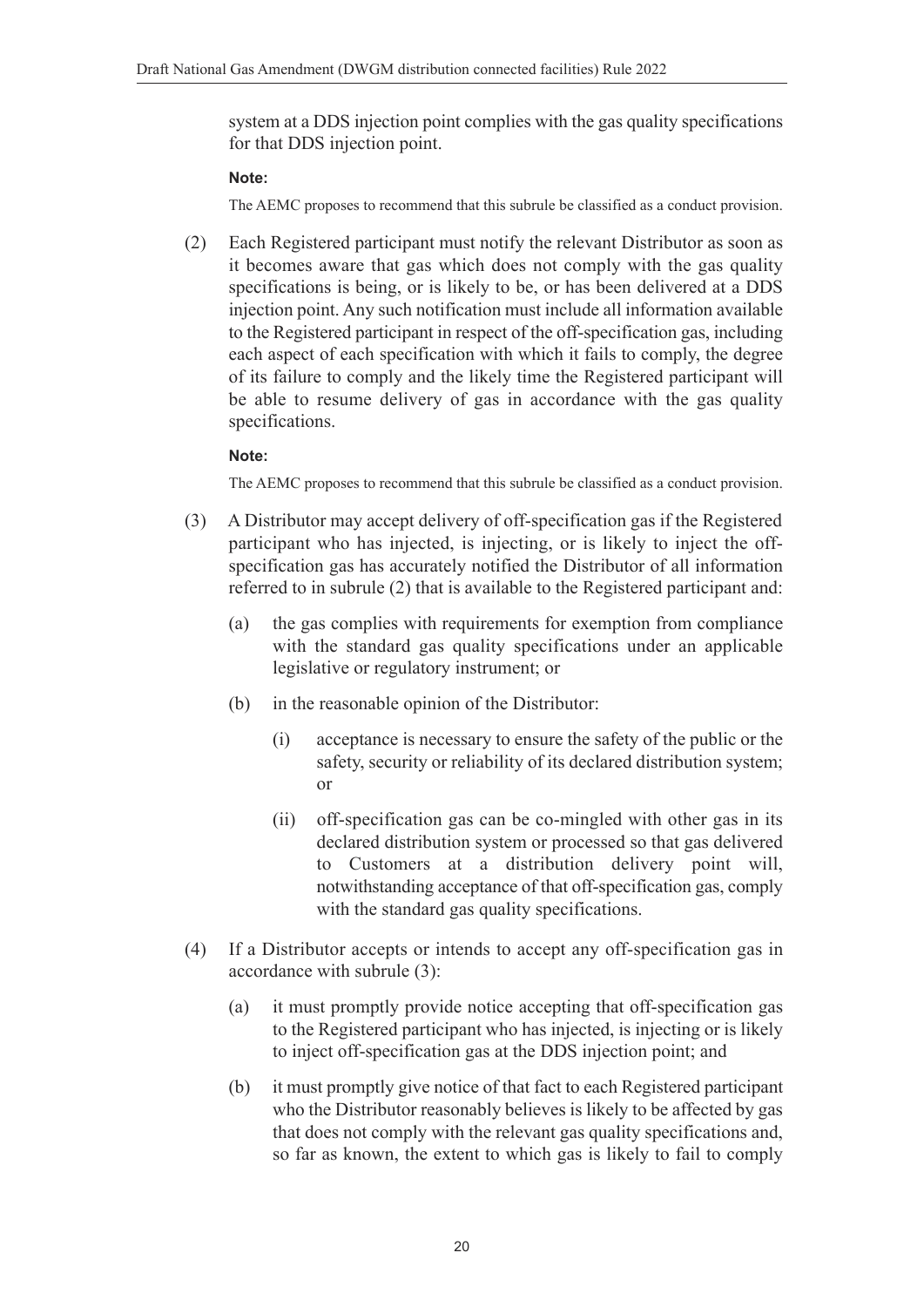with the relevant gas quality specifications and the likely quantity and duration of the off-specification gas.

- (5) Without limiting a Registered participant's ongoing obligation under subrule (1), a Registered participant will not be in breach of this rule as a result of the delivery of off-specification gas that a Distributor has accepted in accordance with subrule (3).
- (6) This rule is to be read subject to the terms of an agreement in force under rule 287A.

### **[94] New Rule 289B Gas quality monitoring procedures**

After new rule 289A, insert new rule:

#### **Subdivision 3.1 Gas quality monitoring**

#### **289B Gas quality monitoring procedures**

- (1) AEMO must make Procedures (**gas quality monitoring procedures**) providing for:
	- (a) the application of the standard gas quality specifications in relation to the declared transmission system;
	- (b) gas quality monitoring requirements, including;
		- (i) monitoring standards; and
		- (ii) the use of gas quality monitoring systems and other required gas quality monitoring measures;
	- (c) the equipment to be included in gas quality monitoring systems and equipment standards;
	- (d) the matters to be addressed in gas quality monitoring plans;
	- (e) the process for making an election or seeking approval or consent from AEMO in accordance with this Subdivision;
	- (f) arrangements for applying for temporary or permanent modifications to gas quality monitoring arrangements;
	- (g) arrangement for monitoring compliance with gas quality monitoring arrangements;
	- (h) testing of gas quality monitoring systems and the costs of tests; and
	- (i) other matters AEMO reasonably considers necessary or desirable to deal with in the gas quality monitoring procedures relation to gas quality monitoring for the declared transmission system or operation of the Market.
- (2) The gas quality monitoring procedures must be consistent with: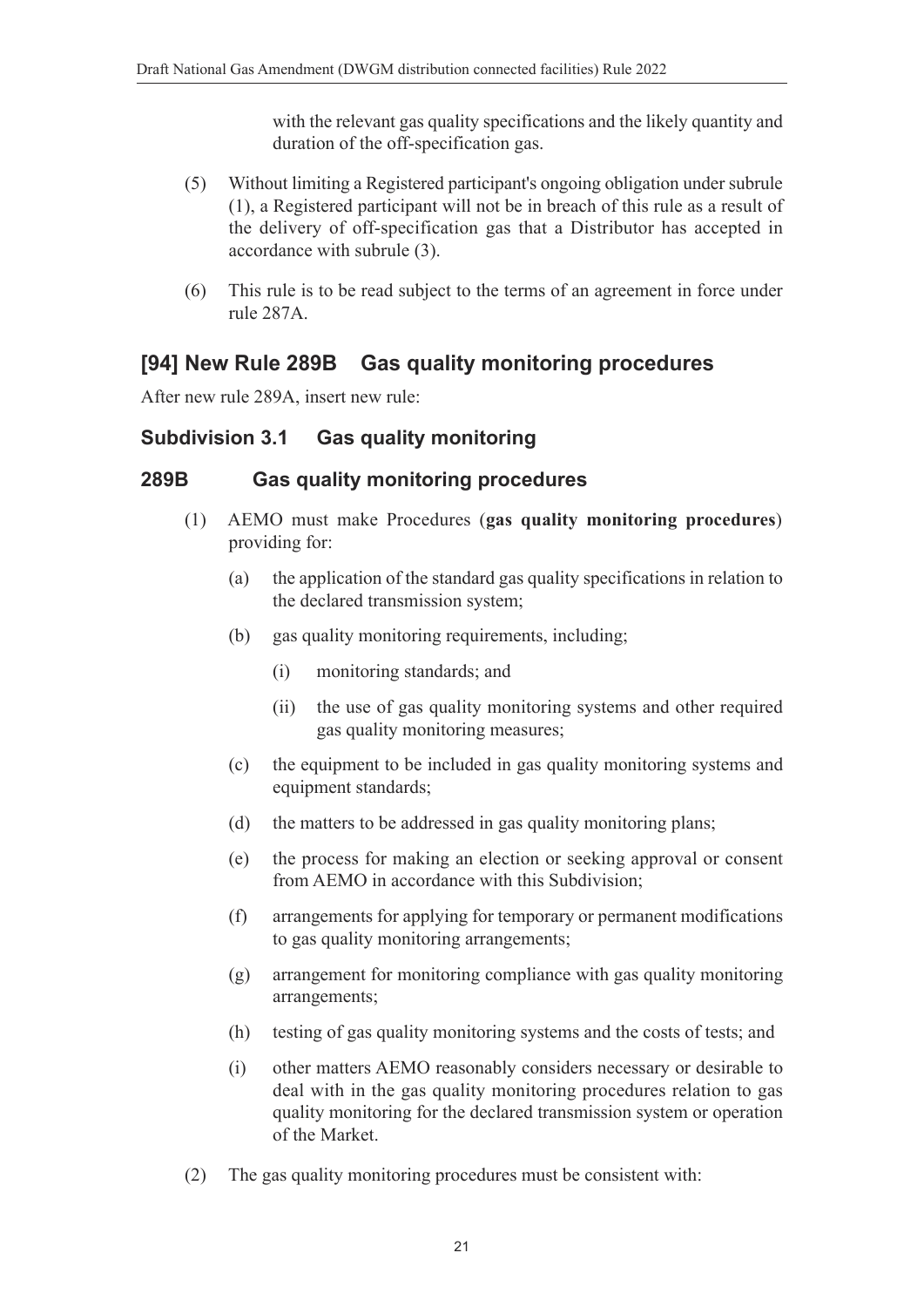- (a) the standard gas quality specifications; and
- (b) any duty or requirement under an Act of a participating jurisdiction, or any instrument made or issued under or for the purposes of that Act, relating to gas quality or safety.
- (3) The gas quality monitoring procedures may include information relating to the application of the standard gas quality specifications in a declared distribution system, where that information is available to AEMO.

### **[95] New Rule 289C Responsibility for gas quality monitoring at market injection points**

After new rule 289B, insert new rule:

#### **289C Responsibility for gas quality monitoring at market injection points**

- (1) The person responsible for establishing and maintaining gas quality monitoring arrangements for market injection points is the **responsible gas quality monitoring provider**.
- (2) Except in relation to a system injection point or DDS injection point for which an election has been made under subrule (3) or (4):
	- (a) the declared transmission system service provider is the responsible gas quality monitoring provider for a system injection point; and
	- (b) the Distributor is the responsible gas quality monitoring provider for a DDS injection point.
- (3) A Registered participant (other than the declared transmission system service provider) may by notice to AEMO and the declared transmission system service provider elect to be the responsible gas quality monitoring provider for a system injection point (other than a system injection point for which another person is and intends to remain the responsible gas quality monitoring provider) if the Registered participant:
	- (a) injects, or intends to inject, gas at the system injection point; and
	- (b) has any necessary rights (whether as owner, or under contract) to install, operate and maintain the gas quality monitoring system for the system injection point at the location at which it will be installed.
- (4) A Registered participant (other than a Distributor) may by notice to AEMO and the relevant Distributor elect to be the responsible gas quality monitoring provider for a DDS injection point (other than a DDS injection point for which another person is and intends to remain the responsible gas quality monitoring provider) if the Registered participant:
	- (a) injects, or intends to inject, gas at the DDS injection point; and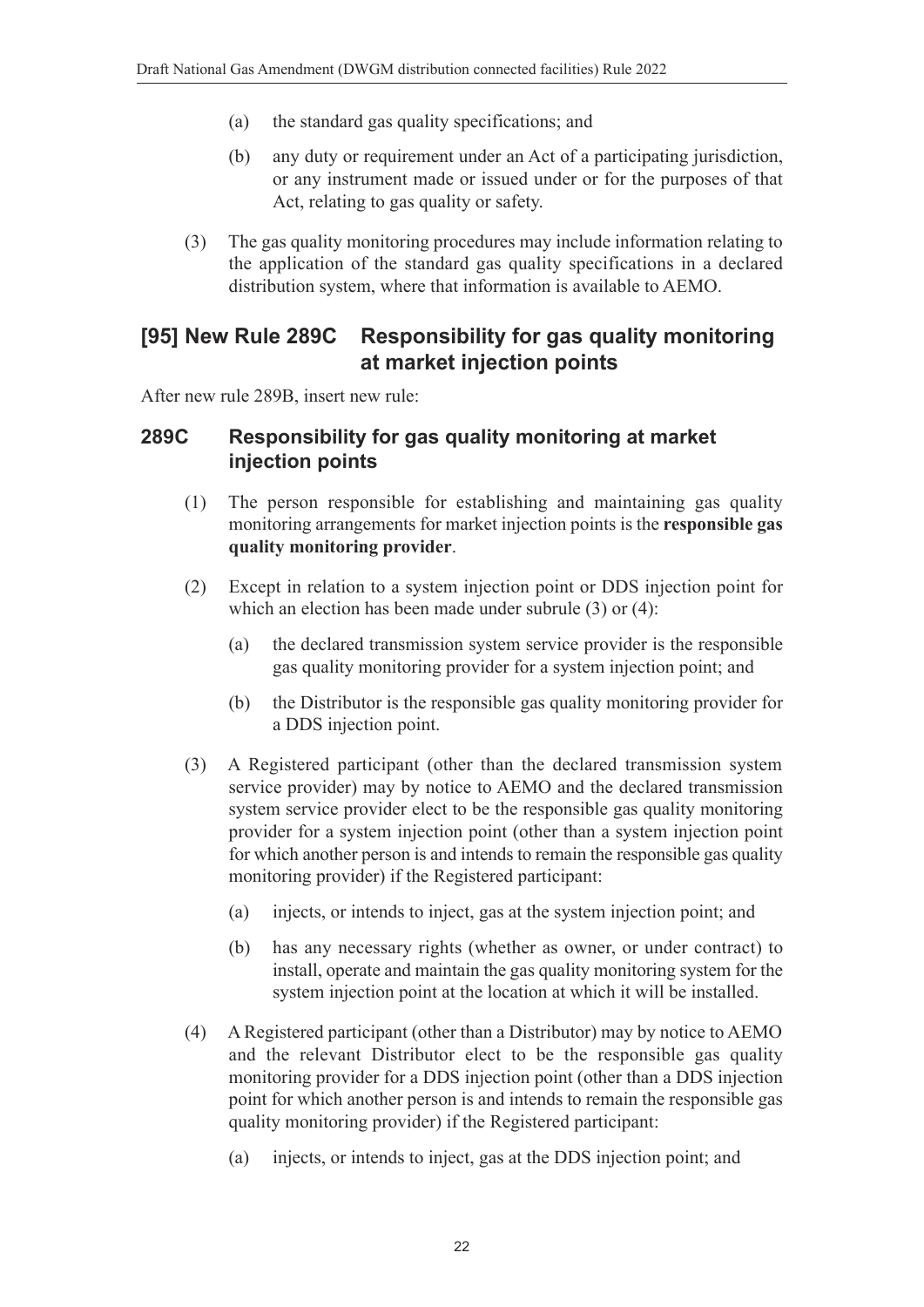- (b) has any necessary rights (whether as owner, or under contract) to install, operate and maintain the gas quality monitoring system for the DDS injection point at the location at which it will be installed.
- (5) A responsible gas quality monitoring provider for a system injection point may request approval from AEMO to cease to be the responsible gas quality monitoring provider for the system injection point. AEMO must refuse to grant approval unless another Registered participant has elected to be, or the declared transmission system service provider has agreed to be, the responsible gas quality monitoring provider for the system injection point with effect from the time the approval takes effect.
- (6) A responsible gas quality monitoring provider for a DDS injection point may request approval from the Distributor to cease to be the responsible gas quality monitoring provider for the DDS injection point. The Distributor must refuse to grant approval unless another Registered participant has elected to be, or the Distributor has agreed to be, the responsible gas quality monitoring provider for the DDS injection point with effect from the time the approval takes effect.
- (7) An election or request for approval under this rule must be made in accordance with any applicable provisions in the gas quality monitoring procedures.

### **[96] New Rule 289D Responsibility for gas quality monitoring at other points**

After new rule 289C, insert new rule:

#### **289D Responsibility for gas quality monitoring at other points**

- (1) AEMO may require gas quality monitoring arrangements to be established for:
	- (a) points on the declared transmission system (**DTS monitoring points**); and
	- (b) points at which gas is transferred between declared distribution systems (**DDS transfer monitoring points**),

that AEMO considers necessary or desirable to enable AEMO to monitor the quality of gas in the declared transmission system or for the calculation of Market settlements.

- (2) The responsible gas quality monitoring provider for a DTS monitoring point is the declared transmission system service provider.
- (3) The responsible gas quality monitoring provider for a DDS transfer monitoring point is the Distributor nominated by AEMO in its discretion unless otherwise agreed between the relevant Distributors.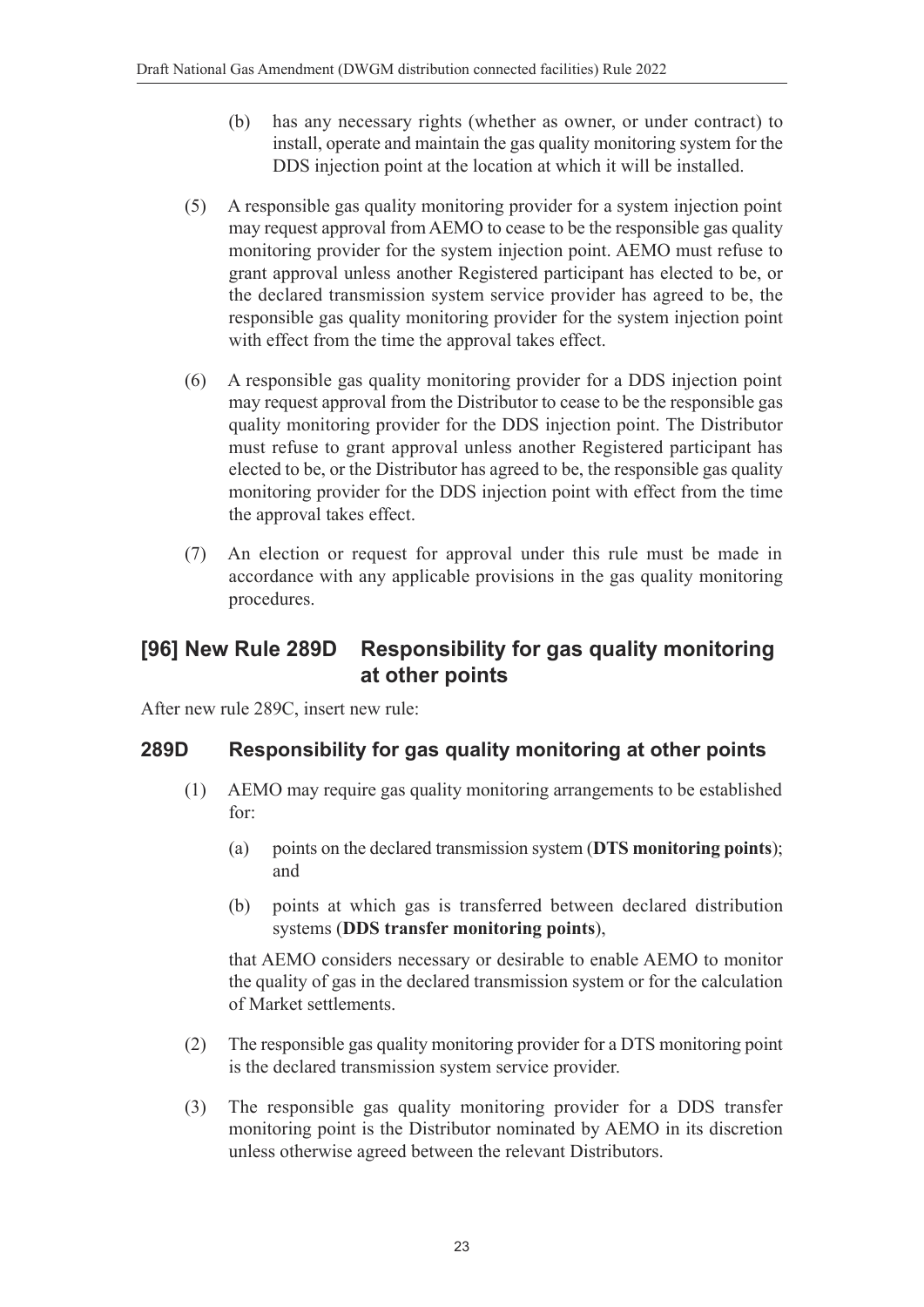### **[97] New Rule 289E Obligations of the responsible gas quality monitoring provider**

After new rule 289D, insert new rule:

#### **289E Obligations of the responsible gas quality monitoring provider**

- (1) A responsible gas quality monitoring provider for a market injection point, DTS monitoring point or DDS transfer monitoring point must ensure that gas quality monitoring arrangements comprising:
	- (a) a gas quality monitoring system; and
	- (b) a gas quality monitoring plan,

where applicable approved in accordance with subrule (2), have been established and are being maintained in respect of the relevant point.

- (2) Gas quality monitoring arrangements (including any modifications to them) must be approved as follows:
	- (a) in the case of a system injection point, DTS monitoring point or DDS transfer monitoring point, AEMO's approval is required; and
	- (b) in the case of a DDS injection point for which the Distributor is not the responsible gas quality monitoring provider, the Distributor's approval is required.
- (3) The responsible gas quality monitoring provider for a market connection point must ensure that gas quality monitoring arrangements are in place and operational at all times that gas is injected at the market injection point, unless otherwise agreed with AEMO.
- (4) A responsible gas quality monitoring provider for a market connection point, DTS monitoring point or DDS monitoring point must:
	- (a) install, operate and maintain its gas quality monitoring system in accordance with the applicable gas quality monitoring arrangements and where applicable, any approval under subrule (2); and
	- (b) comply with the applicable gas quality monitoring plan, where applicable as approved under subrule (2).

#### **Note:**

The AEMC proposes to recommend that this subrule be classified as a civil penalty provision.

(5) The responsible gas quality monitoring provider for the gas quality monitoring system must, on request, provide AEMO and any other affected Participants with all data and information relating to gas quality at the monitoring point, including all test and calibration reports relating to the gas quality monitoring system. The party requesting the information (other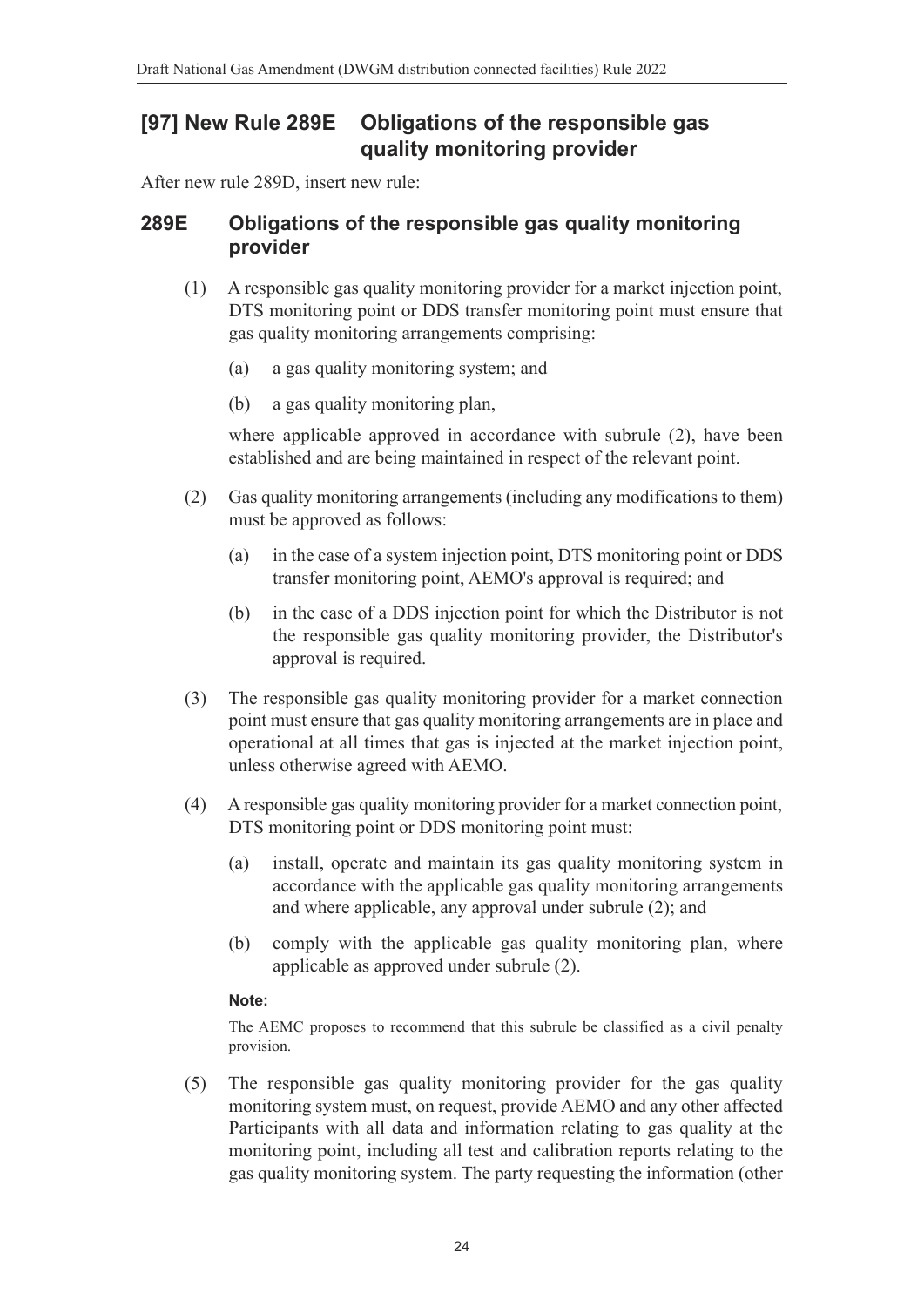than AEMO) must pay the responsible gas quality monitoring provider's reasonable costs of providing that information.

#### **Note:**

The AEMC proposes to recommend that this subrule be classified as a conduct provision.

(6) Subject to any agreement between the responsible gas quality monitoring provider and an affected Participant and rule 289F(2), costs associated with gas quality monitoring are to be borne by the responsible gas quality monitoring provider.

### **[98] New Rule 289F Obligations of Market Participants**

After new rule 289E, insert new rule:

#### **289F Obligations of Market Participants**

- (1) A Market Participant must not, without the express permission of AEMO, supply gas at a market injection point unless gas quality monitoring arrangements that comply with rule 289E have been established and are being maintained in respect of that market connection point.
- (2) A Market Participant must have in force an agreement with the responsible gas quality monitoring provider for a market connection point under which that Market Participant contributes to its proportionate share of the costs incurred by the responsible gas quality monitoring provider in establishing and maintaining the gas quality monitoring arrangements for the market injection point. AEMO may provide to a responsible gas quality monitoring provider for use in calculating a Market Participant's proportionate share of costs, any statement submitted to it by an Allocation Agent under rule 229 or 230.
- (3) In subrule (2), and subject to any agreement to the contrary:
	- (a) **proportionate share** means a share calculated having regard to the actual quantity of gas injected at the market injection point by that Market Participant against the total quantity of gas injected at that market injection point in any particular billing period; and
	- (b) **costs** means the total costs incurred by the responsible person in establishing and maintaining the gas quality monitoring arrangements.
- (4) A Market Participant must provide to AEMO or a Distributor on request information, records and access to facilities that:
	- (a) AEMO or the Distributor reasonably requires in order to verify that the gas supplied by the Market Participant at a market injection point complies with the applicable gas quality specifications and that reasonable precautions are in place to prevent the delivery of offspecification gas to the market injection point; and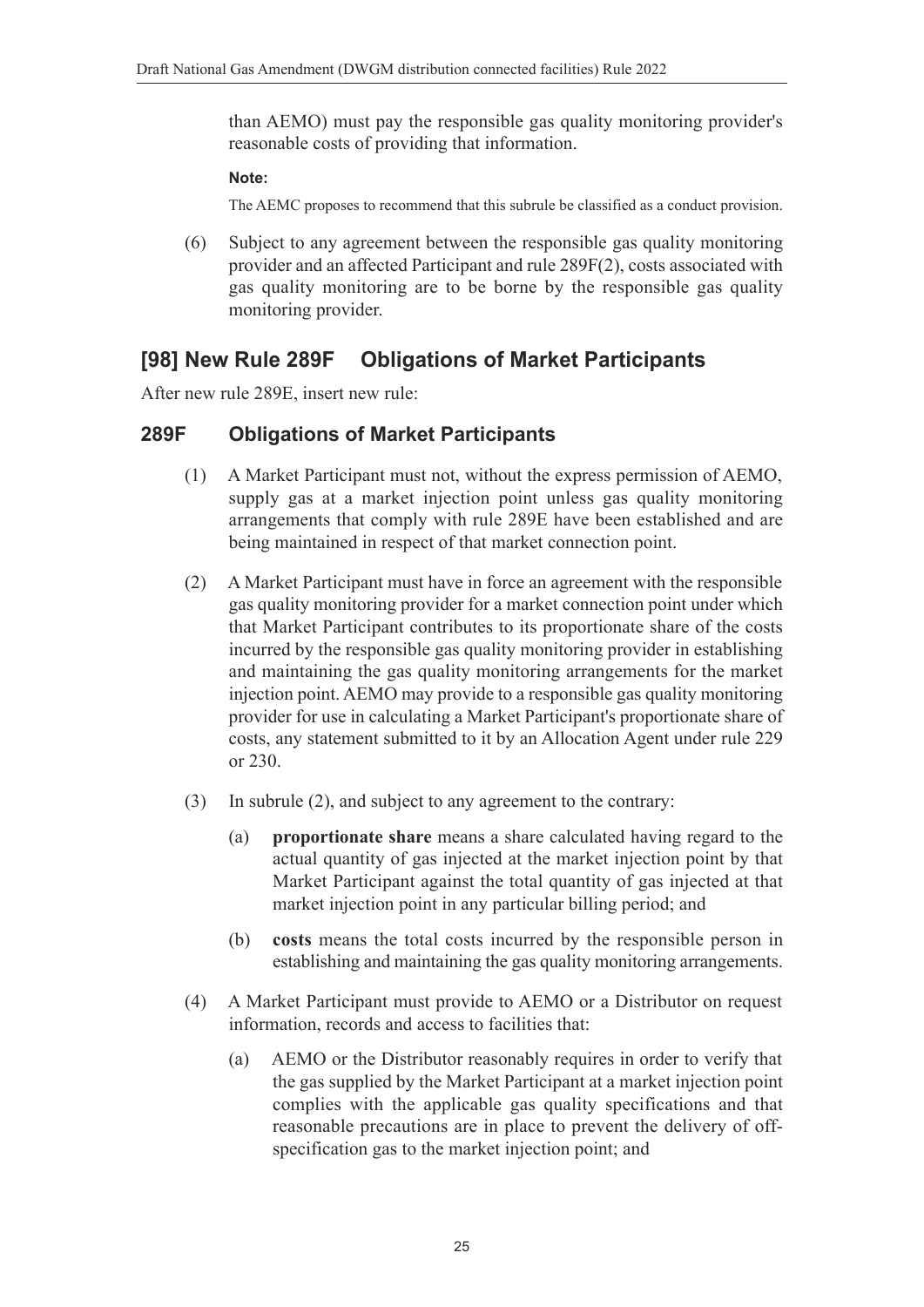(b) are consistent with the rights AEMO or a Distributor would have in respect of such information, records and access under the terms and conditions of access approved in the Distributor applicable access arrangement.

#### **Note:**

The AEMC proposes to recommend that this rule be classified as a conduct provision.

### **[99] New Rule 289G Gas quality monitoring systems**

After new rule 289F, insert new rule:

#### **289G Gas quality monitoring systems**

- (1) A gas quality monitoring system for a market injection point or a DDS transfer monitoring point must include:
	- (a) a gas chromatograph for determination of gas composition, heating value, relative density and wobbe index; and
	- (b) other equipment specified in the gas quality monitoring procedures unless, having regard to alternate measuring methods or the characteristics of the particular gas supply:
		- (i) except where subparagraph (ii) applies, AEMO agrees otherwise; or
		- (ii) in the case of a DDS injection point, the Distributor decides (where it is the responsible gas quality monitoring provider) or agrees (where the Distributor is not the responsible gas quality monitoring provider) otherwise.

#### **Note:**

The AEMC proposes to recommend that this subrule be classified as a conduct provision.

- (2) A gas quality monitoring system for a DTS monitoring point must include the equipment specified in the gas quality monitoring procedures unless AEMO agrees otherwise.
- (3) A gas quality monitoring system must provide for the continuous measurement of gas quality and the continuous transmission of gas quality data in real time to the metering database unless AEMO agrees that, having regard to the characteristics of the particular monitoring point, satisfactory measurement can be achieved by sampling or some means other than continuous measurement.
- (4) The responsible gas quality monitoring provider for a gas quality monitoring system must ensure that, at its own cost, data from the gas quality monitoring system is transmitted to the metering database in a form and manner compatible with the metering database.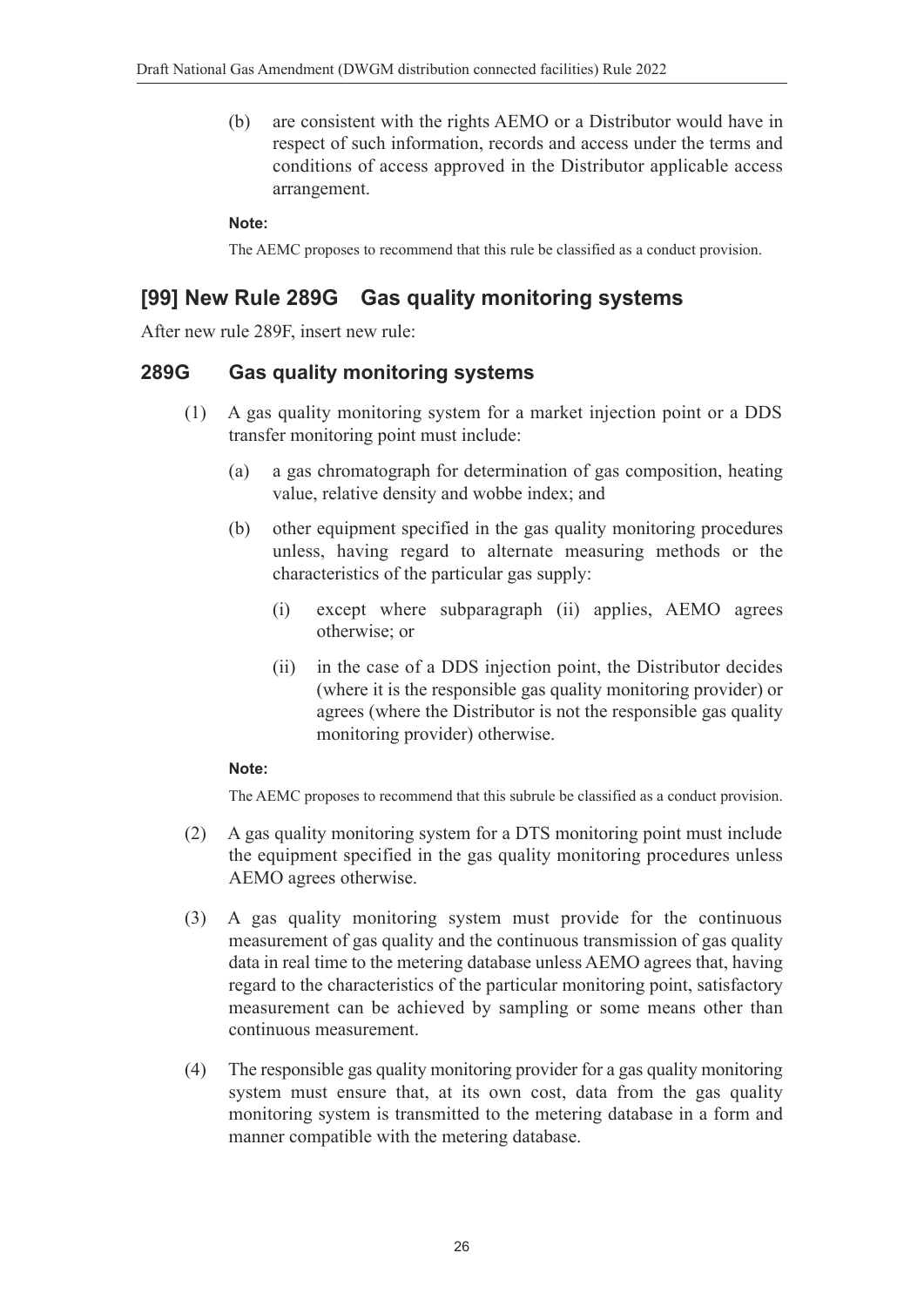# **[100] New Rule 289H Gas quality monitoring plans**

After new rule 289G, insert new rule:

### **289H Gas quality monitoring plans**

- (1) A gas quality monitoring plan must address the matters provided for in the gas quality monitoring procedures.
- (2) A gas quality monitoring plan for a market injection point must identify:
	- (a) the sources of the gas reasonably likely to be delivered to the market injection point (including where it is commingled with other gas); and
	- (b) the precautions in place, including gas quality monitoring by or at the source, to prevent the delivery of gas to the market injection point that does not comply with the gas quality specifications.
- (3) A gas quality monitoring plan must include an operation and maintenance plan to ensure the accuracy and reliability of each gas quality monitoring system covered by the plan. The operation and maintenance plan must include:
	- (a) provision for the periodic testing and calibration of the gas quality monitoring system in accordance with standards specified in the gas quality monitoring procedures;
	- (b) procedures for ensuring that the gas quality monitoring system will remain free from interference; and
	- (c) provision for the storing of all data relating to the operation and calibration of the gas quality monitoring system.

### **[101] Rule 290 Obligation of Market Participants to establish metering installations**

In the heading of rule 290, omit "to establish" and substitute "in relation to".

### **[102] Rule 290 Obligation of Market Participants in relation to metering installations**

In subrule 290(6)(b), omit "and gas quality monitoring system".

### **[103] Rule 291 Obligations of declared transmission system Service Providers to establish metering installations**

In the heading of rule 291, omit "Service Providers" and substitute "service providers".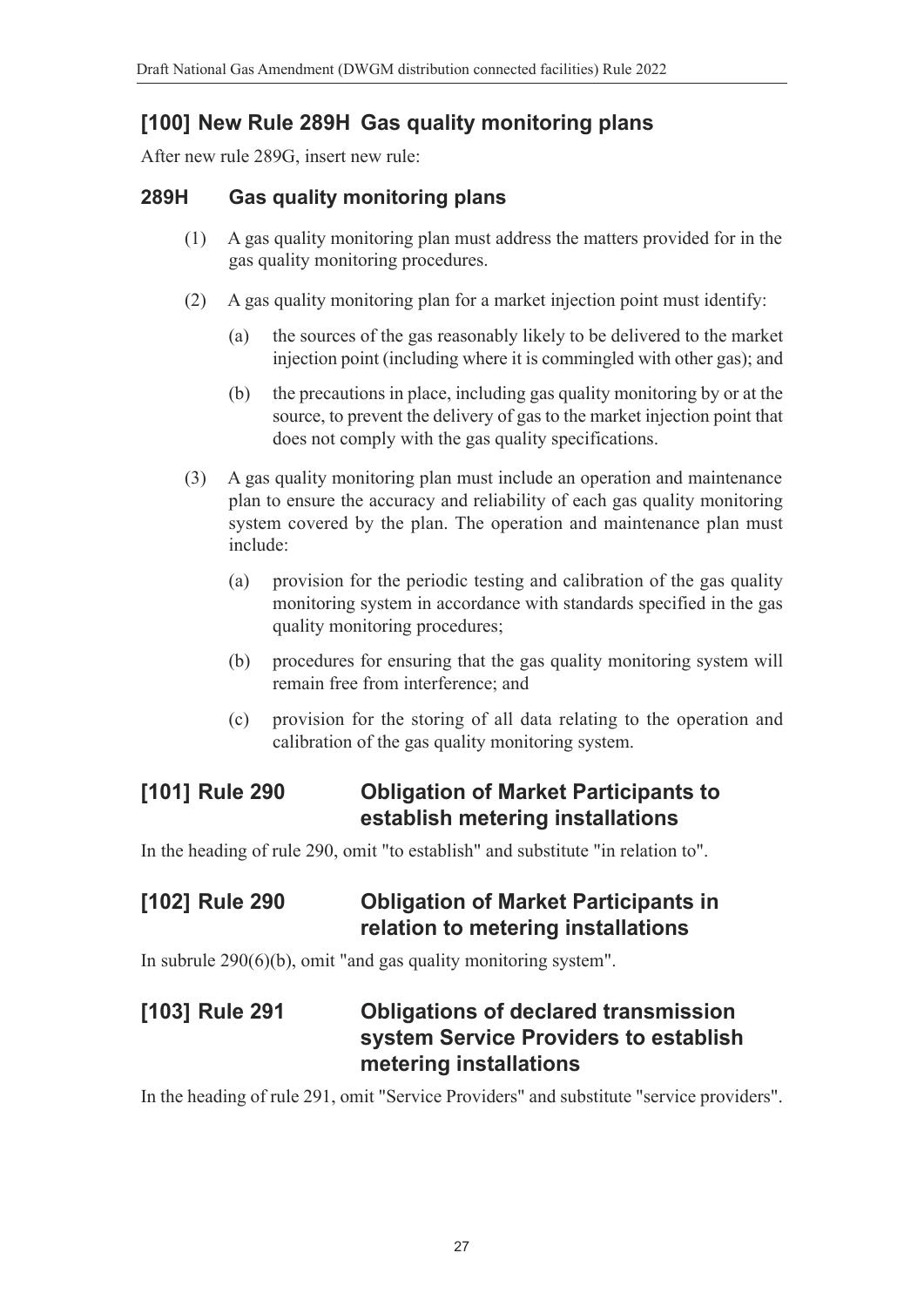# **[104] Rule 292 Responsibility for metering installation**

Omit subrule 292(2)(a) and substitute:

- (a) if the metering installation is situated at a receipt point on the declared transmission system – is the declared transmission system service provider associated with that receipt point, unless:
	- (i) the declared transmission system service provider and the Producer or the Storage Provider associated with that receipt point agree otherwise; or
	- (ii) the Producer or the Storage Provider associated with that receipt point has elected in accordance with subrule (3A) to be the responsible person;

### **[105] Rule 292 Responsibility for metering installation**

Omit subrule 292(2)(b) and substitute:

- (b) if the metering installation is situated at a transfer point between the declared transmission system and another transmission pipeline – is the declared transmission system service provider, unless:
	- (i) declared transmission system service provider and the interconnected transmission pipeline service provider associated with that transfer point agree otherwise; or
	- (ii) the interconnected transmission pipeline service provider associated with that transfer point has elected in accordance with subrule  $(3A)$  to be the responsible person;

### **[106] Rule 292 Responsibility for metering installation**

Omit subrule 292(2)(d) and substitute:

- (d) if the metering installation is situated at a transmission delivery point at which a Transmission Customer is connected – is the declared transmission system service provider associated with that transmission delivery point, unless:
	- (i) the declared transmission system service provider and that Transmission Customer agree otherwise; or
	- (ii) that Transmission Customer has elected in accordance with subrule  $(3A)$  to be the responsible person;

### **[107] Rule 292 Responsibility for metering installation**

Omit subrule 292(2)(e) and substitute:

(e) if the metering installation is situated at a distribution delivery point at which a Market Customer or a Customer who is buying gas from a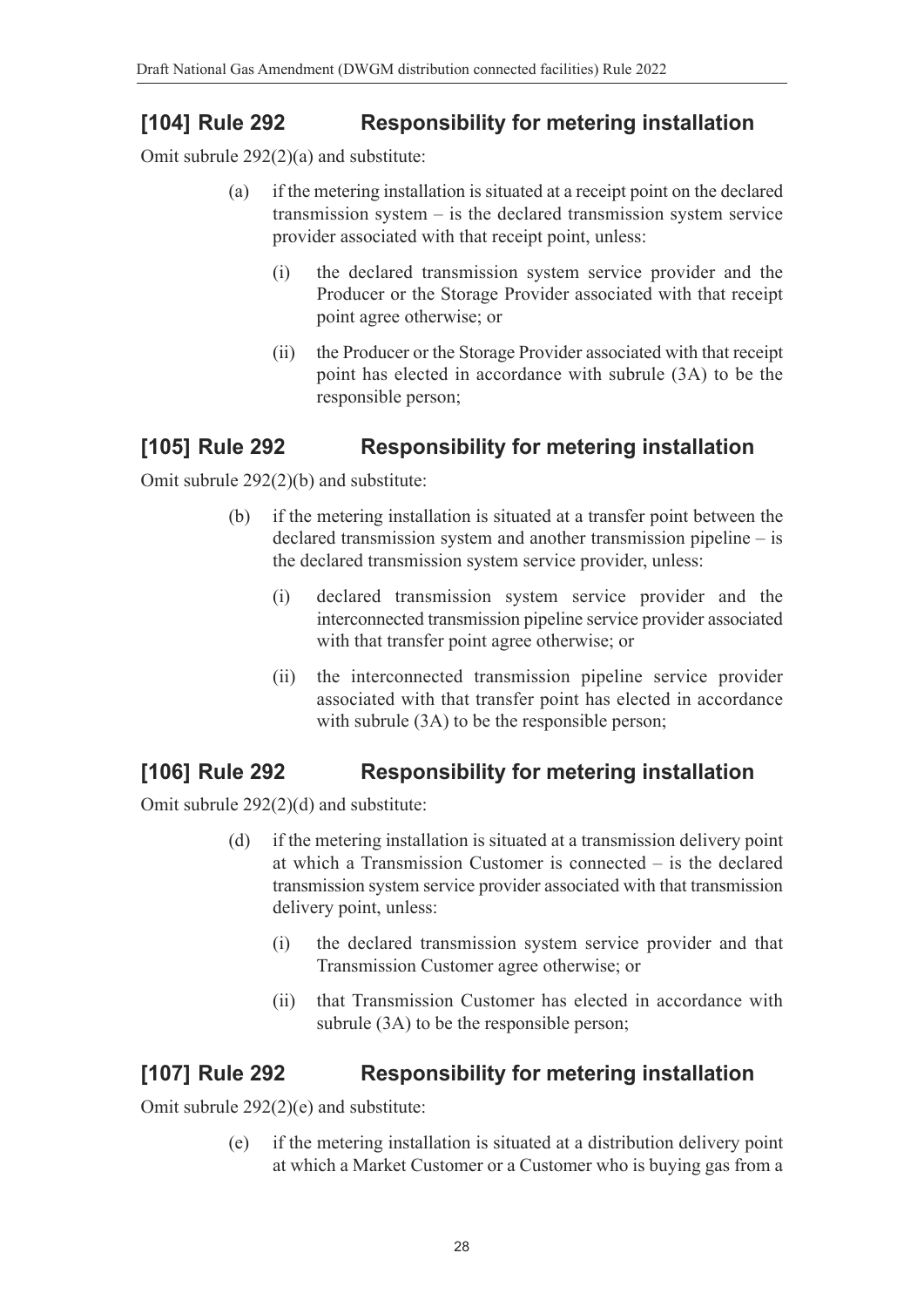Retailer other than the Customer's local area retailer (as defined in the National Energy Retail Law) is connected – is the Distributor associated with that distribution delivery point, unless:

- (i) that Distributor and the relevant Market Participant agree otherwise; or
- (ii) the relevant Market Participant has elected in accordance with subrule (3A) to be the responsible person:

# **[108] Rule 292 Responsibility for metering installation**

Omit subrule 292(2)(f) and substitute:

- (f) if the metering installation is situated at a receipt point on a declared distribution system – is the Distributor associated with that receipt point, unless:
	- (i) the Distributor and the distribution connected facility operator associated with that receipt point agree otherwise; or
	- (ii) the distribution connected facility operator associated with that receipt point has elected in accordance with subrule (3A) to be the responsible person;

### **[109] Rule 292 Responsibility for metering installation**

After subrule 292(3), insert:

(3A) Subject to subrule (4), a person may make an election to be the responsible person for a new metering installation for the purposes of subrule (2) (other than subparagraph (c) and (g) of that subrule) by giving notice to the person who would otherwise be the responsible person for that new metering installation.

### **[110] Rule 292 Responsibility for metering installation**

In subrule 292(5), after "under subrule (2)", insert "or an election is made under subrule  $(3A)$ ".

### **[111] Rule 292 Responsibility for metering installation**

In subrule 292(5), after "must immediately advise AEMO of that agreement", insert "or election".

# **[112] New rule 292A Metering installation coordination procedures**

After rule 292, insert new rule: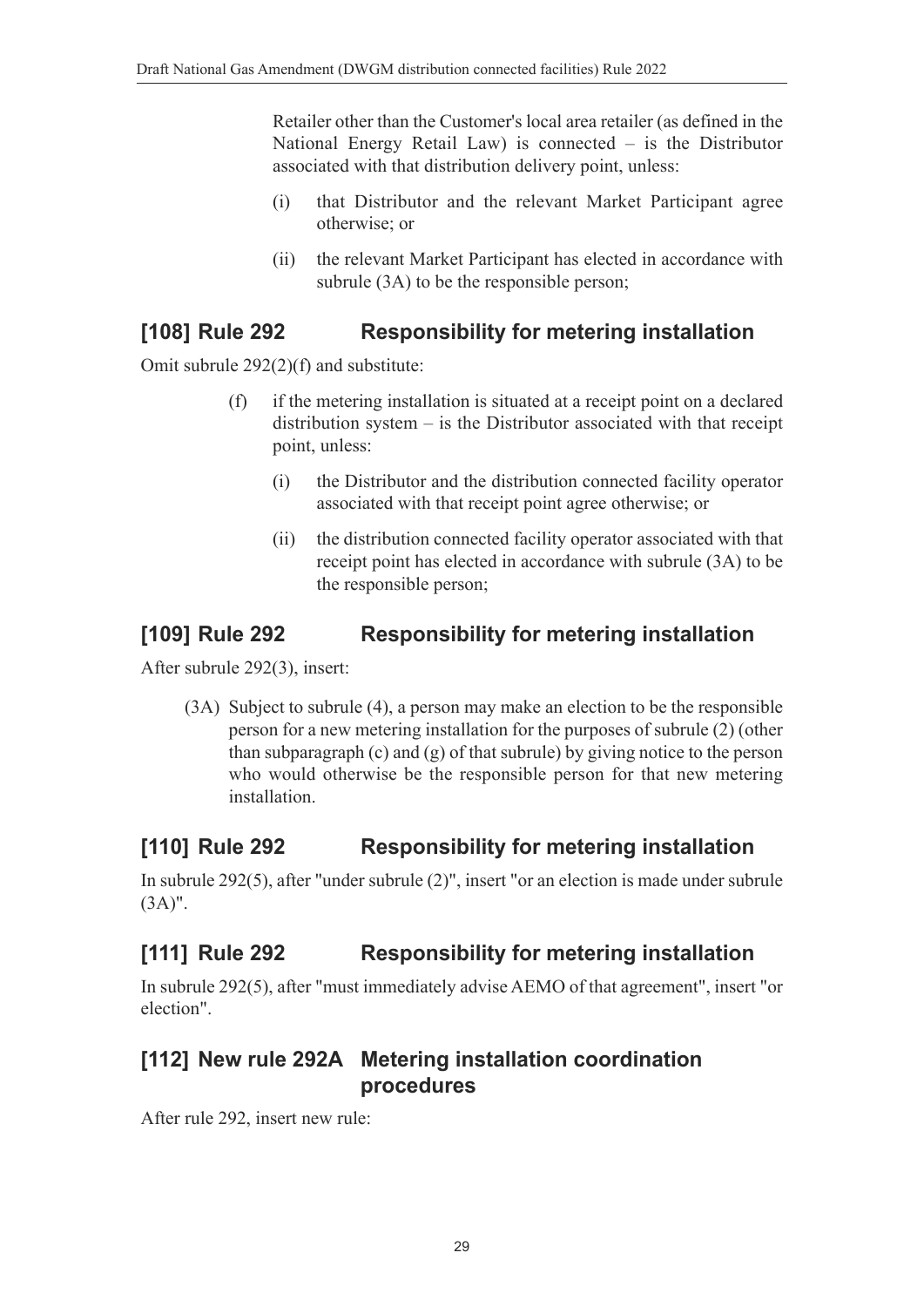#### **292A Metering installation coordination procedures**

AEMO must make Procedures (**metering installation coordination procedures**) providing for the obligations of the responsible person with respect to the following matters relating to metering installations for settlement metering points:

- (a) temporary changes to metering installations or facilities connected to metering installations that affect the accuracy of the metering installations;
- (b) addressing the consequences of temporary metering data failures;
- (c) monitoring of metering installations;
- (d) audit requirements, and the cost of audits;
- (e) investigation and reporting in accordance with rule 293(6).

### **[113] Rule 293 Other responsibilities of a responsible person**

In the heading of rule 293, omit "Other responsibilities" and substitute "Responsibilities".

### **[114] Rule 293 Responsibilities of a responsible person**

Omit the opening paragraph of rule 293 and substitute:

(1) The responsible person must:

### **[115] Rule 293 Responsibilities of a responsible person**

In subrule 293(1)(a), after "in accordance with this Subdivision", insert ", the metering installation coordination procedures".

### **[116] Rule 293 Responsibilities of a responsible person**

After subrule 293(1)(e), insert:

- (2) If a metering installation malfunction or defect occurs, the responsible person must have repairs made to the metering installation as soon as practicable and in any event within 2 days, unless AEMO otherwise agrees.
- (3) The responsible person for a metering installation for a settlement metering point must:
	- (a) monitor its metering installation on a regular basis in order to ensure that the installation is operating properly in accordance with this Subdivision;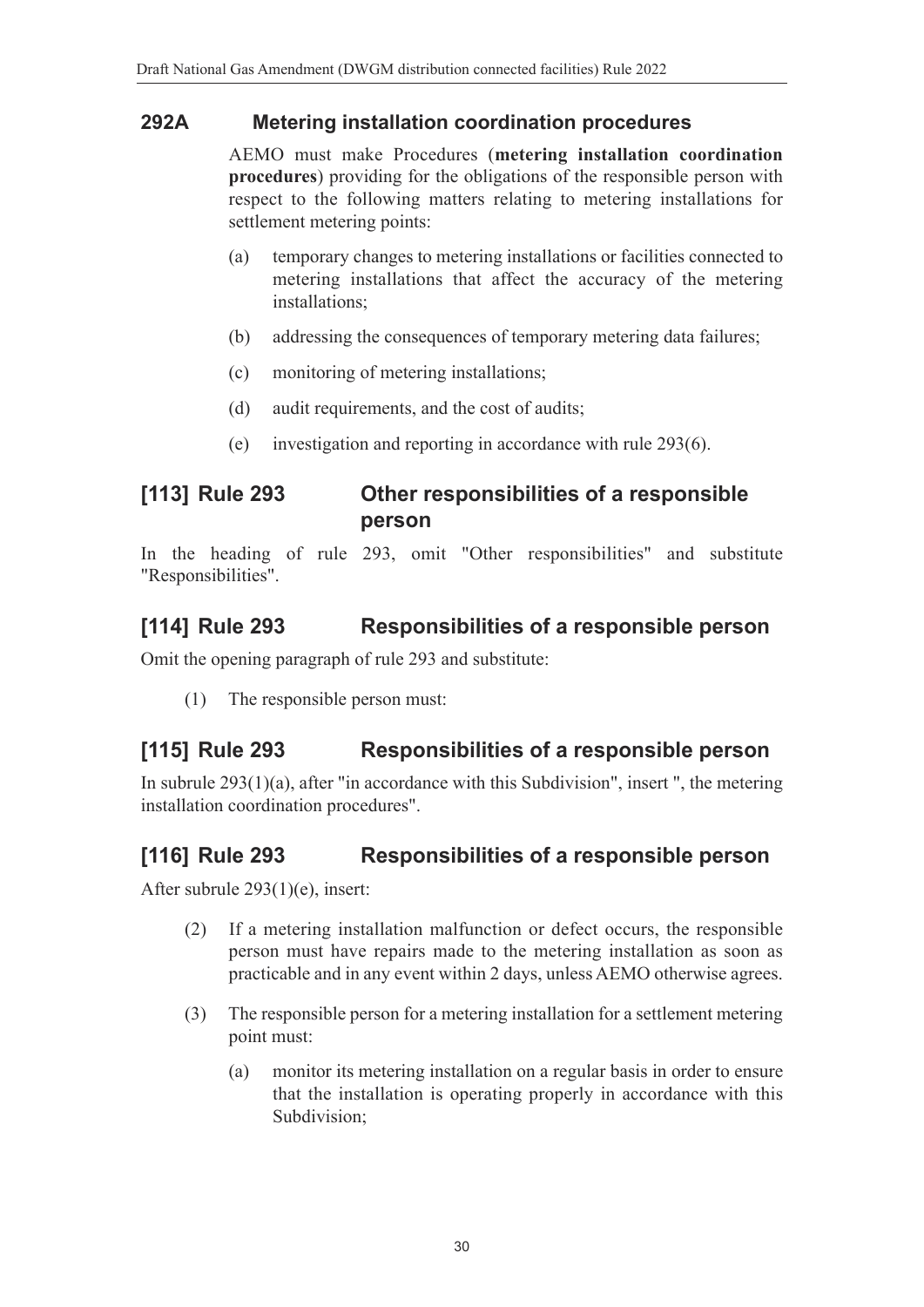- (b) make available the results of all tests in respect of the metering installation to AEMO and all affected Participants as soon as practicable after they have been completed; and
- (c) allow AEMO and each affected Participant, at all reasonable times, by giving reasonable prior notice to the responsible person, to inspect the metering installation and records in respect of a metering installation.
- (4) AEMO may notify the responsible person if AEMO:
	- (a) becomes aware, or reasonably believes that a metering installation for a settlement metering point does not comply with the requirements of this Subdivision or has malfunctioned or is defective; or
	- (b) becomes aware of, or reasonably believes that, any other matter is or may be affecting the integrity of the metering data from a metering installation for a settlement metering point.
- (5) If the responsible person for a metering installation for a settlement metering point is notified by AEMO under subrule (4) or otherwise becomes aware that the accuracy of the metering installation does not comply with the requirements of this Subdivision or of any matter which could affect the integrity of the metering data or the use of the metering data for the Market, the responsible person must:
	- (a) notify all affected Participants and AEMO as soon as practicable; and
	- (b) arrange for the accuracy of the metering installation to be restored or for the metering installation to be reinstated, modified or replaced by such time as AEMO may reasonably determine so that the metering installation meets the requirements of this Subdivision.

#### **Note:**

The AEMC proposes to recommend that this subrule be classified as a civil penalty provision.

- (6) The responsible person must within 2 business days after receiving a notice from AEMO under subrule (4) or otherwise becoming aware of any matter described in subrule (5):
	- (a) provide a report to AEMO in relation to that matter containing the information in the metering installation coordination procedures; and
	- (b) where requested by AEMO, prepare an estimate of the actual quantity of gas transferred through the affected metering installation.

#### **Note:**

The AEMC proposes to recommend that this subrule be classified as a civil penalty provision.

(7) The responsible person for a metering installation for a settlement metering point must notify all affected Participants and AEMO if practicable at least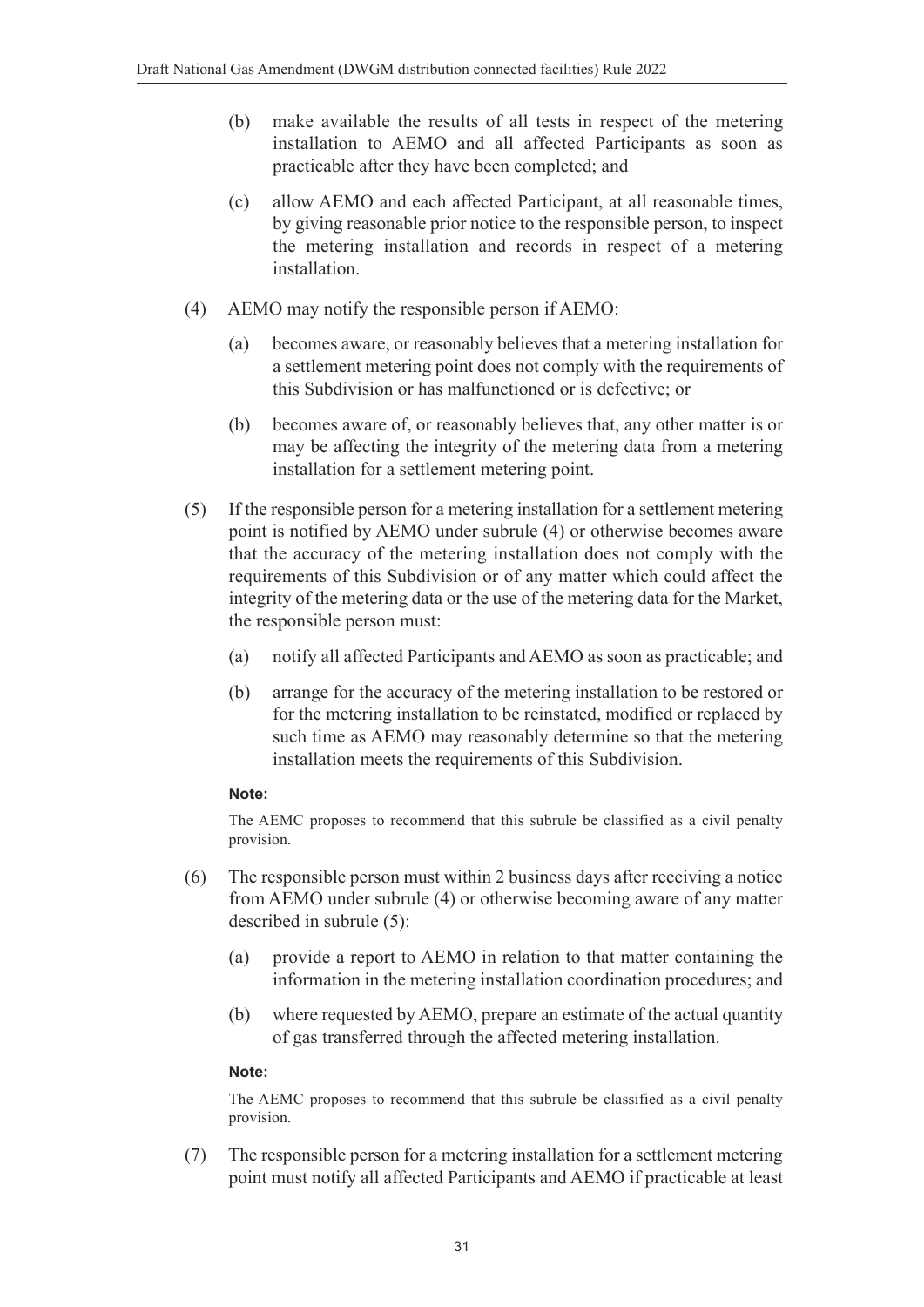7 days prior to, and in any event 7 days after, any (including temporary) modification, adjustment, repair or replacement of any of the metering installation (including where the action may have an impact on metering accuracy or integrity) and the notice must, if applicable, include a record of the readings of the relevant metering installation at all relevant times.

#### **Note:**

The AEMC proposes to recommend that this subrule be classified as a civil penalty provision.

(8) Where a metering installation is used for providing metering data to AEMO and for other purposes as well (the **extraneous use**), the responsible person must ensure that the extraneous use does not interfere with the provision of metering data in accordance with this Part.

#### **Note:**

The AEMC proposes to recommend that this subrule be classified as a conduct provision.

# **[117] Rule 294 Additional metering**

In subrule 294(1), after "connection point on the declared transmission system", insert ", a receipt point on a declared distribution system".

### **[118] Rule 295 Metering installation components**

In rule 295, omit the opening paragraph and substitute:

The responsible person for a metering installation must ensure that the metering installation:

### **[119] Rule 295 Metering installation components**

In subrule 295(a), omit "be accurate" and substitute "is accurate".

### **[120] Rule 295 Metering installation components**

In subrule 295(b), omit "have facilities" and substitute "has facilities".

### **[121] Rule 295 Metering installation components**

In subrule 295(c), omit "contain a device" and substitute "contains a device".

### **[122] Rule 295 Metering installation components**

In subrule 295(d), omit "be secure" and substitute "is secure".

### **[123] Rule 295 Metering installation components**

In subrule 295(e), omit "have electronic data" and substitute "has electronic data".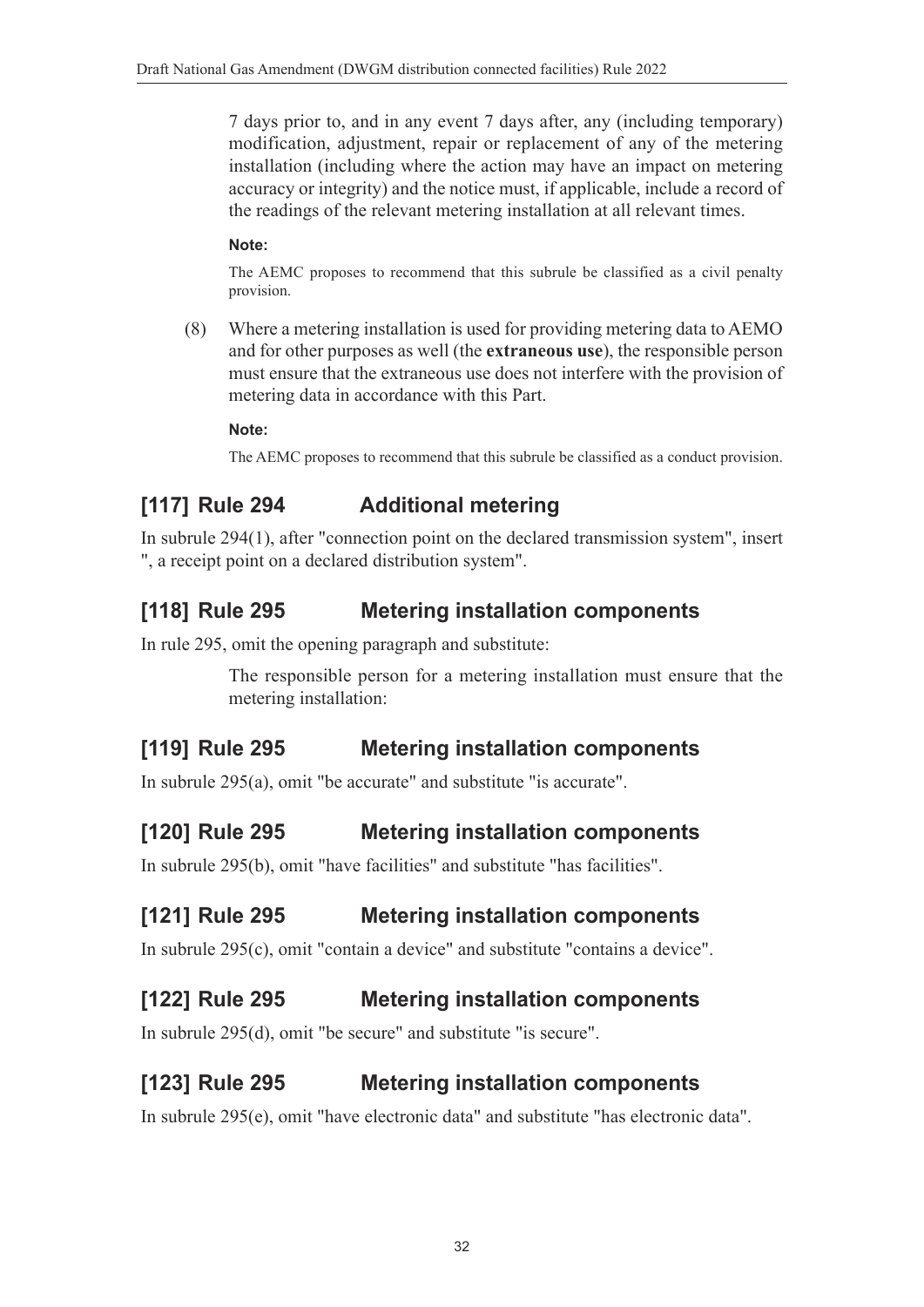# **[124] Rule 295 Metering installation components**

In subrule 295(f), omit "be capable" and substitute "is capable".

### **[125] Rule 295 Metering installation components**

In subrule 295(g), omit "have a meter" and substitute "has a meter".

# **[126] Rule 299 Calibration of metering installations**

In subrule 299(1), omit "system points" and substitute "settlement metering points".

# **[127] Rule 299 Calibration of metering installations**

In subrule 299(3), omit "one year" and substitute "five years and not more than once a year".

# **[128] Rule 299 Calibration of metering installations**

In subrule 299(4), after "The responsible person must establish", insert "and provide to AEMO".

# **[129] Rule 299 Calibration of metering installations**

Omit subrule 299(6) and substitute "**[Deleted]**".

### **[130] Rule 299 Calibration of metering installations**

Omit subrule 299(7) and substitute "**[Deleted]**".

# **[131] Rule 299 Calibration of metering installations**

Omit subrule 299(12)(a) and substitute "**[Deleted]**; and".

# **[132] Rule 299 Calibration of metering installations**

Omit subrule 299(14) and substitute "**[Deleted]**".

# **[133] Rule 299 Calibration of metering installations**

Omit subrule 299(15) and substitute "**[Deleted]**".

# **[134] Rule 299 Calibration of metering installations**  Omit subrule 299(16) and substitute "**[Deleted]**".

# **[135] Rule 299 Calibration of metering installations**  Omit subrule 299(17) and substitute "**[Deleted]**".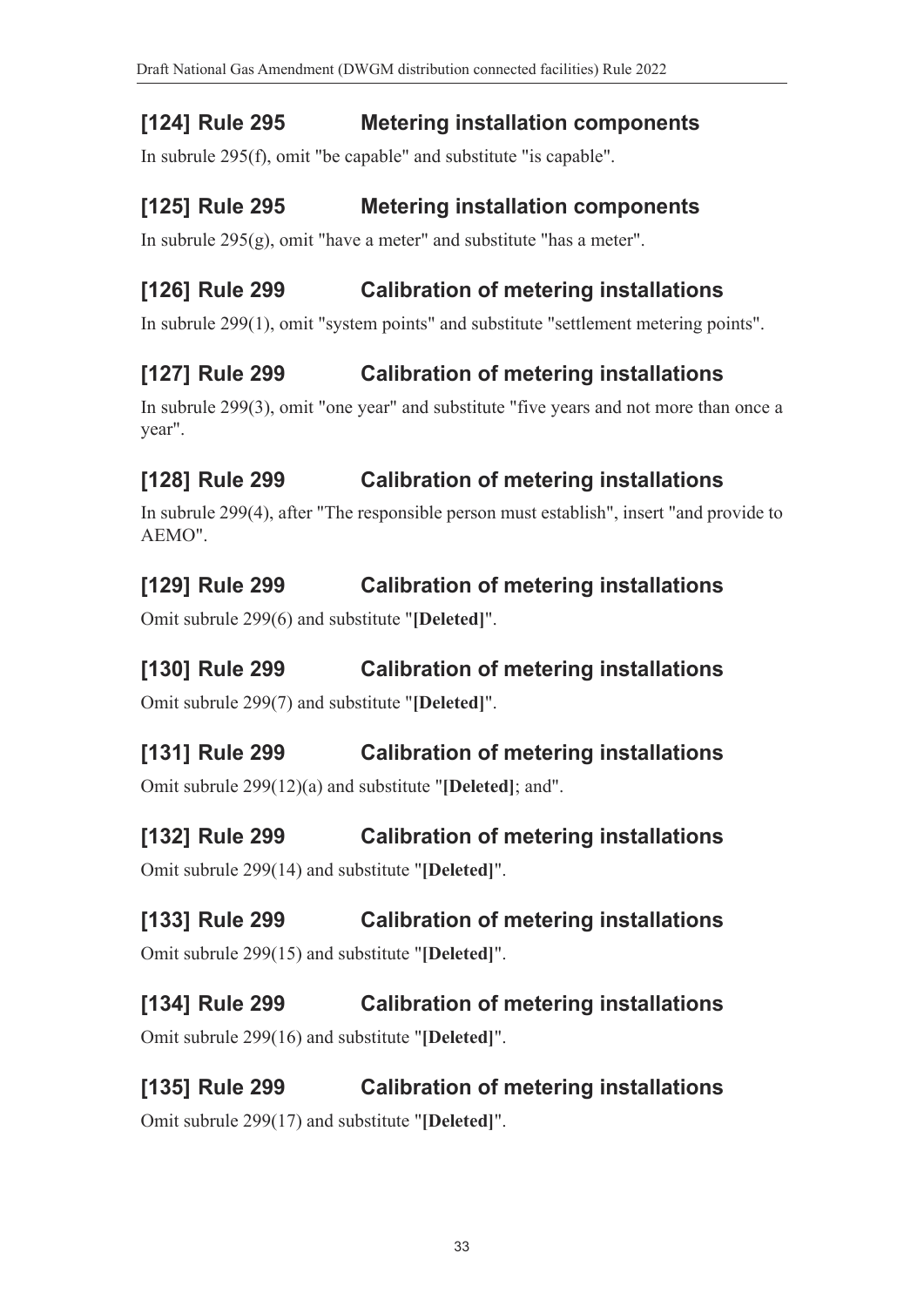# **[136] Rule 300 Security of metering equipment**

In subrule 300(2), after "found by a Registered participant", insert "or a responsible person".

# **[137] Rule 300 Security of metering equipment**

In subrule 300(2), after ", the Registered participant", insert "or a responsible person (as applicable).

# **[138] Rule 300 Security of metering equipment**

In subrule 300(3), after "If a Registered participant", insert "or responsible person".

# **[139] Rule 300 Security of metering equipment**

In subrule 300(3), after "by any tampering, then the responsible person must", insert "as soon as practicable and in the case of a metering installation for a settlement metering point, within 2 business days,".

### **[140] Rule 302 Changes to metering parameters and settings**

In subrule 302(a), after "notified to AEMO", insert "and for a receipt point on a distribution system, the Distributor,".

### **[141] Rule 302 Changes to metering parameters and settings**

In subrule 302(b), after "confirmed to AEMO", insert "and for a receipt point on a distribution system, the Distributor".

# **[142] Rule 303 Energy metering and measurement**

After subrule 303(2), insert:

(2A) A metering installation at a market injection point on a declared distribution system must be capable of determining the energy content of gas flowing through the metering point unless otherwise agreed by AEMO and the responsible person.

#### **Note:**

The AEMC proposes to recommend that this subrule be classified as a conduct provision.

# **[143] Rule 303 Energy metering and measurement**

In subrule 303(5), omit "American Gas Association Report no. 7 (measurement of gas by turbine meters), American Gas Association Report no. 8 (compressibility factors of natural gas and other related hydro-carbon gas) and ISO6976 (calculation of calorific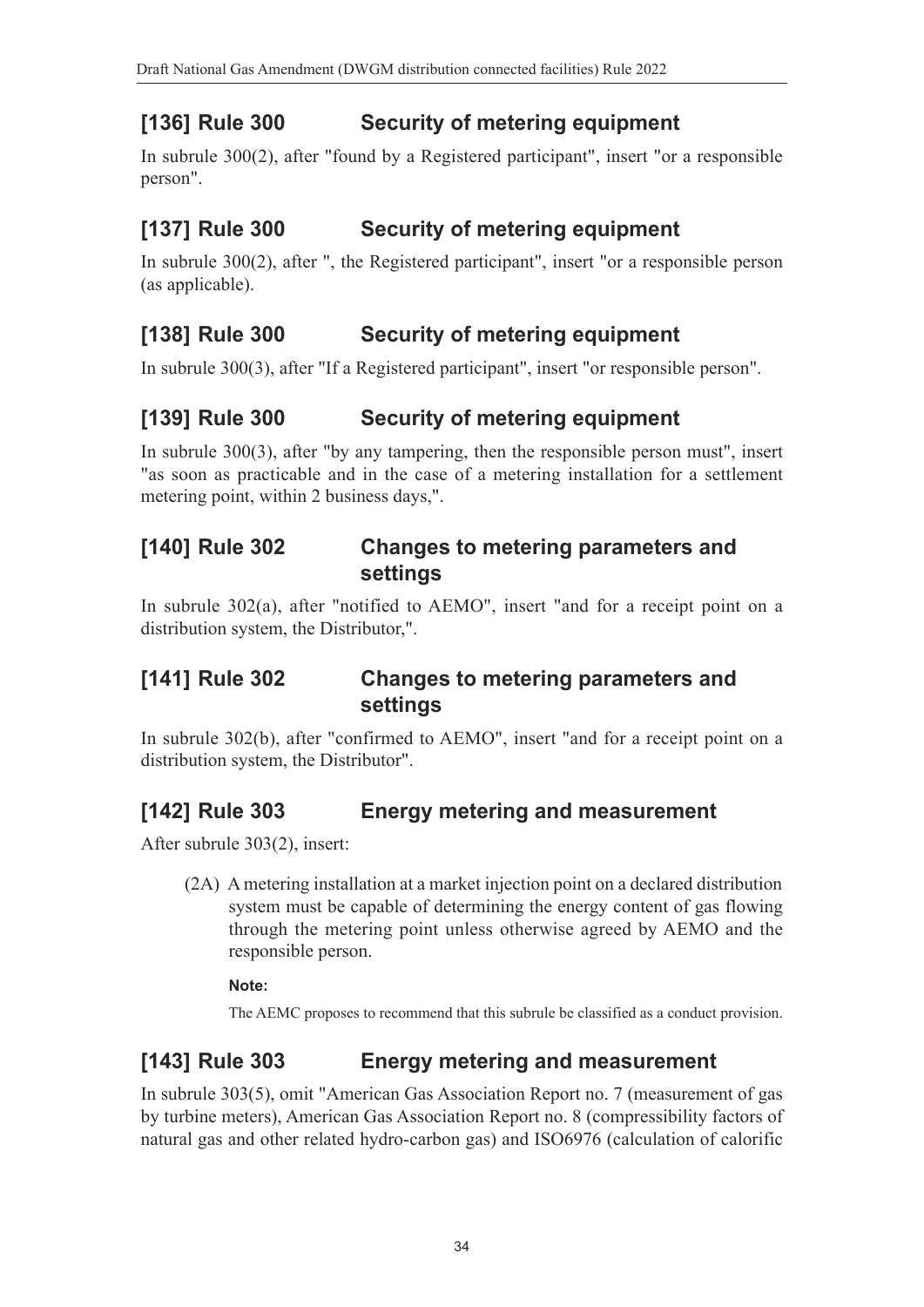value, density, relative density and wobbe index from gas composition)" and substitute "the industry standards specified in the energy calculation procedures".

# **[144] Rule 303 Energy metering and measurement**

In subrule 303(6), after "at distribution delivery points", insert "and specifying the industry standards to be used to calculate the energy content of gas flowing through a metering point".

### **[145] Rule 304 Performance of metering installations**

Omit subrule 304(2) and substitute "**[Deleted]**".

### **[146] Rule 314 Data validation and substitution**

In subrule 314(4)(a), after "removed from service", insert "(including on a temporary basis)".

# **[147] Rule 316 Use of meters**

In rule 316, omit the heading and substitute:

### **316 Data used for settlements**

### **[148] Rule 316 Data used for settlements**

Omit subrule 316(1) and substitute:

(1) AEMO must use as the primary source of data for settlement purposes metering data and data provided to AEMO for settlement purposes in accordance with the Retail Market Procedures.

### **[149] Rule 316 Data used for settlements**

Omit subrule 316(3), excluding the note, and substitute "**[Deleted]**".

### **[150] Rule 316 Data used for settlements**

After subrule 316(3), insert:

(4) If there is an inconsistency between the data held in a metering installation and the data held in the metering database, the data in the metering installation is to be taken as prima facie evidence of the energy data derived from that metering installation.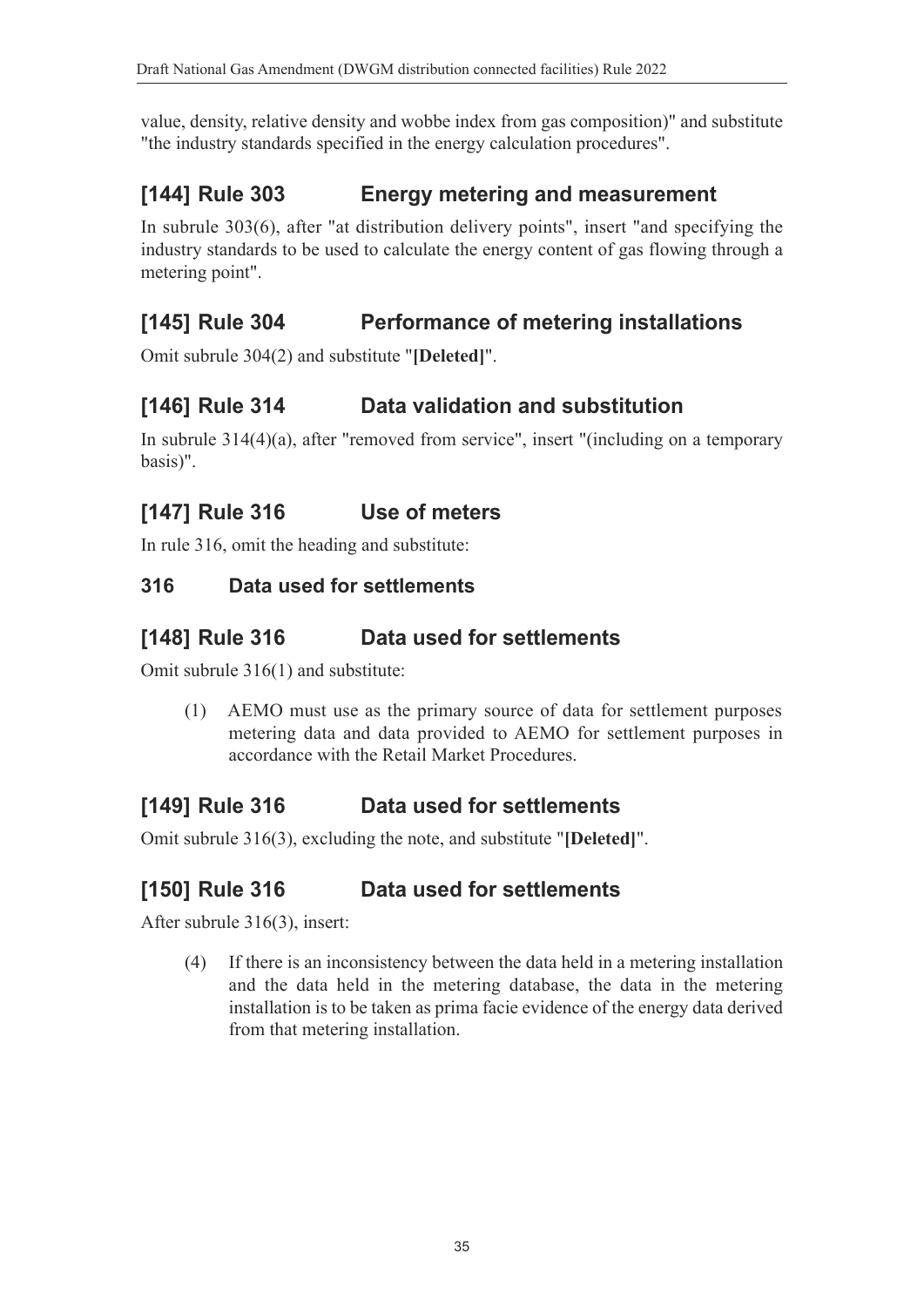### **[151] Subdivision 5 Declared distribution – system unaccounted for gas**

Above rule 317, omit the subdivision heading and substitute:

#### **Subdivision 5 Matters relating to the declared distribution systems**

### **[152] New Rule 317A Operational coordination between AEMO and Distributors**

After rule 317, insert new rule:

### **317A Operational coordination between AEMO and Distributors**

- (1) AEMO must make Procedures (**distribution operations coordination procedures**) providing for:
	- (a) submission, assessment, acceptance and review of methodologies for determining supply point constraints applicable at DDS injection points in accordance with rule 317B;
	- (b) arrangements for AEMO to provide information to Distributors:
		- (i) available to or created by AEMO in operating the declared transmission system or the Market; and
		- (ii) reasonably required by the Distributor for the operation of its declared distribution system having regard to the impact or potential impact of the injection of gas into its declared distribution system at DDS injection points and the scheduling of that gas through the Market; and
	- (c) arrangements for Distributors to provide information to AEMO:
		- (i) available to or created by the Distributor relating to its declared distribution system (including demand for or injections of gas); and
		- (ii) reasonably required by AEMO for the operation of the declared transmission system or the Market.
- (2) The information provided by AEMO to Distributors under the distribution operations coordination procedures may include demand forecasts for demand nodes in the declared distribution system.
- (3) The distribution operational coordination procedures must specify:
	- (a) the purpose for which information disclosed to a Distributor under the procedures may be used; and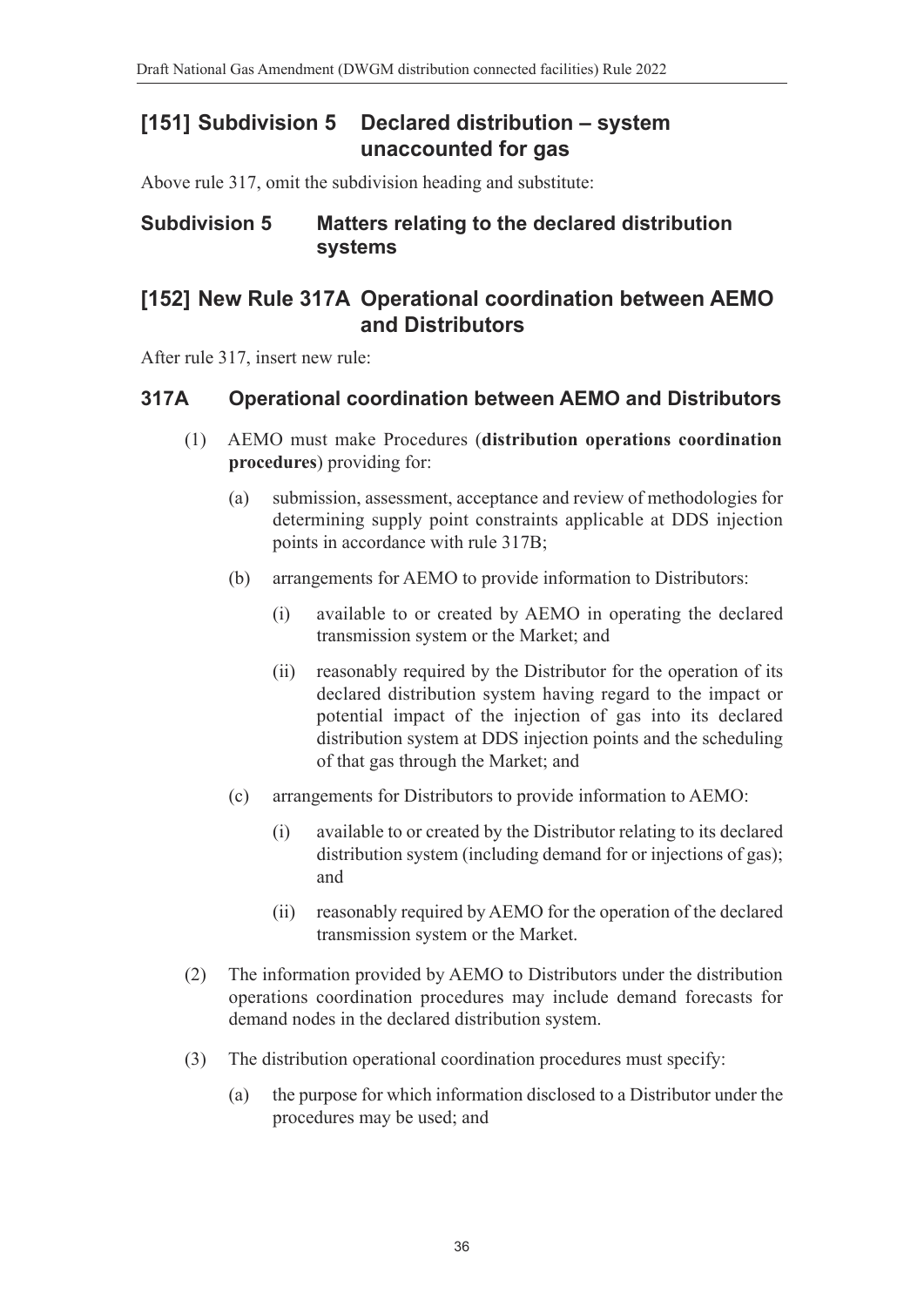- (b) arrangements for the protection of confidential information disclosed to a Distributor under the procedures and the circumstances in which confidential information may be disclosed.
- (4) A Distributor must, in relation to information disclosed to it in accordance with the distribution operational coordination procedures:
	- (a) only use the information for the purpose for which it was disclosed; and
	- (b) maintain the confidentiality of the information in accordance with the distribution operational coordination procedures; and
	- (c) only disclose the information in circumstances where disclosure is permitted in accordance with those procedures.

#### **Note:**

The AEMC proposes to recommend that this subrule be classified as a conduct provision.

(5) Information of a Distributor disclosed to AEMO in accordance with arrangements made under distribution operational coordination procedures is confidential information.

### **[153] New Rule 317B Declared distribution system supply point constraints**

After new rule 317A, insert new rule:

#### **317B Declared distribution system supply point constraints**

- (1) The distribution operational coordination procedures must set out arrangements for a Distributor to submit to AEMO, and for AEMO to assess and where applicable accept, a methodology to determine one or more supply point constraints (**constraint methodology**) that:
	- (a) apply in respect of DDS injection points on the Distributor's declared distribution system;
	- (b) the Distributor reasonably considers are required for the operation of its declared distribution system; and
	- (c) are to be taken into account by AEMO in accordance with rule  $215(1)(c1)$  in determining operating schedules or in accordance with rule 221(3)(f1) in determining pricing schedules.
- (2) A constraint methodology may:
	- (a) set a fixed constraint in respect of a DDS injection point, or may provide for the constraint to be determined having regard to operating conditions; and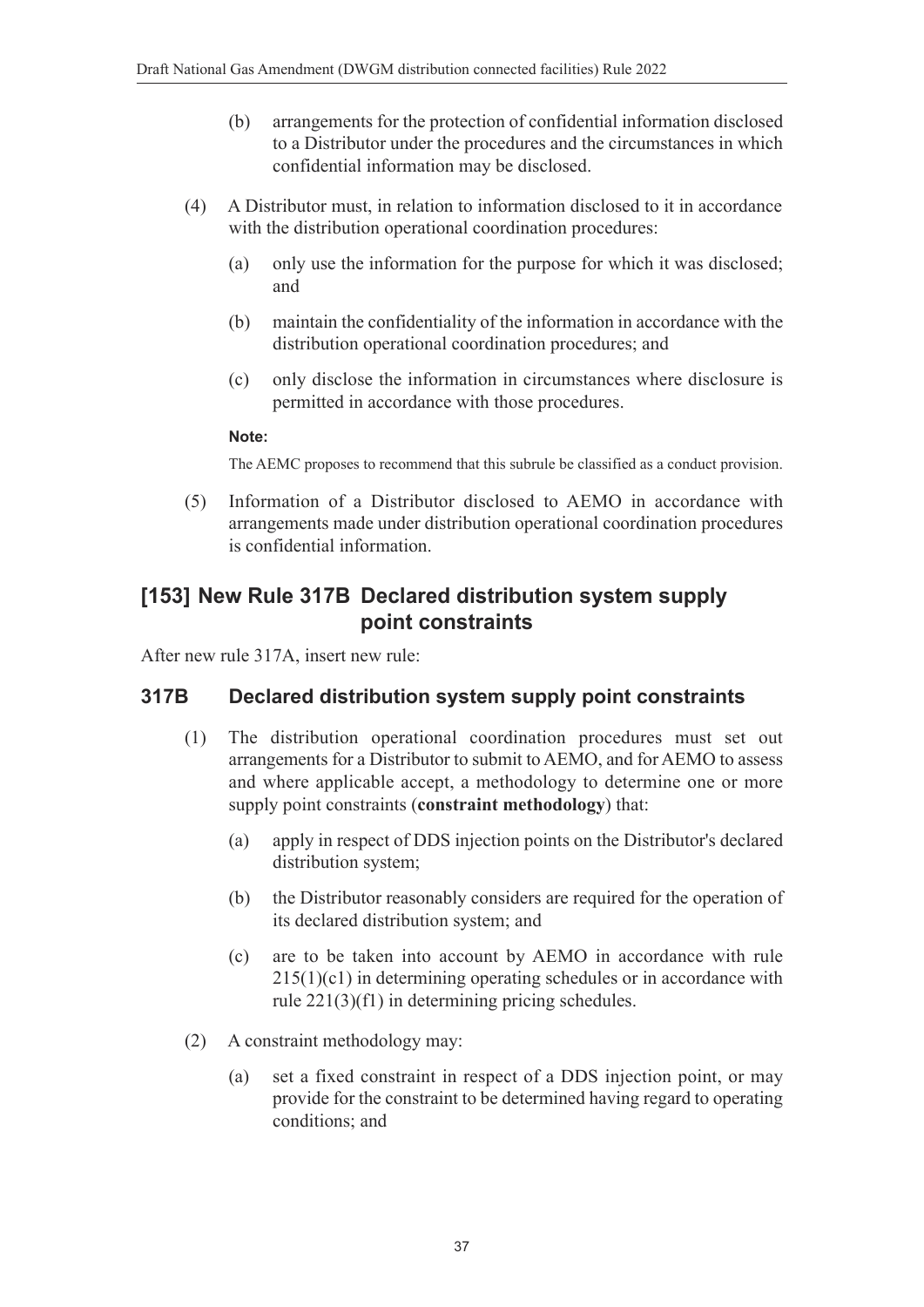- (b) apply, alone or in combination, in respect of a DDS injection point or combination of DDS injection points.
- (3) A Distributor must ensure that its constraint methodologies, alone or in combination, do not result in outcomes that are inconsistent with the principle that operating schedules which specify injections and withdrawals for each hour of the gas day should do so in a way that minimises the cost of satisfying expected demand for gas over that gas day.

#### **Note:**

Constraint methodologies are not intended to be used to reserve or prioritise access to capacity for the injection of gas into a declared distribution system.

- (4) AEMO may decline to accept a proposed constraint methodology where, in the reasonable opinion of AEMO, the proposed constraint methodology (alone or in combination with other constraint methodologies):
	- (a) is not feasible to implement;
	- (b) would impose unreasonable costs for AEMO to implement or apply; or
	- (c) is otherwise not consistent with the efficient operation of the Market.
- (5) The distribution operational coordination procedures must set out:
	- (a) supporting information to be provided by a Distributor in relation to proposed constraint methodology; and
	- (b) matters AEMO may have regard to when assessing a proposed constraint methodology.
- (6) The distribution operational coordination procedures must provide for review of constraint methodologies accepted by AEMO including:
	- (a) scheduled reviews and reviews at the request of AEMO or an affected Market participant; and
	- (b) requirements for Distributors to submit a revised constraint methodology where AEMO is no longer satisfied that it satisfies the criteria for acceptance by AEMO and the time by which it must be submitted.
- (7) A Distributor must comply with a requirement to revise a constraint methodology in accordance with the distribution operational coordination procedures.

#### **Note:**

The AEMC proposes to recommend that this subrule be classified as a conduct provision.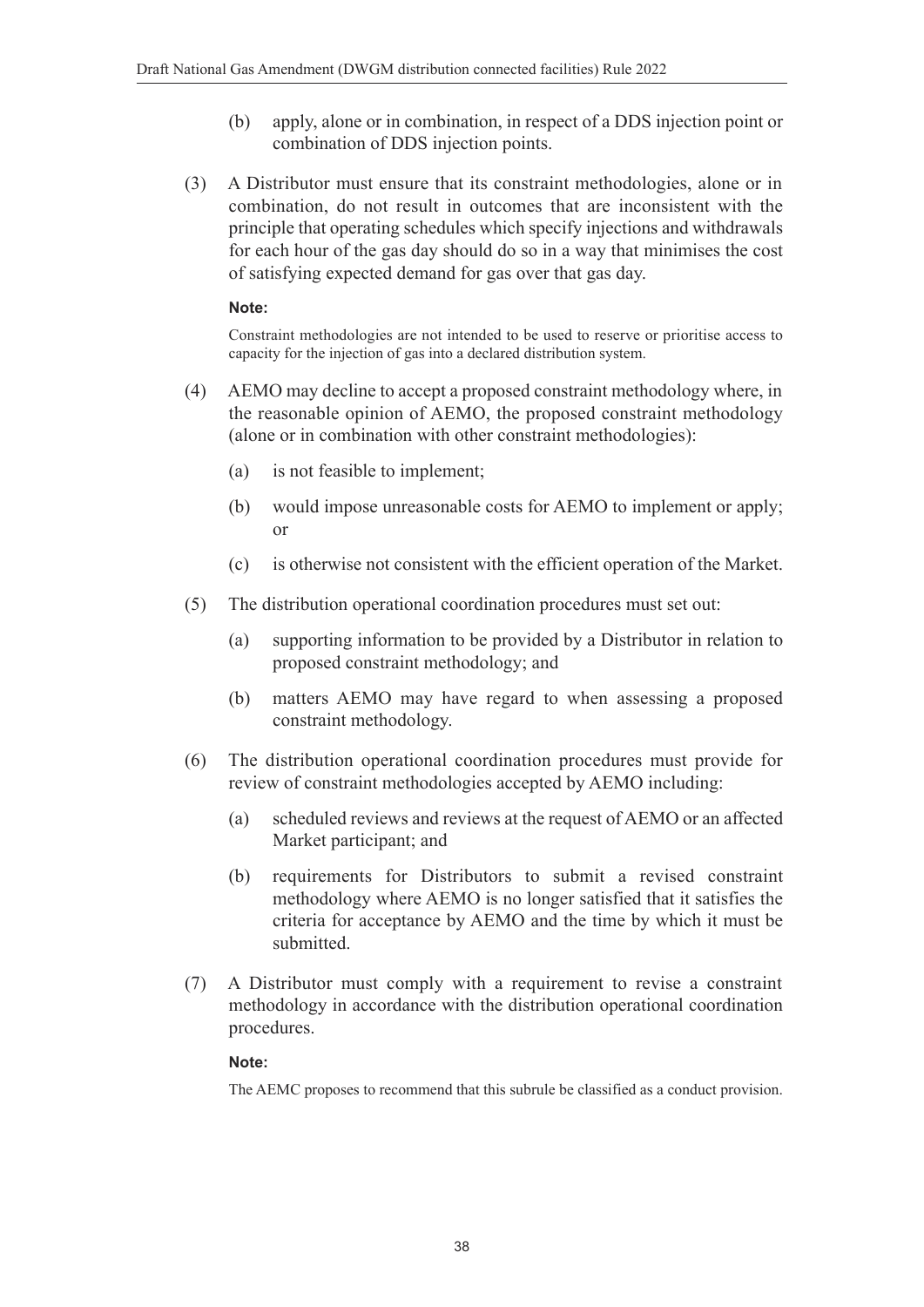### **[154] New rule 317C Other curtailment in a declared distribution system**

After new rule 317B, insert new rule:

### **317C Other curtailment in a declared distribution system**

- (1) A Distributor may curtail the injection of gas into its declared distribution system from a distribution connected facility:
	- (a) in accordance with the terms and conditions of its access arrangement or any agreement with the distribution connected facility operator;
	- (b) in circumstances where the curtailment is required or permitted by law; or
	- (c) in order to mitigate or avoid a situation which may threaten:
		- (i) reliability of gas supply; or
		- (ii) the security of a declared distribution system; or
		- (iii) public safety.
- (2) No compensation is payable under this Part in relation to a curtailment under subrule (1).

### **[155] Rule 320 Spot market**

In subrule 320(2), in the opening paragraph, omit "in respect of the declared transmission system".

# **[156] Rule 320 Spot market**

In subrule  $320(2)(g)$ , after "linepack", insert "for the declared transmission system".

### **[157] Rule 320 Spot market**

In subrule 320(2)(h), after "the linepack", insert "for the declared transmission system".

# **[158] Rule 320 Spot market**

In subrule 320(3)(c), omit "at each system injection point" and substitute "or a declared distribution system at each market injection point".

### **[159] Rule 327B AEMO to determine capacity certificates zones**

After subrule 327B(1), insert:

(1A) AEMO must determine and may amend the allocation of DDS injection points to capacity certificates zones.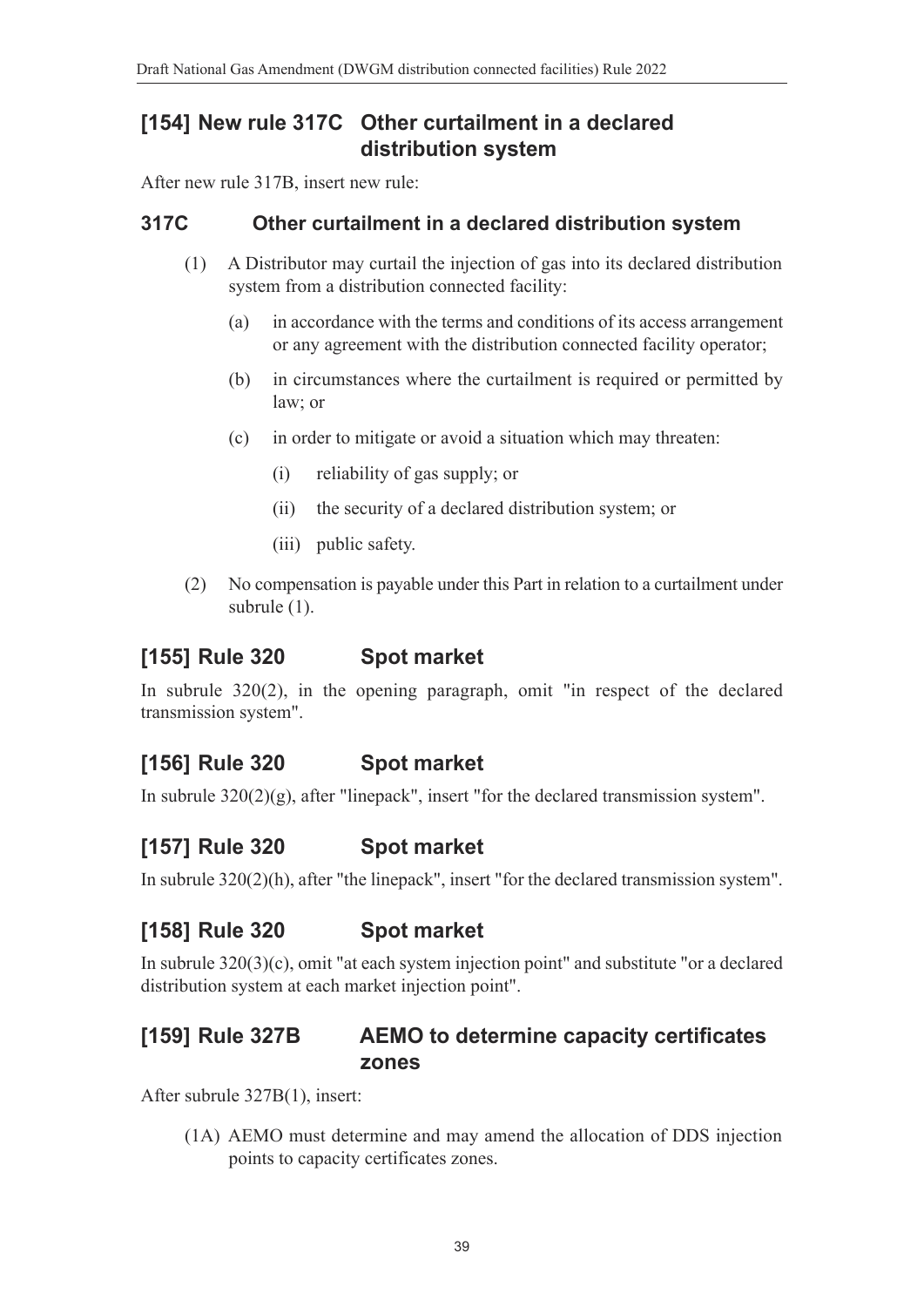### **[160] Rule 327B AEMO to determine capacity certificates zones**

In subrule 327B(2)(b), omit "system injection points" and substitute "market injection points".

### **[161] Rule 327B AEMO to determine capacity certificates zones**

In subrule 327B(3), omit "system injection points" and substitute "market injection points".

### **[162] Rule 327B AEMO to determine capacity certificates zones**

In subrule 327B(4)(a), after "system injection points", insert "and DDS injection points".

### **[163] Rule 344 Participant Claims in respect of intervention**

In subrule 344(2), after "the declared transmission system", insert "or a declared distribution system".

### **[164] Rule 344 Participant Claims in respect of intervention**

In subrule 344(2)(b), after "declared transmission system service provider", insert "or the Distributor".

### **[165] Rule 350 Registered participant claims in respect of application of administered price cap**

In rule 350, after "into the declared transmission system", insert "or a declared distribution system".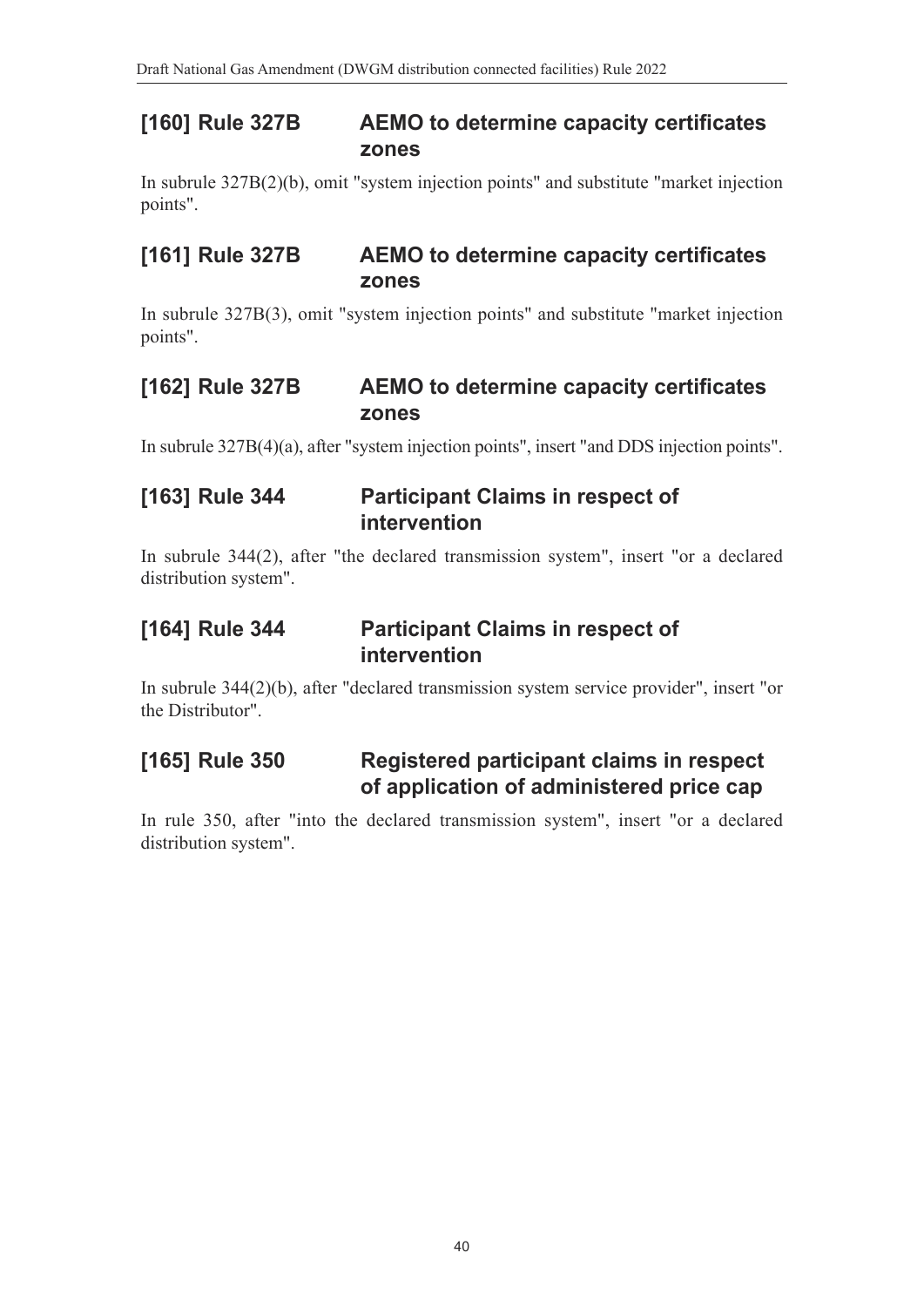### **Schedule 4 Amendment to the National Gas Rules**

<span id="page-40-0"></span>[\(Clause 6\)](#page-1-3) 

### **[1] Rule 211 Timing of submissions by Market Participants**

Omit subrule 211(4) and substitute:

- (1) On a gas day, a Market Participant may submit updated demand forecasts or bids for that gas day:
	- (a) by 9:00 am for inclusion in the updated operating schedule to be published at 10:00 am on that day; or
	- (b) by 1:00 pm for inclusion in the updated operating schedule to be published at 2:00 pm on that day; or
	- (c) by 5:00 pm for inclusion in the updated operating schedule to be published at 6:00 pm on that day; or
	- (d) by 9:00 pm for inclusion in the updated operating schedule to be published at 10:00 pm on that day.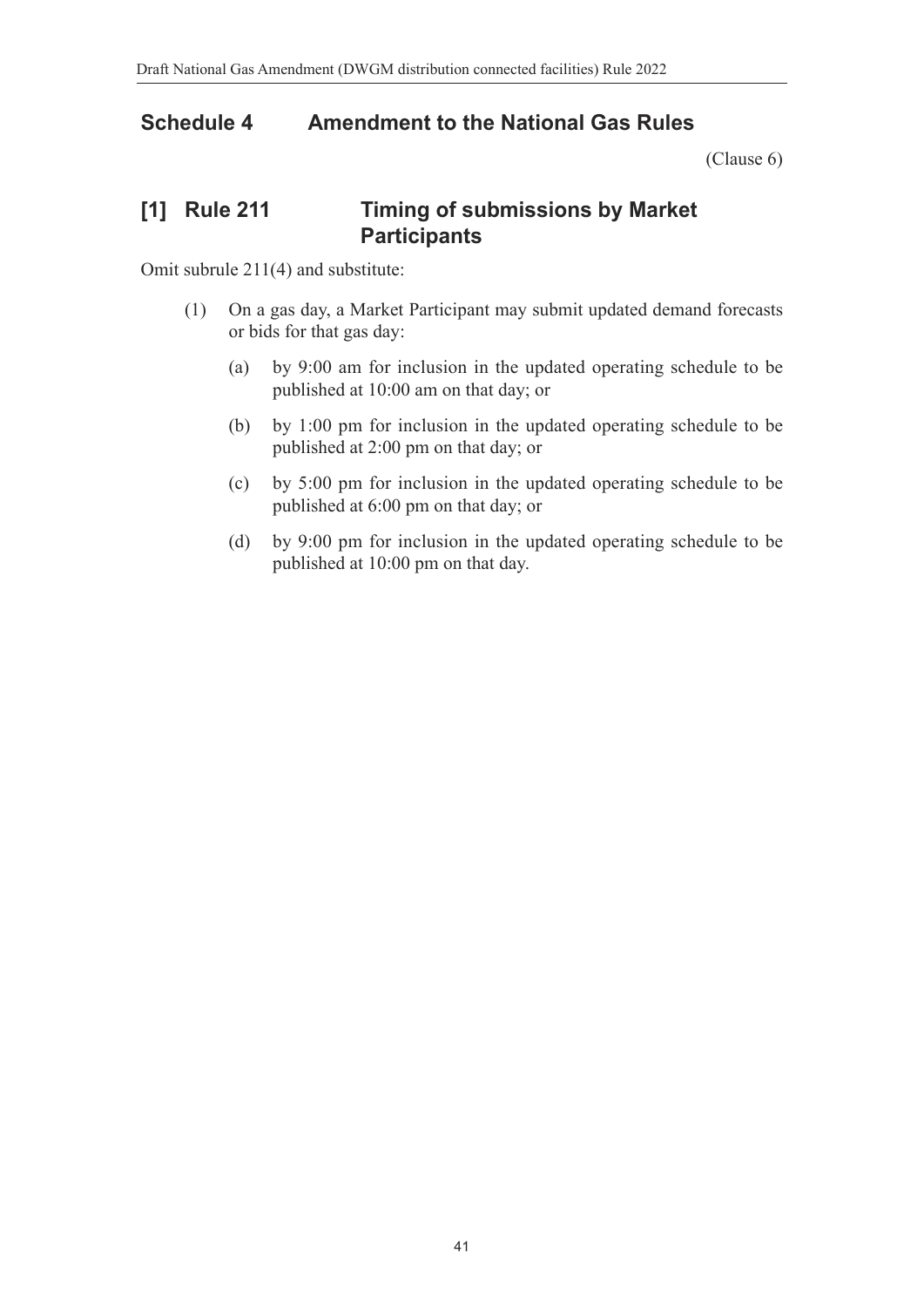### **Schedule 5 Savings and Transitional Amendment to the National Gas Rules**

<span id="page-41-0"></span>[\(Clause 7\)](#page-1-4) 

### **[1] New Part 17 Transitional provisions consequent on the draft National Gas Amendment (DWGM distribution connected facilities) Rule 2022 No. [#]**

At the end of Schedule 1, insert a new Part 17:

### **Part 17 Transitional provisions consequent on the draft National Gas Amendment (DWGM distribution connected facilities) Rule 2022 No. [#]**

### **Division 1 Application and interpretation**

#### **83 Definitions**

- (1) Unless otherwise specified, terms defined in rule 200 have the same meaning when used in this Part.
- (2) Terms defined in the Amending Rule have the same meaning when used in this Part.
- (3) For the purposes of this Part 17:

**Amending Rule** means the draft National Gas Amendment (DWGM distribution connected facilities) Rule 2022.

**commencement date** means the date of commencement of schedules 1, 2 and 3 of the Amending Rule.

**effective date** means the date of commencement of schedule 5 of the Amending Rule.

**existing gas quality monitoring system** means a gas quality monitoring system that immediately before the commencement date was approved by AEMO in accordance with rule 288 of the old DWGM rules.

**Gas Distribution System Code of Practice** means the code of practice of that name made by the Essential Services Commission of Victoria.

**new DWGM rules** means Part 19 as in force immediately after the commencement date.

**old DWGM rules** means Part 19 as in force immediately prior to the commencement date.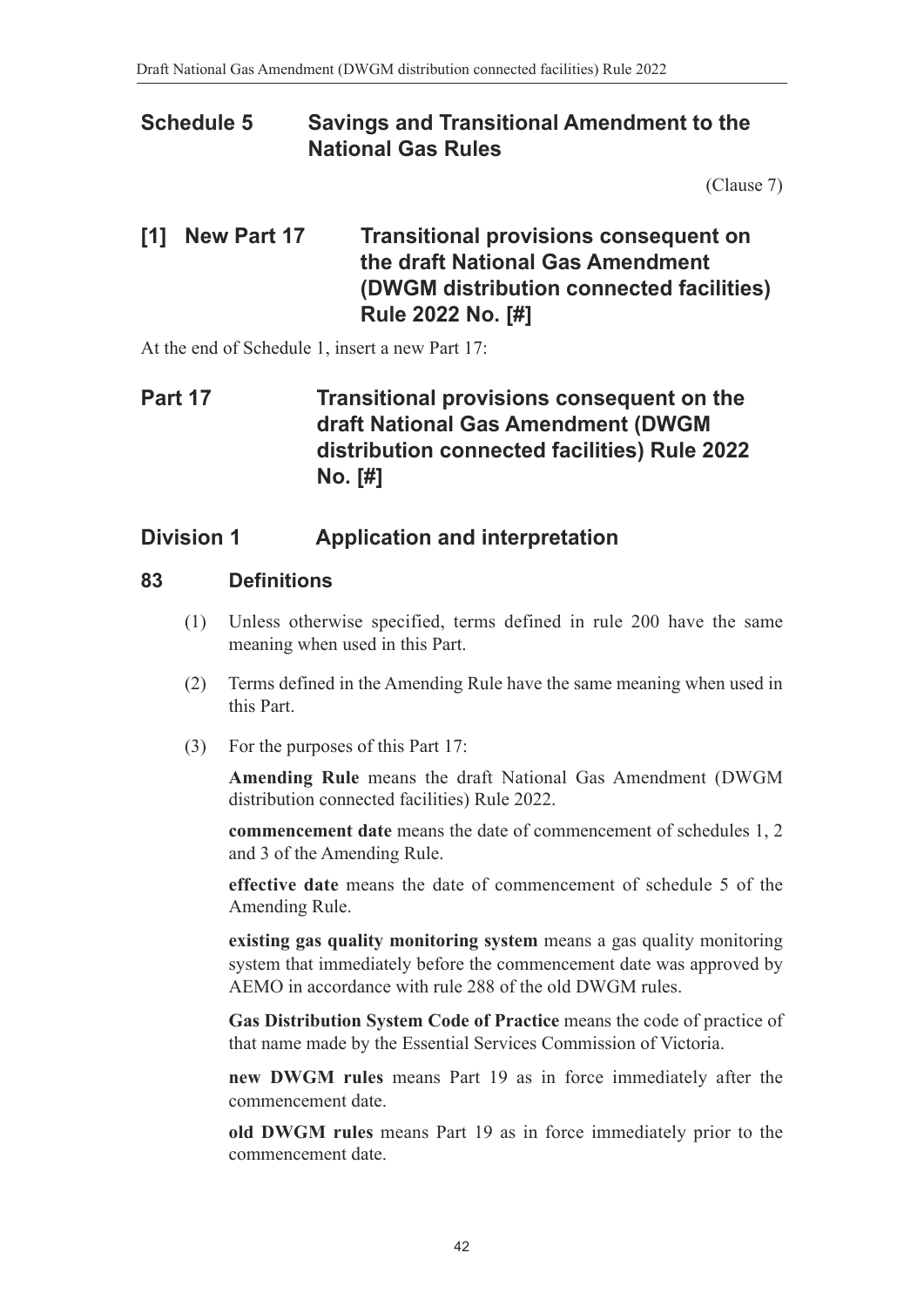**transition period** means the period commencing on the commencement date and ending 6 months after the commencement date.

### **Division 2 General**

#### **84 Current procedures**

- (1) No later than 6 months before the commencement date, AEMO must review, and where necessary, update the Wholesale Market Procedures (to apply from the commencement date) to take into account the Amending Rule.
- (2) For subrule (1), AEMO must review and update the Wholesale Market Procedures, in accordance with Part 15B of the rules.

#### **85 New procedures**

- (1) No later than 3 months before the commencement date AEMO must make the following Procedures (to apply from the commencement date) to take into account the Amending Rule:
	- (a) the distribution operations coordination procedures under rule 317A of the new DWGM rules;
	- (b) the gas quality monitoring procedures under rule 289B of the new DWGM rules; and
	- (c) the metering installation coordination procedures under rule 292A of the new DWGM rules.
- (2) AEMO must make the Procedures referred to in subrule (1) in accordance with Part 15B of the rules.

#### **86 Gas quality monitoring systems and gas metering**

- (1) A person who, immediately before the commencement date was the responsible person for a metering installation under the old DWGM rules continues on and from the commencement date to be the responsible person for the metering installation.
- (2) A person who, immediately before the commencement date was the provider of an existing gas quality monitoring system is taken, on and from the commencement date, to be the responsible gas quality monitoring provider for the system injection point or other point for which the gas quality monitoring system is provided.
- (3) An existing gas quality monitoring system is taken, with effect from the commencement date, to have been approved in accordance with the gas quality monitoring procedures for the purposes of rule  $289E(1)(a)$  of the new DWGM rules.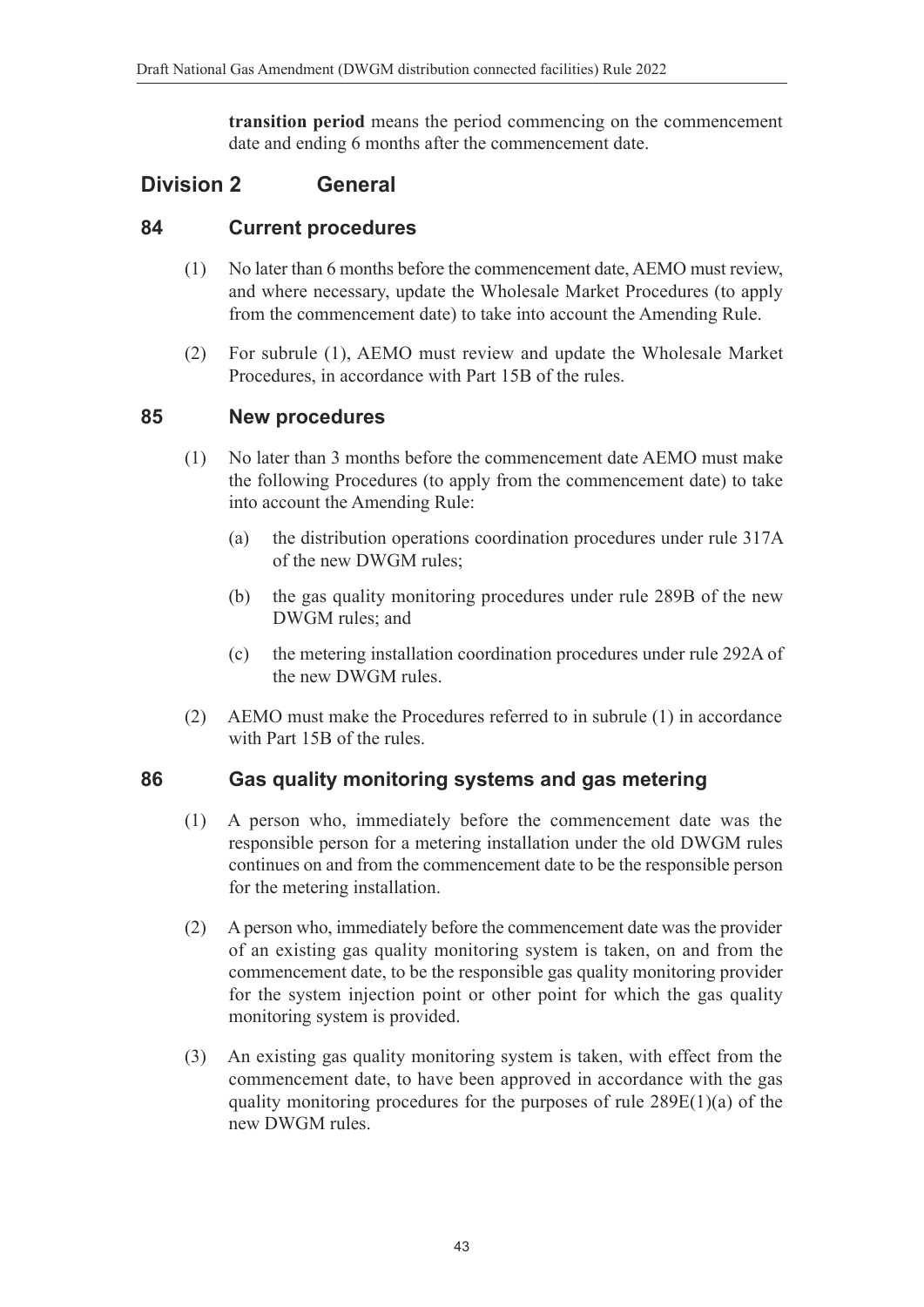- (4) Subrule (3) ceases to apply in respect of an existing gas quality monitoring system if it is altered or replaced.
- (5) During the transition period, rule 289E(1)(b) of the new DWGM rules does not apply to an existing gas quality monitoring system.
- (6) The responsible gas quality monitoring provider for an existing gas quality monitoring system must ensure that on and from the end of a transition period, a gas quality monitoring plan under rule 289E(1)(b) of the new DWGM rules has been established for the point for which the gas quality monitoring system is provided and, where applicable, has been approved in accordance with rule 289E(2) of the new DWGM rules.

### **Division 3 Interconnection principles for declared distribution systems**

#### **87 Application**

- (1) This Division applies to a Distributor in relation to its declared distribution system from the effective date.
- (2) This Division ceases to apply when the South Australian Minister first makes a Rule under section 294FB of the *Law*.

#### **88 Interconnection to a declared distribution system**

- (1) A person has a right to connect a proposed distribution connected facility to a declared distribution system (an **interconnection**) where:
	- (a) it is technically feasible and consistent with the safe and reliable operation of the pipeline and the safe and reliable supply of gas to end users; and
	- (b) the person agrees to fund the costs associated with making the interconnection.
- (2) The party seeking to establish the interconnection (the **interconnecting party**) has, subject to subrule (1) and the Gas Distribution System Code of Practice, the option to:
	- (a) construct, operate and maintain the interconnection at its own cost (option A); or
	- (b) have the Distributor do so (option B); or
	- (c) proceed with a combination of option A and option B if both the interconnecting party and the Distributor:
		- (i) will own equipment or infrastructure associated with the interconnection; or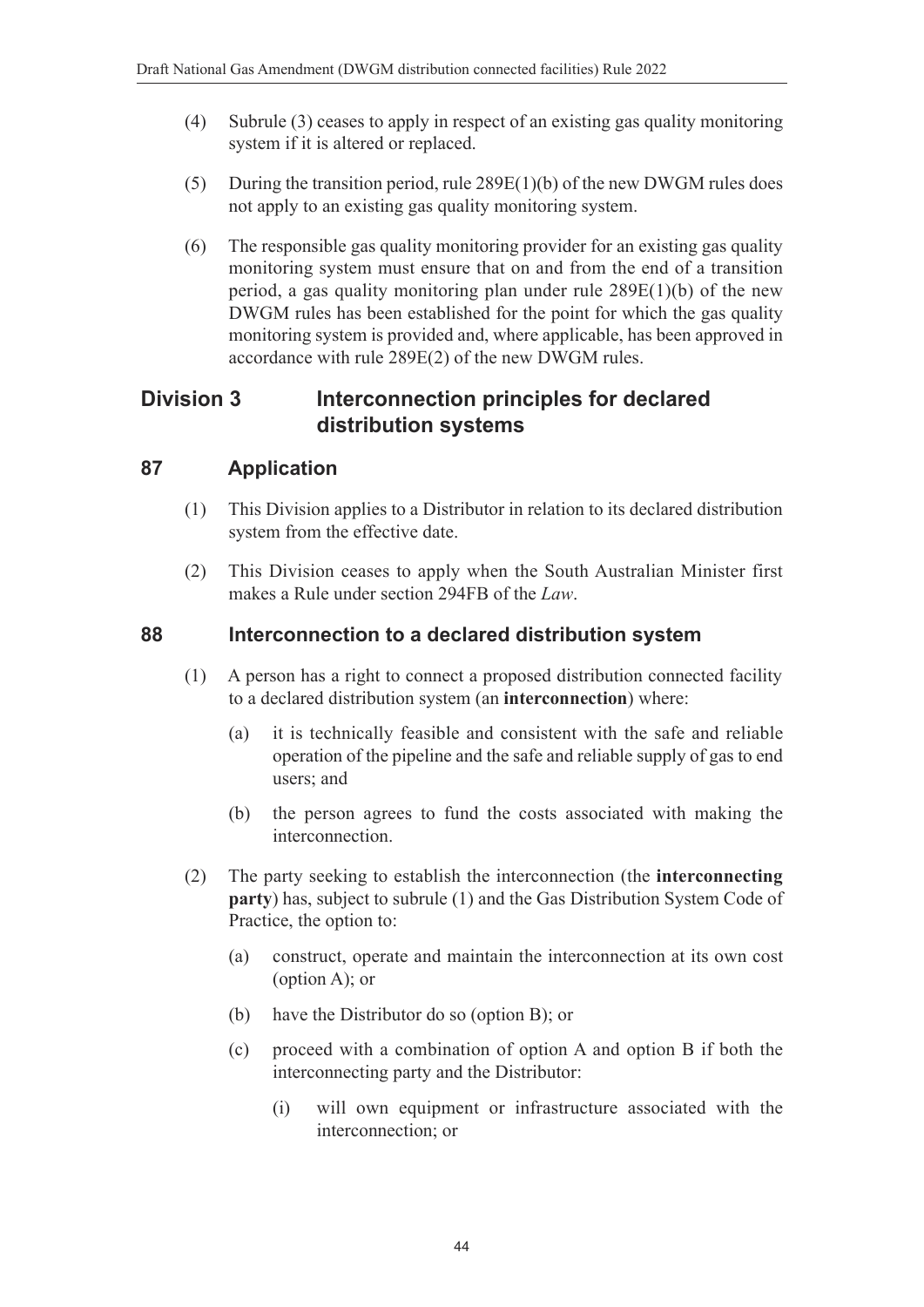- (ii) agree to share the costs and responsibilities associated with the interconnection.
- (3) If the interconnecting party develops the interconnection (or part of the interconnection), it must do so in accordance with good industry practice and comply with all standards and legislation that relate to the establishment and on-going operation of the interconnection and with any reasonable technical, safety and reliability requirements requested by the existing service provider.
- (4) If the Distributor develops the interconnection (or part of the interconnection), the interconnection fee that it charges to the interconnecting party must be based on the directly attributable cost of:
	- (a) constructing, operating and maintaining the interconnection; and
	- (b) where gas (other than natural gas) or a blend of gases is to be injected into the declared distribution system at the interconnection point, metering and monitoring the quality of the gas injected,

to the extent that this is undertaken by the Distributor, including so as to achieve a rate of return calculated in accordance with the applicable rate of return instrument.

(5) Without limiting any other provision, the Distributor must ensure that there is sufficient information available to the interconnecting party to enable it to assess the likely availability of capacity to or from the interconnection point.

#### **89 Interconnection policy**

- (1) A Distributor must develop and maintain an interconnection policy that relates to the principles applying under this Part and must publish the policy in a publicly accessible part of its website.
- (2) The policy must:
	- (a) set out information about the right to interconnect to its declared distribution system in accordance with the pipeline interconnection principles; and
	- (b) describe the interconnection process, starting at the application stage through to the point of commencing operations using an interconnection; and
	- (c) set out the information to be provided in an application by a person seeking to establish an interconnection, and the information that each party will then provide to each other in the course of the process associated with establishing an interconnection; and
	- (d) provide a link to any of the service provider's policies that are relevant to establishing an interconnection; and